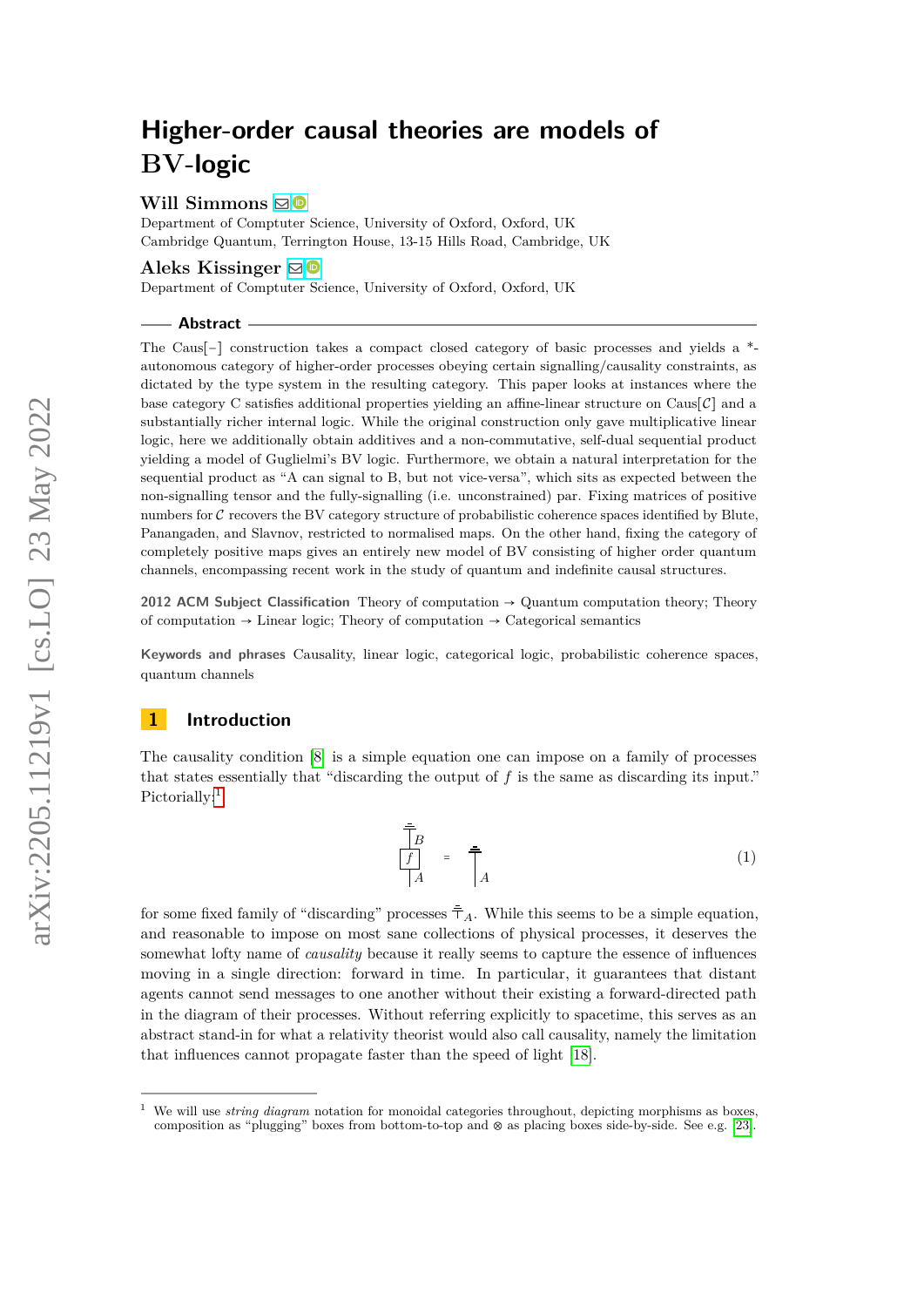In concrete categories of interest, namely those of probabilistic and quantum maps, equation [\(1\)](#page-0-1) simply imposes that processes should preserve normalised states. Iterating this, we might wish to consider second-order processes that preserve processes that preserve normalised states, and so on. This turns out the provide a rich landscape for modelling causal relationships between events, enabling for example chains [\[6,](#page-12-1) [14\]](#page-13-2) (or directed acyclic graphs [\[19\]](#page-13-3)) of events in a definite causal order, probabilistic mixtures of causal orderings, or even exotic indefinite causal structures [\[2,](#page-12-2) [9,](#page-13-4) [21\]](#page-13-5).

There are several routes to constructing a framework for characterising and composing such higher-order processes, including describing acyclic graphs of interactions between discrete first-order channels [\[5,](#page-12-3) [7\]](#page-12-4) or building an infinite hierarchy of types recursively out of constructors describing a kind of causal relationship [\[3\]](#page-12-5).

The Caus[−] construction of Kissinger and Uijlen [\[19\]](#page-13-3) fits the latter style through a category where morphisms map normalised states of the source type to normalised states of the target type. The typing of a morphism is a judgement about externally-observable properties of normalisation and information flow as opposed to any assumed internal structure or spacetime geometry. The type constructors model the operators of Multiplicative Linear Logic (MLL), i.e. it forms a ∗-autonomous category. MLL features two logical connectives, tensor and par, which serve as two extremes in the Caus[−] construction. Tensor yields a *non-signalling* composition of processes, where causal influences are not allowed to pass from one side to the other, whereas par gives a *fully-signalling* composition, i.e. one that imposes no signalling constraints.

In between this lies the *one-way signalling* processes, where causal influences can flow from one agent (say, Alice in the past) to another (say, Bob in the future). While special cases of such processes were treated in an *ad hoc* way in [\[19\]](#page-13-3), here we will show that one-way signalling can in fact be treated as a fully-fledged connective in its own right, yielding a substantially richer logical structure.

BV-logic [\[12\]](#page-13-6) adds a third logical connective that is non-commutative to capture sequentiality. It admits a categorical characterisation via BV-categories, and has previously been applied to the study of (probabilistic) coherence spaces [\[4\]](#page-12-6) and a certain graph-based model of quantum causal structures called discrete quantum causal dynamics [\[5\]](#page-12-3).

In this paper, we will adapt the Caus[−] construction by modifying some of the assumptions on the base category, requiring it to be *additive precausal*. The extra structure allows us to consider new ways of combining processes and types to describe operational constructions such as binary tests, probabiity distributions, and one-way signalling processes. These correspond to extending the logical structure of  $\text{Caus}[\mathcal{C}]$  with the additive connectives (sometimes called "with" and "plus") of linear logic, as well as the sequential connective of BV. We show that the main classical and quantum examples of precausal categories are furthermore additive precausal, enabling  $\text{Caus}[\mathcal{C}]$  to model higher-order theories and classical and quantum causal structures, respectively. We also note the existence of non-standard models, such as higher-order affine (a.k.a. quasi-probabilistic) processes.

## **2 Higher-Order Causal Structure**

We use "process theory" style terminology (see e.g. [\[11\]](#page-13-7)) for monoidal categories throughout. Namely, we use the terms *type* or *system* interchangeably to refer to objects of a symmetric monoidal category, *process* to refer to a generic morphism  $f : A \rightarrow B$ , *state* to refer to a morphism  $\rho: I \to A$  from the tensor unit, *effect* to refer to a morphism  $\pi: A \to I$  to the tensor unit, and *scalar* to refer to a morphism  $\lambda : I \to I$ . In categories admitting higher-order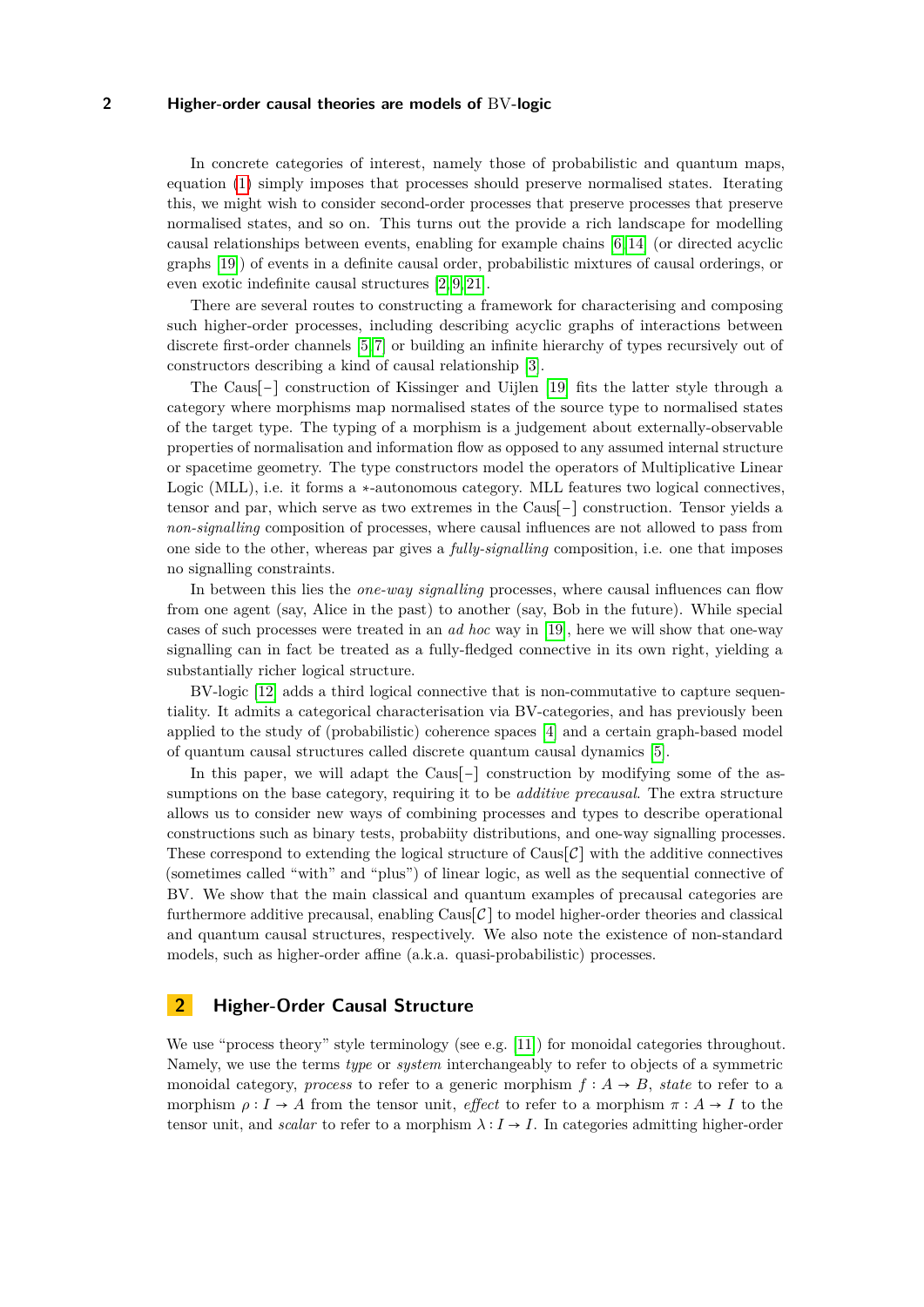<span id="page-2-0"></span>

**Figure 1** Example of embedding higher-order processes and composition via compact closure.

structure, we think of first-order types as state spaces and first-order processes as maps that transform first-order states to first-order states. Higher-order processes are transformations where the input or output system is itself a map. The main example used in causality literature is a quantum 2-comb which is a process taking a channel over first-order types as an input and transforms it into a new channel, typically by composing with some preand post-processing which may share some memory channel. One can extend this to an infinite hierarchy of higher-order processes where an  $(n + 1)$ -comb transforms an *n*-comb into a 1-comb (a channel) [\[7\]](#page-12-4). A higher-order process theory is one which describes processes in such an infinite hierarchy uniformly.

Higher-order theories are commonly achieved by providing a mechanism to encode transformations into states of some function type. In category theory, this corresponds to an internal hom in monoidal closed categories, i.e. a bifunctor  $\multimap : C^{op} \times C \to C$  such that  $\mathcal{C}(C \otimes A, B) \simeq \mathcal{C}(C, A \multimap B)$  and this is natural in all arguments. Wilson and Chiribella [\[24\]](#page-13-8) demonstrate that adding basic manipulations (morphisms that capture sequential and parallel composition of such encoded functions) is sufficient to permit the inductive generation of comb types. However, with higher-order theories, there are more ways of composing processes that need not be obtainable in this way.

To solve this, we may further ask that  $C$  be a *compact closed category*, i.e. we require every object *A* has a "cup" state  $\eta_A: I \to A^* \otimes A$  and a "cap" effect satisfying the so-called "yanking equations":  $(id_A \otimes \eta_A) \circ (e_A \otimes id_A) = id_A$  and  $(\eta_A \otimes id_{A^*}) \circ (id_{A^*} \otimes e_A) = id_{A^*}$ . These enable us to convert inputs to outputs at will, which in turn lets us "wire up" processes in arbitrary ways to each other. Namely, we can treat all higher order processes as states, and use "caps" to connect them to each other in arbitrary ways. See Figure [1](#page-2-0) for an example and [\[19,](#page-13-3) Section 2.1] for more details.

The causality condition in equation [\(1\)](#page-0-1) specialises to states as the requirement that  $\rho \hat{\sigma}$   $\bar{\tau}_A = id_I$ , i.e. it imposes that states be normalised with respect to the discarding effect. Discarding is unique in the sense that it is the only effect normalised for all states. However, for the higher-order analogue of state spaces, there might be more such effects, motivating the following definition.

► **Definition 1.** *For*  $c \text{ } \text{\ensuremath{\in}} \mathcal{C}(I, A)$ *, the dual set is*  $c^* := \{ \pi \in \mathcal{C}(A, I) \mid \forall \rho \in \rho \, \} \, \pi = \text{id}_I \}.$ 

► Remark 2. In this paper, we will freely mix between treating  $c/c^*$  as a set of states in  $\mathcal{C}(I,A)/\mathcal{C}(I,A^*)$  and a set of effects in  $\mathcal{C}(A^*,I)/\mathcal{C}(A,I)$ , depending on the context. They are equivalent through the transpose isomorphism induced by compact closure.

From this we can recover the space of first-order/*causal* states for a system *A* as  $\{\bar{\pm}_A\}^*$ . For example, in quantum theory we take  $\bar{\bar{A}}_A \in \mathcal{C}(A, I)$  to represent the partial trace over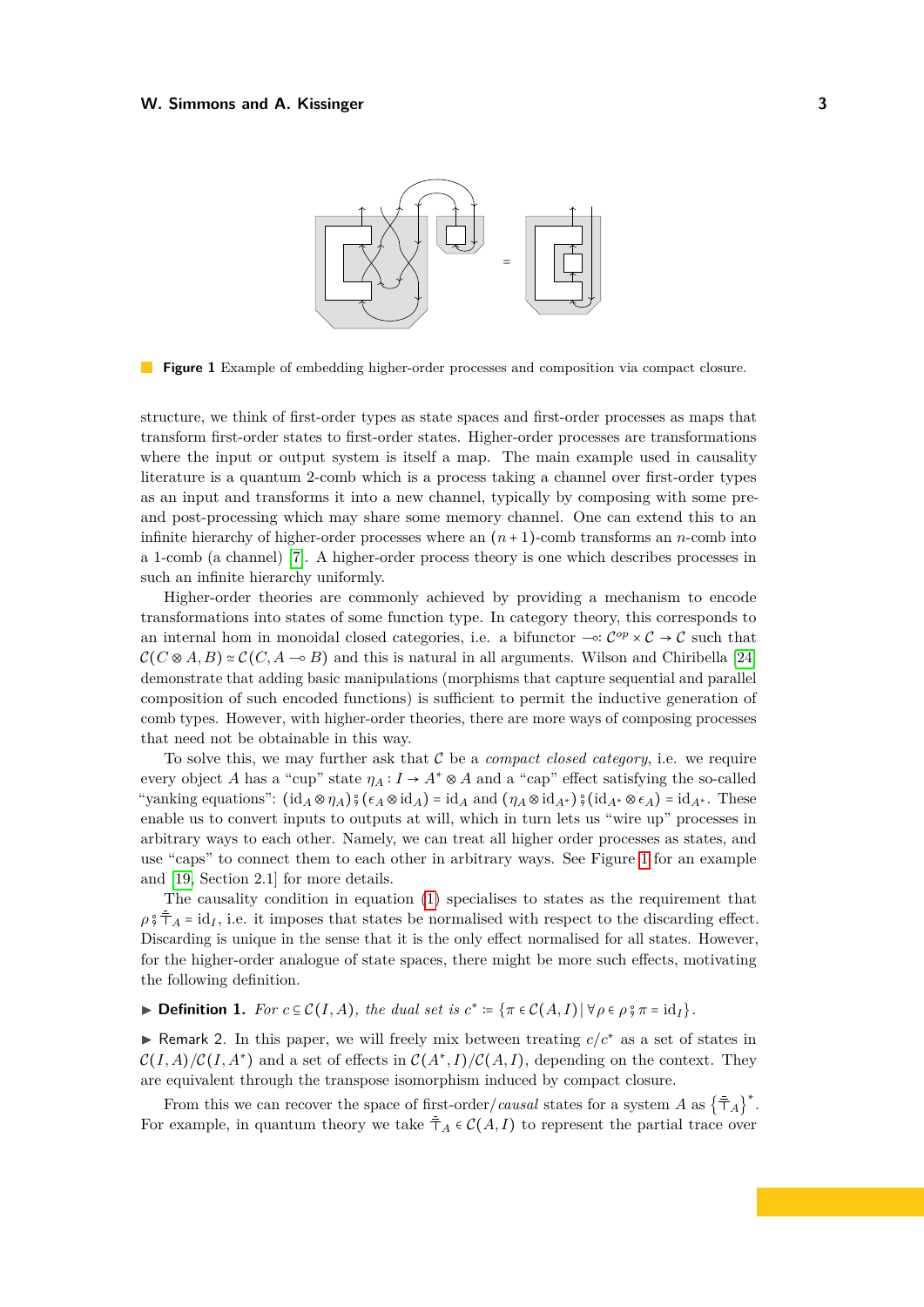the system *A*, so this set describes the space of trace-1 density matrices. First-order/causal processes from *A* to *B* are those that map every state in  $\{\bar{\bar{\tau}}_A\}^*$  to a state in  $\{\bar{\bar{\tau}}_B\}^*$  (equivalent to mapping the effect  $\bar{\bar{\tau}}_B$  to  $\bar{\bar{\tau}}_A$  when our category has enough states/well-pointedness), which we can encode as  $\{ {\{\bar{\top}}_A\}^* \otimes \bar{\top}_B \}^* \subseteq C(I, A^* \otimes B)$ . These concepts are used to define a precausal category, which specifies one possible set of conditions to enable discussions of higher-order causal structures.

#### <span id="page-3-5"></span> $\triangleright$  **Definition 3.** *A compact closed category C is a precausal category if:*

<span id="page-3-2"></span>PC1. C has a discarding process  $\bar{\bar{\tau}}_A \in C(A, I)$  for every system A, compatible with the *monoidal structure as below;*

$$
\bar{\bar{\top}}_{A\otimes B} = \bar{\bar{\top}}_{A} \otimes \bar{\bar{\top}}_{B} \tag{2}
$$

$$
\bar{\top}_I = \mathrm{id}_I \tag{3}
$$

<span id="page-3-3"></span>

<span id="page-3-4"></span><span id="page-3-0"></span>

PC2. The dimension  $d_A := \frac{1}{\pm} A \hat{s} \bar{\top}_A$  is invertible for all non-zero  $A$ ;<br>PC3. C has enough causal states:  $\forall f, g : A \to B$ .  $(\forall \rho \in {\{\bar{\top}_A\}}^* \cdot \rho \hat{s} f = \rho \hat{s} g) \Rightarrow f = g$ ;<br>PC4. Causal one-way signalling processes on first- $\Phi: A \otimes B \rightarrow C \otimes D$ 

$$
\left(\begin{array}{c}\n\exists \Phi': A \to C \text{ causal.} \\
\downarrow \frac{\dagger}{\Phi} \\
\downarrow \frac{\dagger}{\Phi}\n\end{array}\right) \Rightarrow \left(\begin{array}{c}\n\exists Z, \Phi_1: A \to C \otimes Z \text{ causal.} \\
\Phi_2: Z \otimes B \to D \text{ causal.} \\
\downarrow \frac{\dagger}{\Phi} \\
\downarrow \frac{\Phi_2}{\Phi_1}\n\end{array}\right) \tag{4}
$$

<span id="page-3-1"></span>PC5. For all  $w: I \to A \otimes B^*$ :

$$
\begin{pmatrix}\n\forall \Phi : A \to B \text{ causal.} \\
\downarrow \downarrow \downarrow \\
w\n\end{pmatrix} = 1 \qquad \Rightarrow \begin{pmatrix}\n\exists \rho : I \to A \text{ causal.} \\
\downarrow \downarrow \downarrow \\
w\n\end{pmatrix} = \begin{pmatrix}\n\downarrow \downarrow \\
\downarrow \downarrow \downarrow \\
w\n\end{pmatrix} = \begin{pmatrix}\n\downarrow \downarrow \\
\rho\n\end{pmatrix} \stackrel{\downarrow}{=} \qquad (5)
$$

Note that in [\[19\]](#page-13-3), [PC4](#page-3-0) and [PC5](#page-3-1) are rolled into a single axiom (C4), which is then proven equivalent to [PC4](#page-3-0) and [PC5.](#page-3-1)

<span id="page-3-6"></span>► **Example 4.** Mat[ $\mathbb{R}^+$ ] is a precausal category, whose objects are natural numbers and whose morphisms  $M : m \to n$  are  $n \times m$  matrices. Then,  $\otimes$  is given by tensor product (a.k.a. Kronecker product) of matrices and consequently the tensor unit is the natural number 1. Hence states are column vectors, discarding maps  $\bar{\bar{\tau}}_m : m \to 1$  are given by row vectors of all 1's, and the causality condition for states  $\rho \hat{I} = id_1$  imposes the condition that the entries of  $\rho$  sum to 1. The conditions [PC1,](#page-3-2) [PC2,](#page-3-3) and [PC3](#page-3-4) are easily checked, whereas [PC4](#page-3-0) and [PC5](#page-3-1) follow from the product rule for conditional probability distributions (see [\[19\]](#page-13-3)).

<span id="page-3-7"></span>**Example 5.** CP is a precausal category, whose objects are algebras  $\mathcal{L}(H)$  of linear operators from a finite-dimensional Hilbert space to itself, and whose morphisms are completely positive maps (CP-maps). ⊗ is given by tensor product and consequently the tensor unit is the 1D algebra  $\mathcal{L}(\mathbb{C}) \cong \mathbb{C}$ . States are CP-maps  $\mathbb{C} \to \mathcal{L}(H)$ , which correspond to positive semidefinite operators  $ρ ∈ L(H)$ . Discarding is given by the trace, hence causal states are the trace-1 positive semidefinite operators, a.k.a. quantum (mixed) states. Again the conditions [PC1,](#page-3-2) [PC2,](#page-3-3) and [PC3](#page-3-4) are easily checked, whereas [PC4](#page-3-0) and [PC5](#page-3-1) follow from the essential uniqueness of purification for CP-maps (see [\[19\]](#page-13-3)).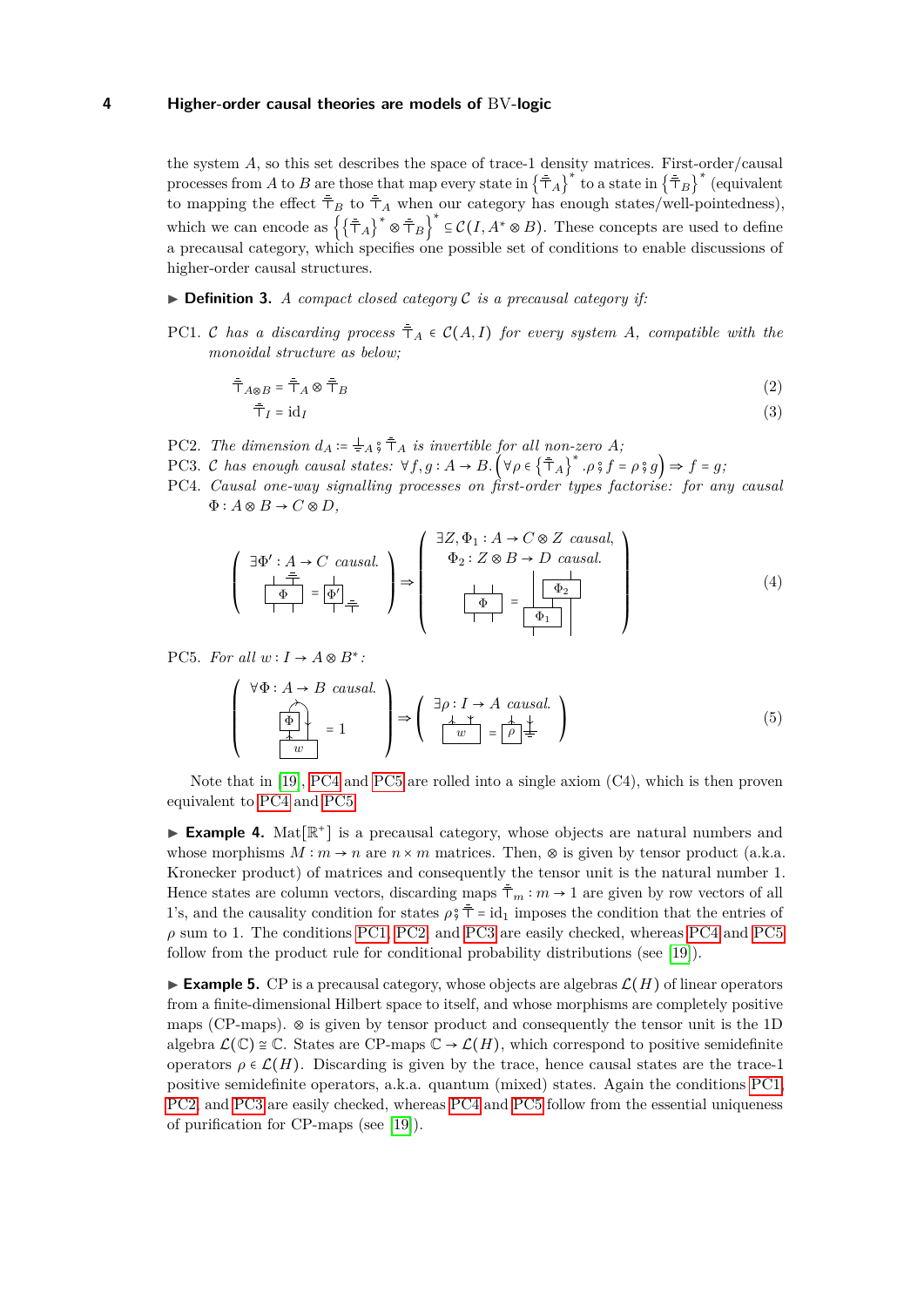Given a precausal category  $\mathcal{C}$ , we can refine to a category Caus[ $\mathcal{C}$ ] which equips each object with a nice set of states that should be considered "normalised" (or "causal") and restricts to the morphisms that preserve them. First, we'll define what it means for a set of states to be suitably nice.

**► Definition 6.** *A set*  $c \subseteq C(I, A)$  *is closed if*  $c = c^{**}$  *and flat if either there exist invertible scalars*  $\lambda, \mu$  *such that*  $\lambda \cdot \frac{1}{\pm A} \in c$  *and*  $\mu \cdot \overline{\overline{\top}}_A \in c^*$  *or A is a zero system.* 

 $\triangleright$  **Definition 7.** *Given a precausal category C*, *the category* Caus[*C*] *has as objects pairs*  $A = (A, c<sub>A</sub> ⊆ C(I, A))$  where  $c<sub>A</sub>$  *is closed and flat. A morphism*  $f : A → B$  *is a morphism*  $f: A \rightarrow B$  *in* C *such that*  $\forall \rho \in c_{\mathbf{A}} \cdot \rho \circ f \in c_{\mathbf{B}}$ *.* 

Caus[ $\mathcal{C}$ ] inherits a monoidal structure and monoidal closure from  $\mathcal{C}$ , from which one can show that it is ∗-autonomous [\[19\]](#page-13-3). This is in fact a full subcategory of a particular double gluing construction (specifically the tight orthogonality subcategory of the double glueing construction using the  $\{1\}$ -focussed orthogonality  $[17]$ ). Aside from the flatness restriction, this is therefore a relatively well-known means of constructing models of linear logic.

| First-order states |                                        | $A^1 := \left(A, \left\{\bar{\top}_A\right\}^*\right).$                                                                                 |
|--------------------|----------------------------------------|-----------------------------------------------------------------------------------------------------------------------------------------|
| Dual               |                                        | ${\bf A}^* := (A^*, c^*_{\bf A})$                                                                                                       |
| Tensor product     |                                        | $\mathbf{A} \otimes \mathbf{B} := (A \otimes B, \{\rho_A \otimes \rho_B   \rho_A \in c_{\mathbf{A}}, \rho_B \in c_{\mathbf{B}}\}^{**})$ |
| Par                |                                        | $A \mathcal{B} B := (A^* \otimes B^*)^*$                                                                                                |
| Internal hom       | $A \rightarrow B := A^* \mathcal{B} B$ |                                                                                                                                         |
| Monoidal unit      |                                        | $I := (I, \{1\})$                                                                                                                       |

The intuition between the two monoidal products is that  $\mathbf{A} \otimes \mathbf{B}$  is the closure of the space of local processes and hence we can compose the **A** and **B** components however we choose, whereas  $\mathbf{A} \mathcal{B} \mathbf{B}$  is the space of bipartite processes that are normalised in local contexts so we generally cannot compose the components, just act locally on each side. Both share the same unit  $I = I^*$  and there is a canonical inclusion  $A \otimes B \hookrightarrow A \otimes B$  making Caus[C] into an isomix category.

From these operators, we can build objects capturing the set of processes compatible with some common causal structures. For example,  $(\mathbf{A}^1 \sim \mathbf{B}^1)$   $\mathcal{R} (\mathbf{C}^1 \sim \mathbf{D}^1)$  includes all causal bipartite first-order processes,  $(A^1 \rightarrow B^1) \otimes (C^1 \rightarrow D^1)$  is the subset of those that are non-signalling [\[19,](#page-13-3) Theorem 6.2], and  $(A^1 \rightarrow B^1) \rightarrow (C^1 \rightarrow D^1)$  includes all 2-combs that map causal channels  $A^1 \rightarrow B^1$  to causal channels  $C^1 \rightarrow D^1$ .

## <span id="page-4-1"></span>**3 Additive Precausal Categories**

When investigating higher order causal theories, it is useful to strengthen the definition of a precausal category in a handful of ways. For the remainder of this paper, we will adapt the definition of Caus[ $\mathcal{C}$ ] to be built from an additive precausal category  $\mathcal{C}$ .

▶ **Definition 8.** Let C be a compact closed category with products (and hence biproducts and *additive enrichment [\[16\]](#page-13-10)).* C *is an additive precausal category if:*

<span id="page-4-0"></span>APC1. C has a discarding process  $\bar{\bar{\tau}}_A \in \mathcal{C}(A, I)$  for every system A, compatible with the *monoidal and biproduct structures as below;*

$$
\bar{\bar{\top}}_{A\otimes B} = \bar{\bar{\top}}_A \otimes \bar{\bar{\top}}_B \tag{6}
$$

$$
\bar{\bar{\top}}_I = \mathrm{id}_I \tag{7}
$$

$$
\bar{\bar{\top}}_{A\oplus B} = \langle \bar{\bar{\top}}_A, \bar{\bar{\top}}_B \rangle \tag{8}
$$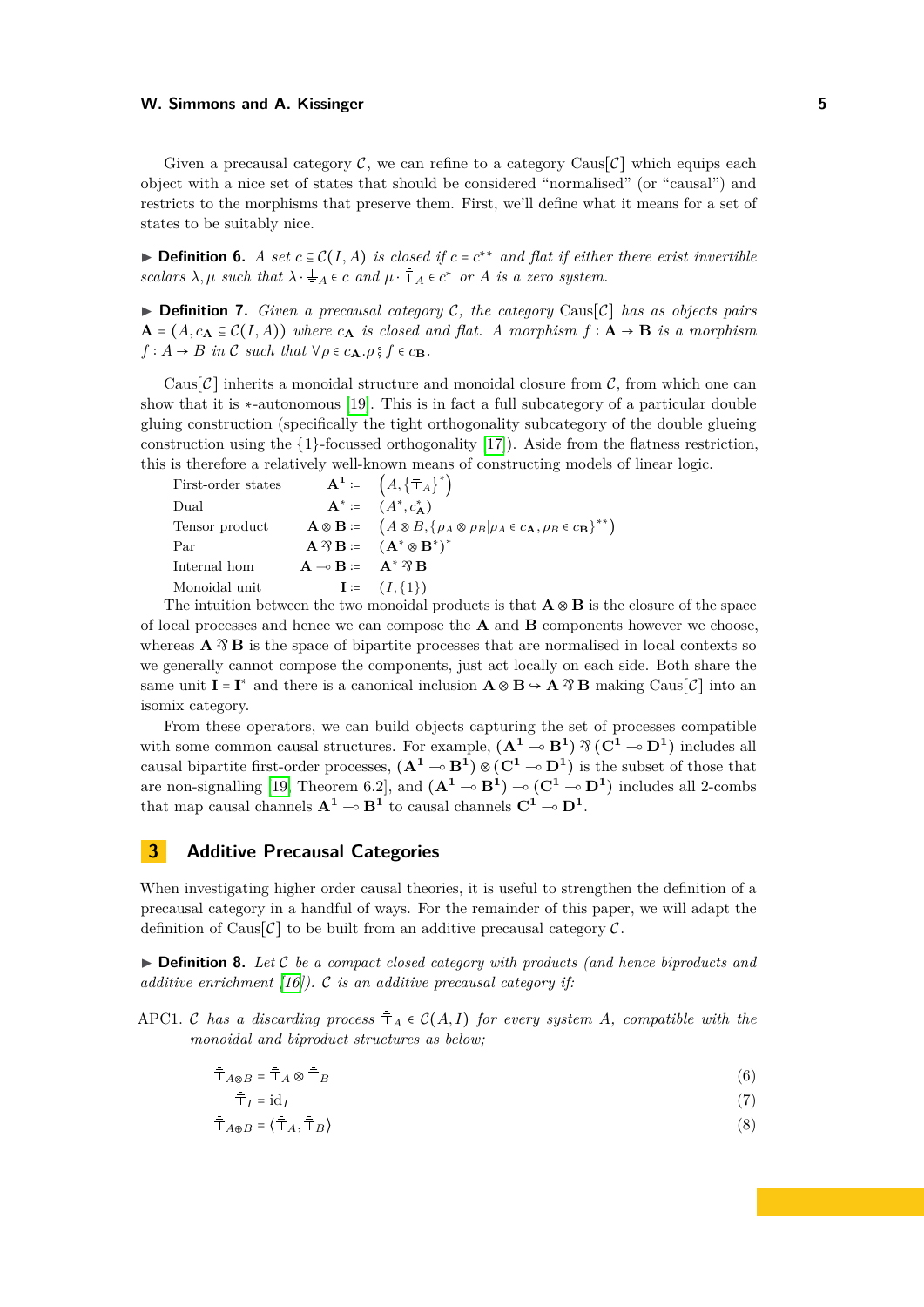<span id="page-5-0"></span>APC2. *The dimension*  $d_A := \frac{1}{2} A \hat{S}^{\dagger} A$  *is invertible for all non-zero A;* 

- <span id="page-5-1"></span>APC3. *Each object*  $A \in Ob(\mathcal{C})$  *has a finite causal basis: some*  $\{\rho_i\}_i \subseteq {\{\bar{\top}_A\}}^*$  *such that*  $∀B.∀f, q ∈ C(A, B)$ .(∀*i*.  $\rho_i$ ;  ${}^{\circ} f = \rho_i$ ;  ${}^{\circ} g$ )  $\Rightarrow$   $f = g$ .
- <span id="page-5-2"></span>APC4. *Addition of scalars is cancellative*  $(\forall x, y, z. x + z = y + z \Rightarrow x = y)$ , *totally pre-ordered*  $(∀x, y.∃z. x + z = y ∨ x = y + z)$ , and all non-zero scalars have a multiplicative inverse.
- <span id="page-5-3"></span>APC5. *All effects have a complement with respect to discarding: for any π* ∈ C(*A, I*)*, there exists some*  $\pi' \in C(A, I)$  *and scalar*  $\lambda$  *such that*  $\pi + \pi' = \lambda \cdot \overline{\overline{T}}_A$ *.*

The first 3 axioms relate closely to the corresponding ones in Definition [3,](#page-3-5) whereas the last two are quite different in flavour, and are in some sense more elementary, as their proofs don't rely on any particularly deep facts about our main classical and quantum examples (see Examples [13](#page-6-0) and [15](#page-6-1) below).

The axioms [APC1](#page-4-0) and [APC2](#page-5-0) above are essentially identical to the corresponding axioms in Definition [3](#page-3-5) of precausal categories, with the additional requirement that discarding be compatible with biproducts as well as tensor products.

[APC3](#page-5-1) is a strengthening of condition [PC3.](#page-3-4) Rather than requiring us to check a pair of processes agree on *all* causal states to be equal, we only require agreement on some fixed finite set of states. In other other words, each system has a set of states that behaves like a basis spanning all of the others, for the purposes of distinguishing maps. In the quantum foundations literature, this is sometimes called a *fiducial set of states*.

[APC4](#page-5-2) says that the semiring of scalars  $C(I, I)$  behaves somewhat like the set of nonnegative real numbers  $\mathbb{R}^+$ . While the scalars need not be a field (indeed our main example  $\mathbb{R}^+$  is not), any field satisfies this axiom as well. We do however exclude categories of non-determinstic processes such as Rel, since the scalars are boolean values with addition given by the (non-cancellative) operation of disjunction.

Note that, with the help of bases [\(APC3\)](#page-5-1), we can promote additive cancellativity of scalars to additive cancellativity for all processes.

<span id="page-5-5"></span>▶ **Proposition 9.** *In an additive precausal category:* 

$$
\forall f, g, h \in \mathcal{C}(A, B). \ f + h = g + h \Rightarrow f = g \tag{APC5a}
$$

This condition allows us to define the free *subtractive closure*  $\text{Sub}(\mathcal{C})$  which extends  $\mathcal{C}$ with all negatives and prove that there exists a faithful embedding  $[-]: \mathcal{C} \to \text{Sub}(\mathcal{C})$ . More details on the explicit construction of  $\text{Sub}(\mathcal{C})$ , its properties, and the embedding functor are given in Appendix [A.](#page-14-0)

The utility of freely introducing negatives is summarised in the following proposition.

<span id="page-5-6"></span>**► Proposition 10.** For a precausal category C, the scalars  $K := Sub(\mathcal{C})(I, I)$  are a field, and *hence* Sub(C) *is enriched over K-vector spaces.*

In particular, we can therefore treat processes in  $\mathcal{C}(A, B)$  as being embedded in an ambient vector space  $\text{Sub}(\mathcal{C})(A, B)$ . So, while we might not be able to make all linear algebraic constructions directly in  $\mathcal{C}$ , we can do so in Sub( $\mathcal{C}$ ). An important example of this is the ability to extend any independent set of states to a basis of states in  $\mathcal C$  as well as its corresponding dual basis of effects in  $Sub(\mathcal{C})$ .

<span id="page-5-4"></span> $\blacktriangleright$  **Lemma 11.** *Given any set of morphisms in*  $C(A, B)$  *that are linearly independent in* Sub( $C$ *), they can be extended to a basis in*  $C$  *with a dual basis in* Sub( $C$ ).

While the dual basis in  $\text{Sub}(\mathcal{C})$  may not be physically meaningful (e.g. in the classical case it will contain vectors with negative probabilities), it will be a useful mathematical tool for working with the morphisms in  $\mathcal{C}$ .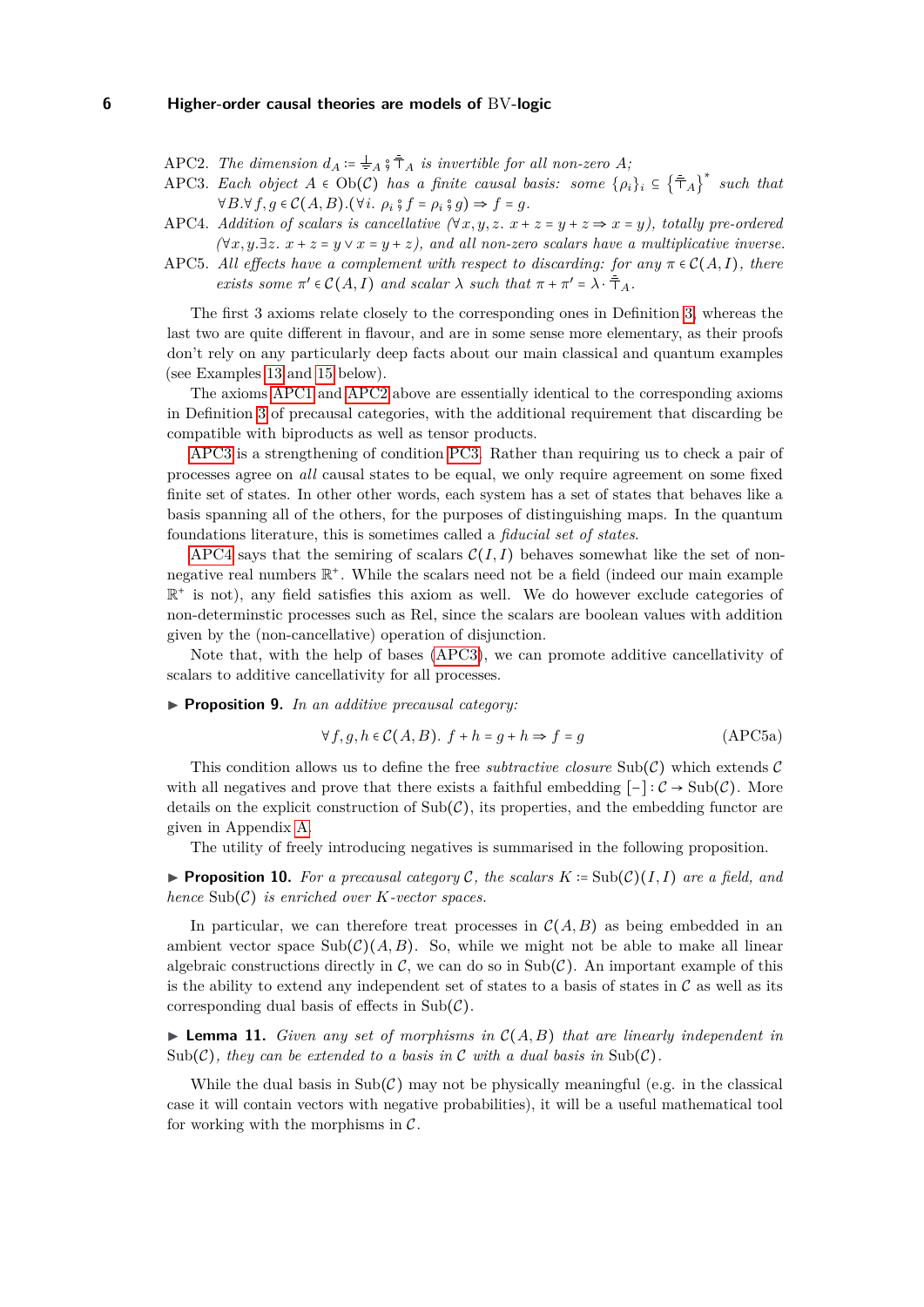[APC5](#page-5-3) allows us to interpret effects (up to some renormalisation) as testing some predicate. To see how this works, first assume for simplicity that  $\lambda = id_I$ . For a type A, we can think of  $\pi: A \to I$  as some predicate over *A*, and  $\pi'$  as its negation. For some causal state  $\rho$ , we can think of the composition  $p_1 := \rho \xi \pi$  as the probability that  $\pi$  is true for  $\rho$  and  $p_2 := \rho \xi \pi'$  as the probability that  $\pi$  is false. The fact that  $\pi \downarrow \pi'$ ,  $\bar{\pi}$  late us conclude that these probabilities probability that *π* is false. The fact that  $\pi + \pi' = \bar{\bar{\tau}}$  lets us conclude that those probabilities sum to 1:

$$
p_1 + p_2 = \rho \, \S \, \pi + \rho \, \S \, \pi' = \rho \, \S \, (\pi + \pi') = \rho \, \S \, \bar{\bar{\top}} = id_I
$$

If  $\lambda \neq id_I$ , the previous reasoning holds after re-normalising, i.e. replacing  $\pi$  and  $\pi'$  with  $\lambda^{-1} \cdot \pi$  and  $\lambda^{-1} \cdot \pi'$ .

Thanks to compact closure, we can promote [APC5](#page-5-3) to a property about all processes. Namely, any process  $f : A \to B$  has a complement  $f'$  where, up to re-normalisation,  $f + f'$ gives the uniform noise process.

<span id="page-6-2"></span>I **Proposition 12.** *For any f* ∶ *A* → *B in an additive precausal category, there exists*  $f': A \rightarrow B$  *and a scalar*  $\lambda$  *such that:* 

$$
f + f' = \lambda \cdot \bar{\bar{\tau}}_A \hat{\zeta} \stackrel{!}{=} B \tag{APC5a}
$$

<span id="page-6-0"></span> $\blacktriangleright$  **Example 13.** Mat $[\mathbb{R}^+]$  defined as in Example [4](#page-3-6) is also an additive precausal category, where  $\oplus$  is given by the direct sum of matrices. The standard basis of unit vectors gives a basis for [APC3,](#page-5-1) the semiring of scalars  $\text{Mat}[\mathbb{R}^+] (I, I) \cong \mathbb{R}^+$  satisfies [APC4,](#page-5-2) and for [APC5,](#page-5-3) we just need to choose a suitably large  $\lambda$  such that  $\pi' \coloneqq \lambda \cdot \bar{\bar{\top}}_A - \pi$  contains all positive numbers.

**Example 14.** In addition to  $\mathbb{R}^+$ , we can construct an additive precausal category  $\text{Mat}[K]$ for any field of characteristic 0. In particular,  $Mat[\mathbb{R}]$  is an additive precausal category that is identical to Mat<sup>[R+]</sup> but without any positivity constraint, describing affine or "quasiprobabilistic" maps where negative probabilities are permitted. In this case, the subtractive closure gives an equivalent category to  $Mat[\mathbb{R}]$  itself.

<span id="page-6-1"></span>► **Example 15.** The quantum example is very nearly the category CP, as defined in Example [5,](#page-3-7) but CP doesn't have biproducts. If we freely add biproducts, we obtain a category CP<sup>∗</sup> whose objects are all finite-dimensional  $C^*$ -algebras (or equivalently, algebras of the form  $\mathcal{L}(H_1) \oplus \ldots \oplus \mathcal{L}(H_k)$  and completely positive maps. Discarding is again given by the trace operator, so [APC1](#page-4-0) and [APC2](#page-5-0) are straightforward to verify. For [APC3,](#page-5-1) we can fix a (nonorthogonal) basis of states for each type. As in the classical case, the scalars are  $\mathbb{R}^+$ , so [APC4](#page-5-2) is immediate and since  $\bar{\bar{\tau}}_A$  is an interior point in the cone of positive effects,  $\pi'$  can defined as  $\lambda \cdot \bar{\bar{\tau}}_A - \pi$  for suitably large  $\lambda$ .

Given an additive precausal category, we can apply the Caus construction in the same way as before. However, it may now be easier to devise interesting closed sets or interpret the impact of the closure operator since it just corresponds to taking affine combinations of states. For this to make sense, we should say precisely what we mean to take affine combinations of states in C.

**► Definition 16.** For a set of states  $c \text{ } \text{\ensuremath{\in}} \mathcal{C}(I,A)$ , we define sets aff( $c$ )  $\text{\ensuremath{\in}} \text{Sub}(\mathcal{C})(I,A)$  and aff<sup>+</sup>(c) ⊆  $C(I, A)$  *as follows, for*  $K := \text{Sub}(C)(I, I)$ *:* 

$$
\mathsf{aff}(c) \coloneqq \left\{ \rho \, \middle| \, \exists \{ \rho_i \}_i \subseteq \mathcal{C}(I, A), \{ \lambda_i \}_i \subseteq K. \quad \sum_i \lambda_i = \mathrm{id}_I, \rho = \sum_i \lambda_i \cdot [\rho_i] \right\}
$$
\n
$$
\mathsf{aff}^+(c) \coloneqq \left\{ \rho \, \middle| \, \exists \rho' \in \mathsf{aff}(c). \, \rho' = [\rho] \right\}
$$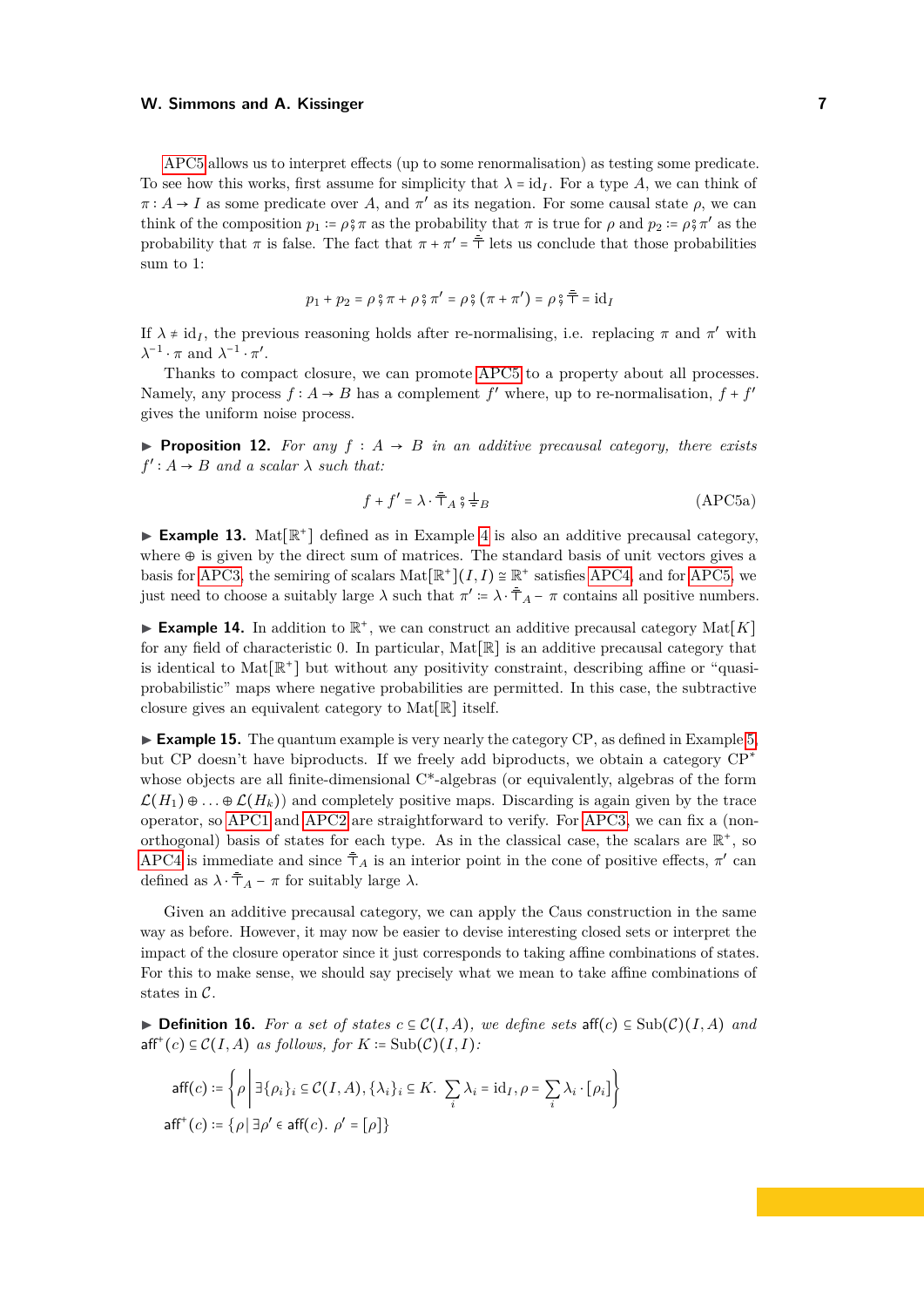If we identify the set  $C(I, A)$  with its image under  $[-]$ , we can think if aff<sup>+</sup>(c) as the intersection of the affine closure of *c* with the set  $C(I, A) \subseteq Sub(C)(I, A)$  of "positive" states embedded in the subtractive closure. In the classical and quantum case,  $\mathsf{aff}^+(-)$  arises from taking all of the affine combinations of elements of *c*, then intersecting the resulting set with the positive cone of (unnormalised) probability distributions or quantum states, respectively.

<span id="page-7-2"></span>▶ **Theorem 17.** *Given any flat set*  $c \subseteq C(I, A)$  *for a non-zero*  $A$ *,*  $c^{**} = \text{aff}^+(c)$ *.* 

This characterises the tensor space  $c_{\mathbf{A}\otimes\mathbf{B}} = {\rho_A \otimes \rho_B | \rho_A \in c_{\mathbf{A}}, \rho_B \in c_{\mathbf{B}}}^{**}$  in Caus[C] as the affine closure of the separable states, from which we can prove the following property.

<span id="page-7-3"></span>**► Theorem 18.** *If*  $A = (A, c_A)$  *with*  $c_A = \{\mu \cdot \frac{1}{a}A\}$  *for any non-zero A, then every*  $h \in c_{A \otimes B}$ *is a product morphism of the form*  $\mu \cdot \frac{1}{\pm A} \otimes g$  *for some*  $g \in c_{\mathbf{B}}$ *.* 

This captures what [\[24\]](#page-13-8) refers to as the principle of "no interaction with trivial degrees of freedom". In particular, it recovers the precausal category axiom [PC5](#page-3-1) by showing that every state of  $(A^1 \rightarrow B^1)^* = (A^1 \times B^1)^* = A^1 \otimes B^1 \times \text{ decomposes into a product of a state of }$  ${\bf A}^{\bf 1}$  (i.e. a causal state) and  $\pm_{B^*}$ .

It should be noted that we have completely dropped condition [PC4](#page-3-0) on our underlying category of basic processes. In Section [5](#page-8-0) we will recover a slightly weaker version of this condition by the equivalence of one-way signalling and the affine closure of semi-localisability (Theorem [29\)](#page-10-0). Fortunately, we can still reuse the same proof to show that  $\text{Caus}[\mathcal{C}]$  is ∗-autonomous for additive precausal C since it doesn't rely on [PC4.](#page-3-0)

## <span id="page-7-4"></span>**4 Additive Types**

We may also lean on the relation to the double glueing construction to add type constructors corresponding to the additives of linear logic. In categorical models of linear logic, additive conjunction of types is captured by cartesian product and additive disjunction by coproduct, satisfying a De Morgan duality with one another [\[20\]](#page-13-11). In terms of resources, these represent a classical choice: an instance of  $A \times B$  is a single resource unit that we can choose to be used either as an instance of *A* or an instance of *B*, whereas an instance of  $A + B$  is a single resource unit which is fixed on creation as either a unit of *A* or a unit of *B*.

The concept of classical choice is often built into operational theories in the form of probability distributions, classical outcomes of tests, and conditional tests. This is typically deemed essential for any experimentalist who is bound to classical data to interact with and make inference from an experiment. On the other hand, the Caus construction concerns the underlying systems present in the physical theory without consideration of any classical agent. We can recover finite-outcome random variables by incorporating binary classical choice through new additive type constructors, i.e. finding constructions for products and coproducts in  $\text{Caus}[\mathcal{C}]$ .

<span id="page-7-0"></span>**► Definition 19.** *Given types*  $\mathbf{A} = (A, c_{\mathbf{A}}), \mathbf{B} = (B, c_{\mathbf{B}})$  *in* Caus[C], we define  $\mathbf{A} \times \mathbf{B}$  :=  $(A \oplus B, c_{\mathbf{A} \times \mathbf{B}})$  and  $\mathbf{A} \oplus \mathbf{B} := (A \oplus B, c_{\mathbf{A} \oplus \mathbf{B}})$  where:

$$
c_{\mathbf{A} \times \mathbf{B}} = (\{p_A \circ \pi_A | \pi_A \in c^*_{\mathbf{A}} \subseteq \mathcal{C}(A, I)\} \cup \{p_B \circ \pi_B | \pi_B \in c^*_{\mathbf{B}} \subseteq \mathcal{C}(B, I)\})^*
$$
  
= {( $\rho_A, \rho_B$ )}| $\rho_A \in c_{\mathbf{A}}, \rho_B \in c_{\mathbf{B}}$ } (9)

<span id="page-7-5"></span><span id="page-7-1"></span>
$$
c_{\mathbf{A}\oplus\mathbf{B}} = (\{\rho_A \circ \iota_A | \rho_A \in c_{\mathbf{A}}\} \cup \{\rho_B \circ \iota_B | \rho_B \in c_{\mathbf{B}}\})^{**}
$$
  
= { $\{\langle \pi_A, \pi_B \rangle | \pi_A \in c_{\mathbf{A}}^* \subseteq \mathcal{C}(A, I), \pi_B \in c_{\mathbf{B}}^* \subseteq \mathcal{C}(B, I)\}^*$  (10)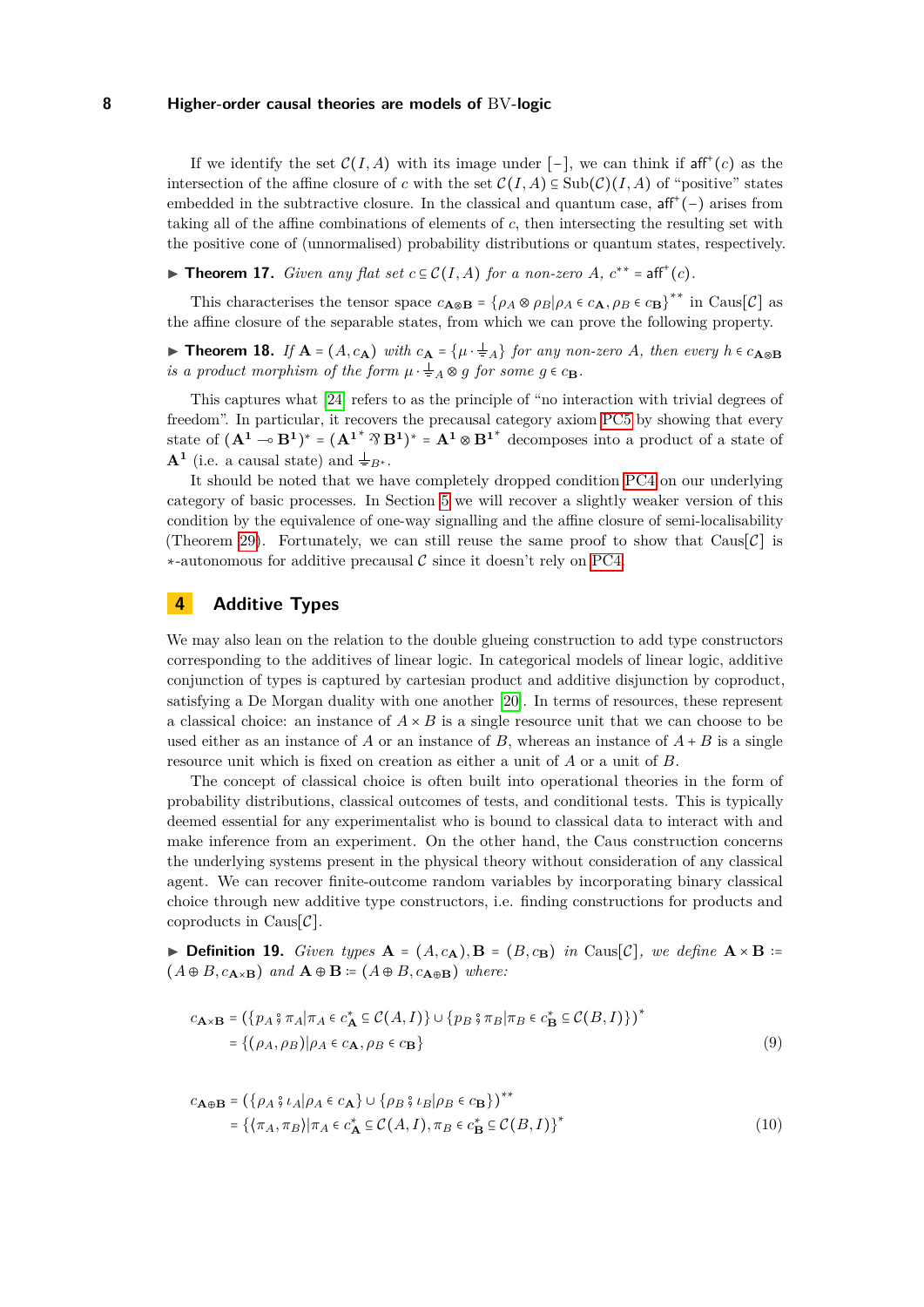► **Lemma 20.** *The alternative definitions of*  $c_{\mathbf{A} \times \mathbf{B}}$  *and*  $c_{\mathbf{A} \oplus \mathbf{B}}$  *are equivalent; that is, Equations [9](#page-7-0) and [10](#page-7-1) hold.*

- <span id="page-8-2"></span>► **Corollary 21.** *The operators*  $\times$  *and*  $\oplus$  *are De Morgan duals under*  $(-)^*$ *.*
- <span id="page-8-3"></span>**Proposition 22.**  $\mathbf{A} \times \mathbf{B}$  *is a categorical product in* Caus[ $\mathcal{C}$ ]*.*
- <span id="page-8-4"></span>**► Proposition 23.**  $A \oplus B$  *is a categorical coproduct in* Caus[ $C$ ].

The zero object 0 has a unique state  $0_{I,0} \in C(I,0)$  by terminality and a unique effect  $0_{0,I} \in \mathcal{C}(0,I)$  by initiality. There are only two candidates for causal sets: the empty set ∅ and the singleton  ${0}_{I,0}$ . These have roles in our causal category as the additive units.

<span id="page-8-5"></span>**► Proposition 24.** *The initial object in* Caus[ $C$ ] *is*  $\mathbf{0} := (0, \emptyset)$  *and the terminal object is* **1** :=  $(0, \{0_{I,0}\})$ *. Furthermore, they are duals of each other and are units for*  $\oplus$  *and*  $\times$ *respectively.*

Thinking of first-order types as describing systems with no input (i.e. no choice in how to consume them), both the product and coproduct have interesting interactions with first-order types because of where the classical choice happens. For coproducts, the choice is already fixed in the creation of a state so we expect it to preserve the first-order property. However, products introduce freedom of choice in effects allowing us to view the projectors as inputs to the system dictating whether it should prepare the left or the right state.

<span id="page-8-6"></span>▶ **Proposition 25.** *If* **A** *and* **B** *are both first-order types, then so is*  $\mathbf{A} \oplus \mathbf{B}$ *.* 

<span id="page-8-7"></span>**Proposition 26.** *If*  $A$  *and*  $B$  *are non-zero, then*  $A \times B$  *is never a first-order type.* 

We have both ∗-autonomy and all finite products and coproducts, which is all the evidence required to show that  $\text{Caus}[\mathcal{C}]$  is a model of linear logic with additives. For both the multiplicative and additive structures, we found that the Caus construction took a degenerative categorical structure and generated non-degenerate structures from them. For example, the compact closure of C means that it is a  $\ast$ -autonomous category in which the two monoidal products are the same, but Caus[C] is  $\ast$ -autonomous with distinct ⊗ and  $\mathcal{R}$ . Similarly, the construction for the additives takes biproducts/the zero object and yields distinct products and coproducts/initial and terminal objects. The degenerate exception here is that **I** is still the unit for both ⊗ and  $\mathcal{R}$ .

## <span id="page-8-0"></span>**5 One-Way Signalling Types**

When examining multi-partite systems, causal structures can be investigated from the perspective of information signalling (which parties can observe changes to another party's inputs) or decompositions (does the channel admit a decomposition into local channels compatible with some configuration of time- and space-like separations between the parties). In the bipartite case, we can compare these perspectives with the examples of one-way signalling and semi-localisable channels.

The one-way signalling causal structure refers to a bipartite system (say, between Alice and Bob) in which causal influence may only exist in one direction. There is a standard definition given in causality literature for one-way signalling for quantum channels.

<span id="page-8-1"></span>▶ **Definition 27.** *A bipartite process is one-way signalling (Alice to Bob) if discarding Bob's output admits a decomposition into local processes.*

$$
\begin{array}{c}\n\downarrow \frac{\div}{\div} \\
\hline\n\downarrow \psi\n\end{array} = \begin{array}{c}\n\downarrow \\
\psi_A\n\end{array} =
$$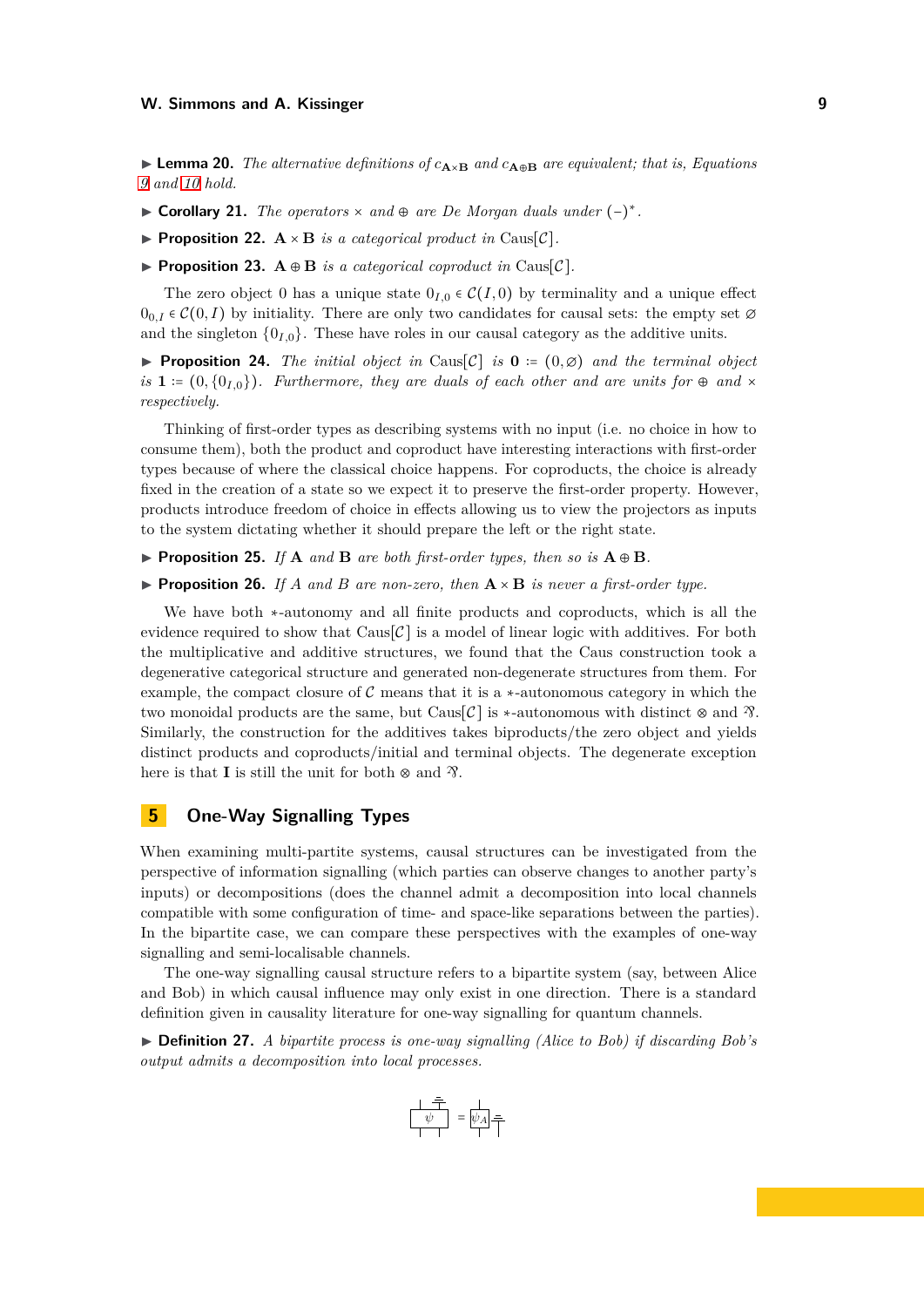Semi-localisability is an alternative to one-way signalling for expressing compatibility with a time-like separation of parties, giving a constructive example of how the combined channel can be decomposed into local operations.

I **Definition 28.** *A bipartite channel between Alice and Bob is semi-localisable (with Alice before Bob) if it decomposes into local processes with a channel from Alice to Bob.*



Both of these properties state that the channel is compatible with the setting where Bob is in Alice's future light cone. It is important to note that both are judgements of compatibility with a causal structure rather than inference of any necessary causal relationship between Alice and Bob - completely local processes trivially satisfy these properties but obviously have no causal influence between the parties.

These definitions are specific to first-order channels, but we can consider situations where Alice and Bob have higher-order systems  $\mathbf{A}, \mathbf{B} \in Ob(Caus[\mathcal{C}])$  representing some more complex interaction with their environments. We will describe these properties as constructions on the causal sets.

The essence of one-way signalling is that Alice's local effect is independent of any input given to Bob by his context:

$$
c_{\mathbf{A}} < c_{\mathbf{B}} \coloneqq \left\{ h \in c_{\mathbf{A}} \text{ and } \exists m \in c_{\mathbf{A}}. \forall \pi \in c_{\mathbf{B}^*} . \frac{\downarrow A \text{ (B)}}{h} \quad \boxed{\pi}^* = \frac{\downarrow A}{[m]} \right\} \tag{11}
$$

When this property holds, we refer to *m* as the *(left-)residual* of *h* (with *right-residual* for the corresponding component in the symmetrically-defined  $c_{\mathbf{A}} > c_{\mathbf{B}}$ ). The residual represents the constant local effect Alice observes regardless of inputs provided to Bob. In the case where **A** and **B** both describe first-order channels, this exactly reduces to Definition [27,](#page-8-1) since the only causal contexts for a causal channel is to provide an arbitrary state at the input and discard the output.

For semi-localisability, it is not enough to consider a factorisation by any system, but specifically by a first-order system:

$$
c_{\mathbf{A}} \triangleleft c_{\mathbf{B}} \coloneqq \left\{ h \in c_{\mathbf{A}} \text{ as } h \text{ is a constant of } \mathbf{A} \text{ is } \begin{cases} \n\exists \mathbf{Z} = \left( Z, \left\{ \bar{\top}_Z \right\}^* \right), m \in c_{\mathbf{A}} \text{ as } z, n \in c_{\mathbf{Z}^* \text{ } \mathbf{B}} \\ \n\frac{\downarrow_A \downarrow_B}{h} &= \frac{\downarrow_A \, \mathcal{Z}}{m} \begin{cases} \n\frac{\downarrow_A \downarrow_B}{n} & \text{if } k \text{ is a constant.} \n\end{cases} \right\} \tag{12}
$$

This is because using a higher-order system (e.g. the dual of a first-order system) may allow information to flow in the opposite direction. Again, we recover the original definition of semi-localisability if we fix **A** and **B** to types of first-order channels (up to our encoding of channels via the Choi-Jamiołkowski isomorphism).

Intuitively, based on the interpretation of the sequence operator in a BV-category as representing an ordered combination of systems, both of these would be good candidates for sequence operator in Caus[ $\mathcal{C}$ ]. It is also interesting to compare them to sequence operators from other BV-categories. The following construction is inspired by that of the BV-category of probabilistic coherence spaces [\[4\]](#page-12-6):

$$
c_{\mathbf{A}} \odot c_{\mathbf{B}} \coloneqq \left\{ h \in c_{\mathbf{A}} \text{B} \mid \exists \mathcal{I}, \{f_i\}_{i \in \mathcal{I}} \subseteq \text{Sub}(\mathcal{C})(I, A \otimes B), \{g_i\}_{i \in \mathcal{I}} \subseteq c_{\mathbf{B}}, f \in c_{\mathbf{A}}. \right\}
$$
(13)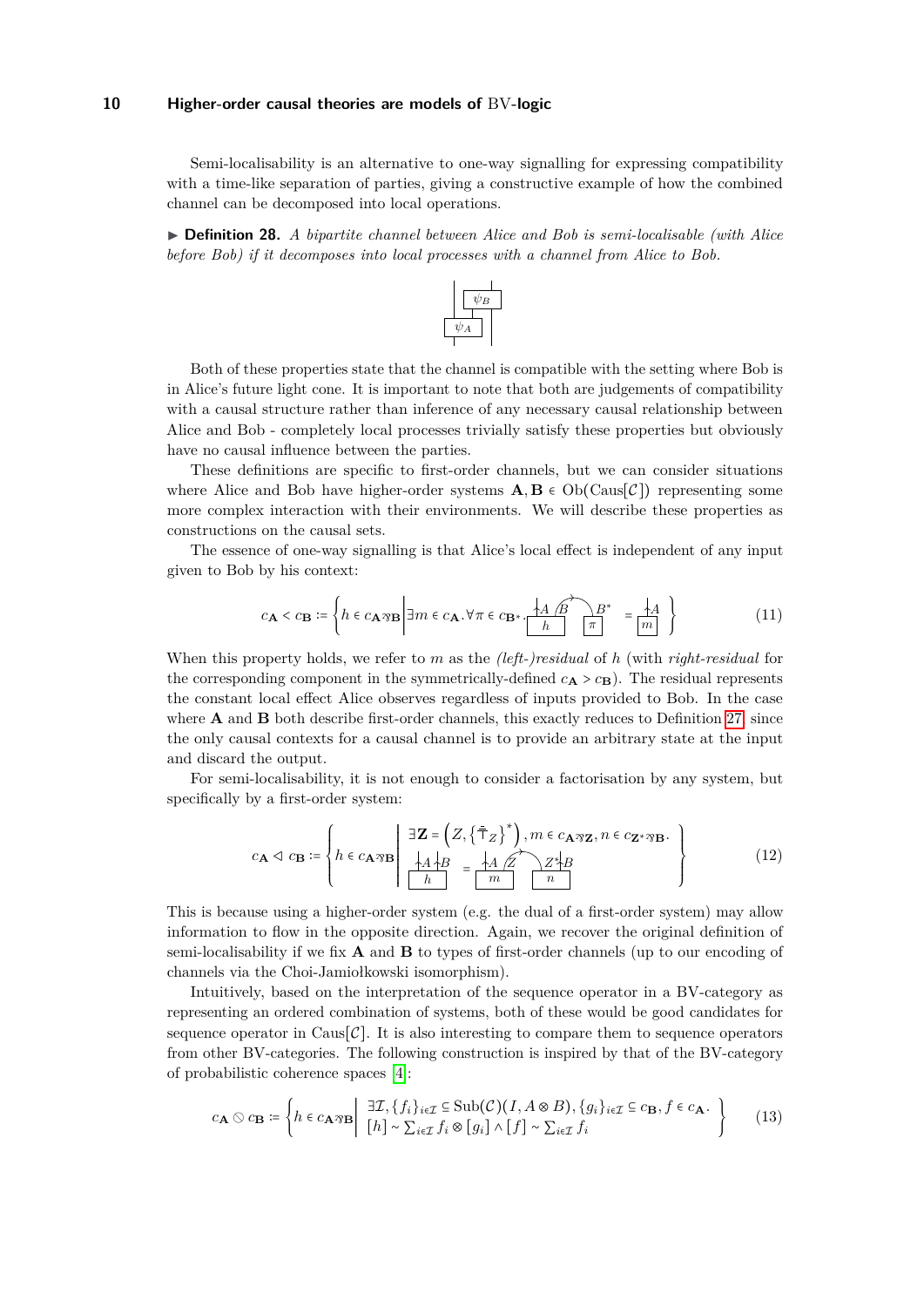#### **W. Simmons and A. Kissinger 11** and the state of the state of the state of the state of the state of the state of the state of the state of the state of the state of the state of the state of the state of the state of the

Note this definition refers to maps in the subtractive closure  $\text{Sub}(\mathcal{C})$  (cf. Appendix [A\)](#page-14-0) to make use of the affine-linear structure.

A core result in the field of causal structures is the equivalence of one-way signalling and semi-localisability for first-order channels [\[8\]](#page-12-0). In the setting provided by the Caus construction, we find a higher-order generalisation of this, where all three of these definitions coincide up to affine closure, as well as a proof that they are self-dual properties.

<span id="page-10-0"></span>► **Theorem 29.**  $c_{\mathbf{A}} < c_{\mathbf{B}} = (c_{\mathbf{A}}^* < c_{\mathbf{B}}^*)^* = (c_{\mathbf{A}} \triangleleft c_{\mathbf{B}})^{**} = c_{\mathbf{A}} \odot c_{\mathbf{B}}$ 

 $c$ **A** < *c***B** is closed, since it the dual of another set, and flat, since  $c$ **A**⊗**B** ⊆  $c$ **A** <  $c$ **B** gives the uniform state and  $c_{\mathbf{A}} < c_{\mathbf{B}} \subseteq c_{\mathbf{A}\mathfrak{B}}$  gives discarding. We can therefore elevate it to a genuine object  $\mathbf{A} \times \mathbf{B} = (A \otimes B, c_{\mathbf{A}} \times c_{\mathbf{B}})$  in Caus[C].

We can go further into the categorical structure induced by this type constructor and show that it adds another monoidal structure with a weak interchange with both ⊗ and  $\mathcal{V}$ . turning  $\text{Caus}[\mathcal{C}]$  into a model of BV-logic.

I **Definition 30.** *Given a symmetric, linearly distributive category* D*, a weak interchange is an additional monoidal structure*  $(D, \Diamond, I_{\Diamond})$  *with natural transformations* 

$$
w_{\otimes} : (R \otimes U) \otimes (T \otimes V) \to (R \otimes T) \otimes (U \otimes V) \qquad w_{I_{\otimes}} : I_{\otimes} \to I_{\otimes} \otimes I_{\otimes}
$$
  

$$
w_{\otimes} : (C \otimes E) \otimes (D \otimes F) \to (C \otimes D) \otimes (E \otimes F) \qquad w_{I_{\otimes}} : I_{\otimes} \otimes I_{\otimes} \to I_{\otimes}
$$

*which are compatible with the structure isomorphisms of*  $(D, \otimes, I_{\otimes})$  *and*  $(D, \ddot{\gamma}, I_{\dot{\gamma}})$  *and the distributive structure (we refer the reader to Blute, Panangaden, and Slavnov [\[4,](#page-12-6) Definition 4.1] for the full set of conditions).*

*A* BV*-category is a symmetric linearly distributive category with a weak interchange and an isomorphism*  $m: I_{\odot} \to I_{\otimes}$  *such that*  $m$  *is an isomix map and*  $m^{-1}$  *is a counit for*  $w_{I_{\otimes}}$ *:* 

$$
(\mathrm{id}_{I_{\odot}} \otimes m) \circ \rho_{I_{\odot}}^{\otimes} = (m \otimes \mathrm{id}_{I_{\odot}}) \circ \lambda_{I_{\odot}}^{\otimes} : I_{\odot} \otimes I_{\odot} \to I_{\odot}
$$
  

$$
w_{I_{\otimes}} \circ (m^{-1} \otimes \mathrm{id}_{I_{\otimes}}) \circ \lambda_{I_{\otimes}}^{\odot} = \mathrm{id}_{I_{\otimes}} = w_{I_{\otimes}} \circ (\mathrm{id}_{I_{\otimes}} \otimes m^{-1}) \circ \rho_{I_{\otimes}}^{\odot} : I_{\otimes} \to I_{\otimes}
$$

<span id="page-10-1"></span> $\blacktriangleright$  **Theorem 31.** Caus[C] *is a* BV-*category.* 

The equivalence of one-way signalling and (the affine closure of) semi-localisability show that any directed information signalling will always exhibit an equivalent construction where the information transfer is mediated by first-order types. Moreover, first-order types (or scaled versions thereof) are *exactly* those that can carry information in one direction.

## <span id="page-10-2"></span>▶ **Theorem 32.**  $\mathbf{A}^* \mathcal{R} \mathbf{A} = \mathbf{A}^* < \mathbf{A} \Leftrightarrow \exists \mu \neq 0 \cdot c^* \mathbf{A} = {\mu \cdot \bar{\bar{\tau}}_A}.$

This result presents a characterisation of first-order system types that can be interpreted in any BV-category, which may be a useful lemma in characterising which categories arise as Caus[ $\mathcal{C}$ ] for some additive precausal  $\mathcal{C}$ .

It is also interesting to compare this result to the causality principle: that an operational theory has no signalling from the future iff every system type has a unique deterministic effect [\[8\]](#page-12-0), i.e. is a first-order type. One would think this would also give a characterisation of first-order types, but it contains a subtle exception for zero objects where the existence of an effect might fail. This is not particularly concerning for practical theories since the zero objects have little pragmatic importance, but does complicate the usage of this as a logical characterisation of first-order systems. The following shows this in the case of binary test outcomes encoded in **I** ⊕ **I**, but the same proof works if we replace it with any **B** with at least two distinct states (using a dual basis from Lemma [11](#page-5-4) to fill the role of the injectors and projectors).

<span id="page-10-3"></span>▶ **Proposition 33.**  $(\mathbf{I} \oplus \mathbf{I}) \mathcal{B} \mathbf{A} = (\mathbf{I} \oplus \mathbf{I}) \leq \mathbf{A} \Leftrightarrow \mathbf{A} = \mathbf{1} \vee \exists \mu \neq 0 \ldots c^*_{\mathbf{A}} = \{\mu \cdot \bar{\top}_A\}$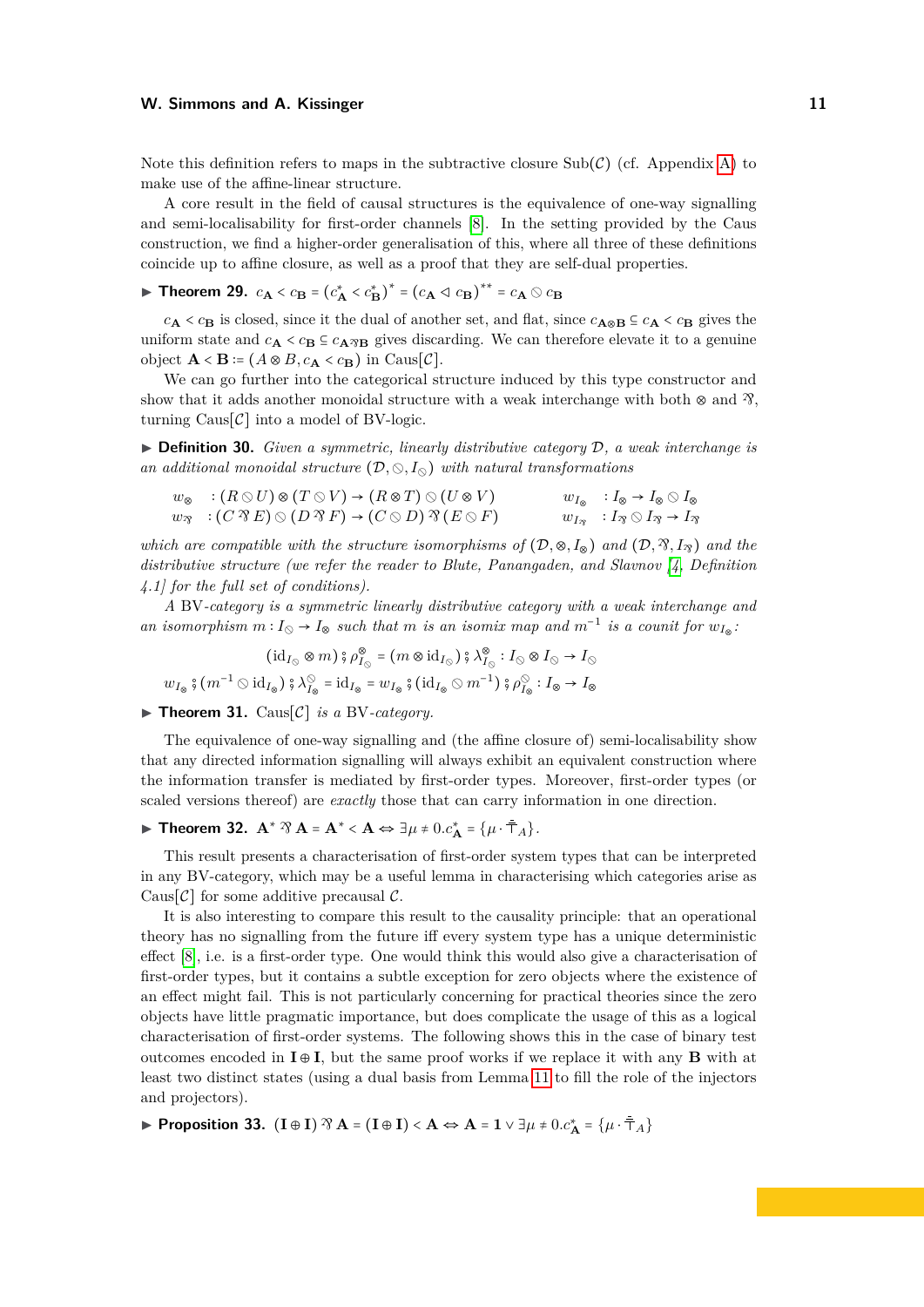## <span id="page-11-0"></span>**6 Non-Signalling Systems**

The one-way signalling structure is not the only interesting causal structure on a bipartite system. For example, the non-signalling causal structure is a symmetric property about the statistical independence of the different parties.

 $\triangleright$  **Definition 34.** *A bipartite process is non-signalling if it satisfies the one-way signalling condition in both directions.*

This is a necessary condition for compatibility with the setting where Alice and Bob are space-like separated. However, this is not a sufficient condition since there exist non-signalling processes, such as a quantum implementation of a PR box, that cannot be factorised into local processes with a shared history [\[22\]](#page-13-12).

In [\[19\]](#page-13-3), the tensor product of first-order channel types  $(A^1 \neg B^1) \otimes (C^1 \neg D^1)$  was shown to exactly contain those bipartite channels that are non-signalling [\[19\]](#page-13-3). This proof relied on some properties that do not generalise beyond first-order channels, such as the ability to apply [PC5](#page-3-1) to decompose causal contexts for channels into a causal input state and discarding the output. Between Gutoski [\[13\]](#page-13-13) and Chiribella et al. [\[9\]](#page-13-4), it was shown that the space of non-signalling channels in quantum theory can be characterised as the affine closure of product channels. By translating this proof into categorical terms, we can generalise the result to hold for arbitrary higher-order systems in Caus[ $\mathcal{C}$ ] for any additive precausal  $\mathcal{C}$ .

## <span id="page-11-1"></span>**►** Theorem 35.  $(c_A < c_B) \cap (c_A > c_B) = c_{A \otimes B}$ .

From this, we can construct a model of Barrett's Generalised Non-Signalling Theory [\[1\]](#page-12-7) within Caus[Mat[ $\mathbb{R}^+$ ]]. States are vectors of positive real numbers describing the probabilities of each outcome in some set of fiducial measurements (i.e. a finite set of measurements with finite outcomes that are sufficient to characterise the state, fixed for each system up front). The set of allowed states of a single system include any vector that gives a normalised probability distribution for each fiducial measurement. An  $(n, k)$ -system  $(n, k)$ fiducial measurements, each with *k* outcomes) is characterised by the type  $(\mathbf{I}^{\oplus k})^{\times n}$ , since states are a vector of  $n \cdot k$  positive reals and the dual space of effects is generated by  ${p_i}$ ;  $\overline{\tau}_{I^{\oplus k}}$  (choosing a fiducial measurement and marginalising over the outcomes). For multi-partite systems, the permissible states require both the normalisation condition and an extra non-signalling condition, matching the characterisation of **A** ⊗ **B** as the space of non-signalling processes. In terms of transformations, the theory allows every matrix that preserves the normalisation condition on all input states, i.e. yields 1 for every normalised state provided as input and normalised effect applied to the output. There is no equivalent realisation of the Generalised Local Theory (also from [\[1\]](#page-12-7)) since the space of local multi-partite states is not affine-closed and therefore will not form a closed causal set.

## **7 Conclusion**

By extending the assumptions on the base category with additive structure, the Caus construction yields a BV-category with additives within which the characterisation of firstorder types resembles the causality condition expressed as an equation of types. We also obtain general characterisations of (−) ∗∗ as affine closure and the tensor product as the space of non-signalling bipartite processes. A number of the proofs are similar to those used to show that probabilistic coherence spaces form a BV-category [\[4\]](#page-12-6), and the characterisation of non-signalling processes as affine closure of local processes for first-order channels in quantum theory [\[13\]](#page-13-13).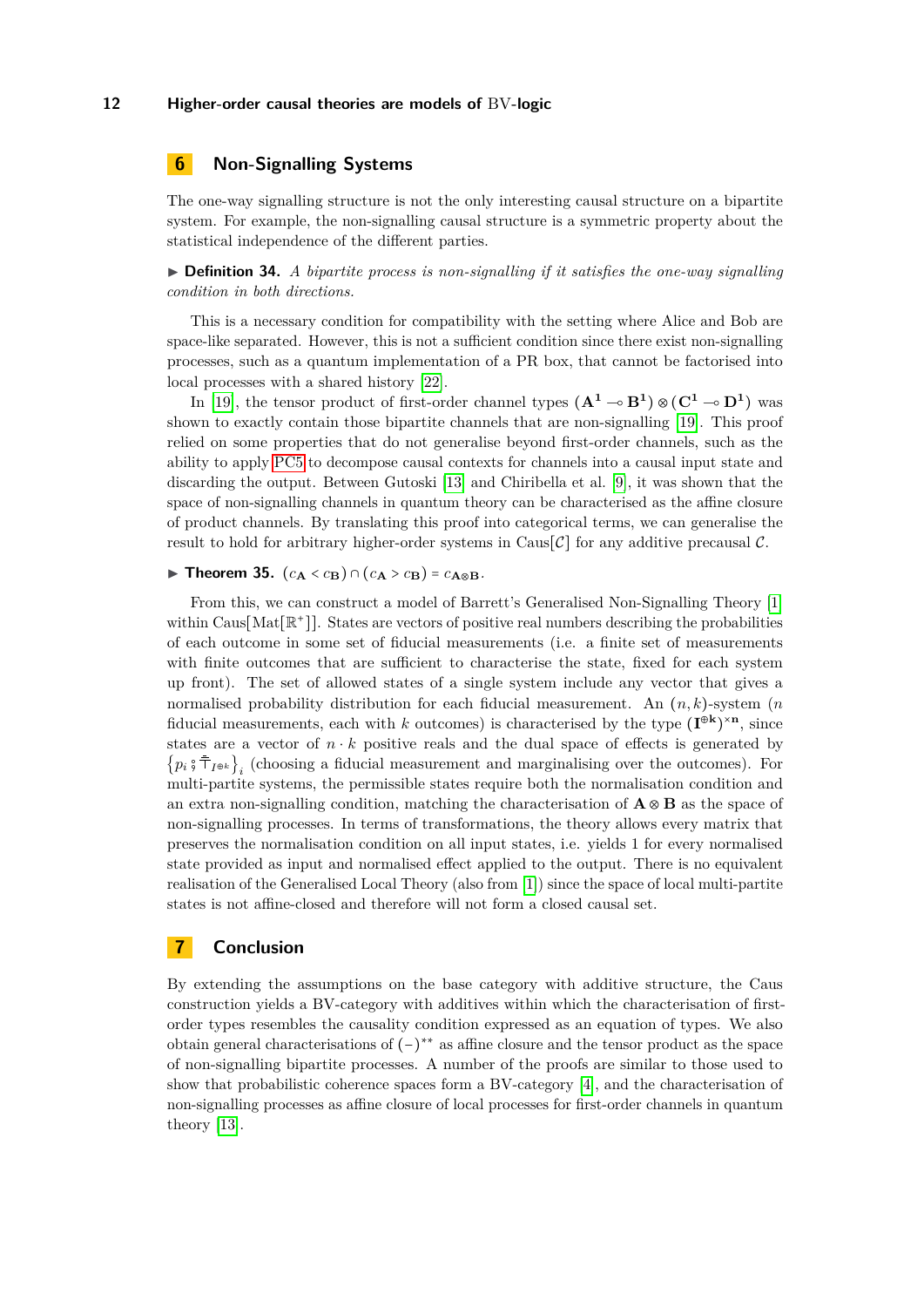We recover almost all of the precausal conditions from an additive precausal category. Instead of the equivalence of one-way signalling and semi-localisability for first-order channels (Condition [PC4\)](#page-3-0), we obtained equivalence with the affine closure of semi-localisability for arbitrary higher-order systems (Theorem [29\)](#page-10-0). Since existing proofs of [PC4](#page-3-0) for precausal categories rely on the essential uniqueness of purification, it may be possible to strengthen this result in future work by incorporating notions of purity and purification into this framework.

There are still other interesting process theories that cannot be considered as either the base category or the result of the Caus construction in which it would be interesting to analyse constructions for one-way signalling and their logical role. For example, settings with infinite-dimensional systems are rarely compact closed, real quantum mechanics doesn't have enough causal states (since it is compact closed but doesn't admit local discrimination), and Rel fails Condition [PC5.](#page-3-1) We needn't expect the results of this paper to generalise to other theories since (non-deterministic) coherence spaces form a BV-category using a similar construction to  $\mathbf{A} \otimes \mathbf{B}$  for the non-commutative operator [\[4\]](#page-12-6), but this is distinct from the naive adaptation of  $\mathbf{A} \times \mathbf{B}$  (instead of a constant residual, every local effect must be a subset of some constant clique) which is not self-dual in this category.

**Acknowledgements.** The authors would like to thank Alessio Guglielmi for posing the question of modelling BV-logic within  $Caus[\mathcal{C}]$ , as well as Chris Barrett, Lutz Straßburger, and members of the quantum group at University of Oxford for useful discussions. WS was supported by Cambridge Quantum (Quantinuum Ltd). AK acknowledges support from Grant No. 61466 from the John Templeton Foundation as part of the QISS project. The opinions expressed in this publication are those of the authors and do not necessarily reflect the views of the John Templeton Foundation.

#### **References**

- <span id="page-12-7"></span>**1** Jonathan Barrett. Information processing in generalized probabilistic theories. *Physical Review A - Atomic, Molecular, and Optical Physics*, 75(3):032304, mar 2007. URL: <https://journals.aps.org/pra/abstract/10.1103/PhysRevA.75.032304>, [arXiv:0508211](http://arxiv.org/abs/0508211), [doi:10.1103/PhysRevA.75.032304](https://doi.org/10.1103/PhysRevA.75.032304).
- <span id="page-12-2"></span>**2** Ämin Baumeler, Adrien Feix, and Stefan Wolf. Maximal incompatibility of locally classical behavior and global causal order in multiparty scenarios. *Physical Review A*, 90(4):042106, 2014.
- <span id="page-12-5"></span>**3** Alessandro Bisio and Paolo Perinotti. Theoretical framework for higher-order quantum theory. *Proceedings of the Royal Society A: Mathematical, Physical and Engineering Sciences*, 475(2225), may 2019. URL: <https://royalsocietypublishing.org/doi/abs/10.1098/rspa.2018.0706>, [arXiv:1806.09554](http://arxiv.org/abs/1806.09554), [doi:10.1098/rspa.2018.0706](https://doi.org/10.1098/rspa.2018.0706).
- <span id="page-12-6"></span>**4** Richard Blute, Prakash Panangaden, and Sergey Slavnov. Deep inference and probabilistic coherence spaces. *Applied Categorical Structures*, 2012. [doi:10.1007/s10485-010-9241-0](https://doi.org/10.1007/s10485-010-9241-0).
- <span id="page-12-3"></span>**5** Richard F. Blute, Ivan T. Ivanov, and Prakash Panangaden. Discrete quantum causal dynamics. *International Journal of Theoretical Physics*, 42(9):2025–2041, sep 2003. [doi:](https://doi.org/10.1023/A:1027335119549) [10.1023/A:1027335119549](https://doi.org/10.1023/A:1027335119549).
- <span id="page-12-1"></span>**6** G Chiribella, GM D'Ariano, and P Perinotti. Quantum circuit architecture. *Physical Review Letters*, 101(6):060401, 2008.
- <span id="page-12-4"></span>**7** Giulio Chiribella, Giacomo Mauro D'Ariano, and Paolo Perinotti. Theoretical framework for quantum networks. *Physical Review A*, 80(2):022339, aug 2009. URL: [https://journals.](https://journals.aps.org/pra/abstract/10.1103/PhysRevA.80.022339) [aps.org/pra/abstract/10.1103/PhysRevA.80.022339](https://journals.aps.org/pra/abstract/10.1103/PhysRevA.80.022339), [doi:10.1103/PhysRevA.80.022339](https://doi.org/10.1103/PhysRevA.80.022339).
- <span id="page-12-0"></span>**8** Giulio Chiribella, Giacomo Mauro D'Ariano, and Paolo Perinotti. Probabilistic theories with purification. *Physical Review A*, 81(6):062348, jun 2010. URL: [https://journals.aps.org/](https://journals.aps.org/pra/abstract/10.1103/PhysRevA.81.062348) [pra/abstract/10.1103/PhysRevA.81.062348](https://journals.aps.org/pra/abstract/10.1103/PhysRevA.81.062348), [doi:10.1103/PhysRevA.81.062348](https://doi.org/10.1103/PhysRevA.81.062348).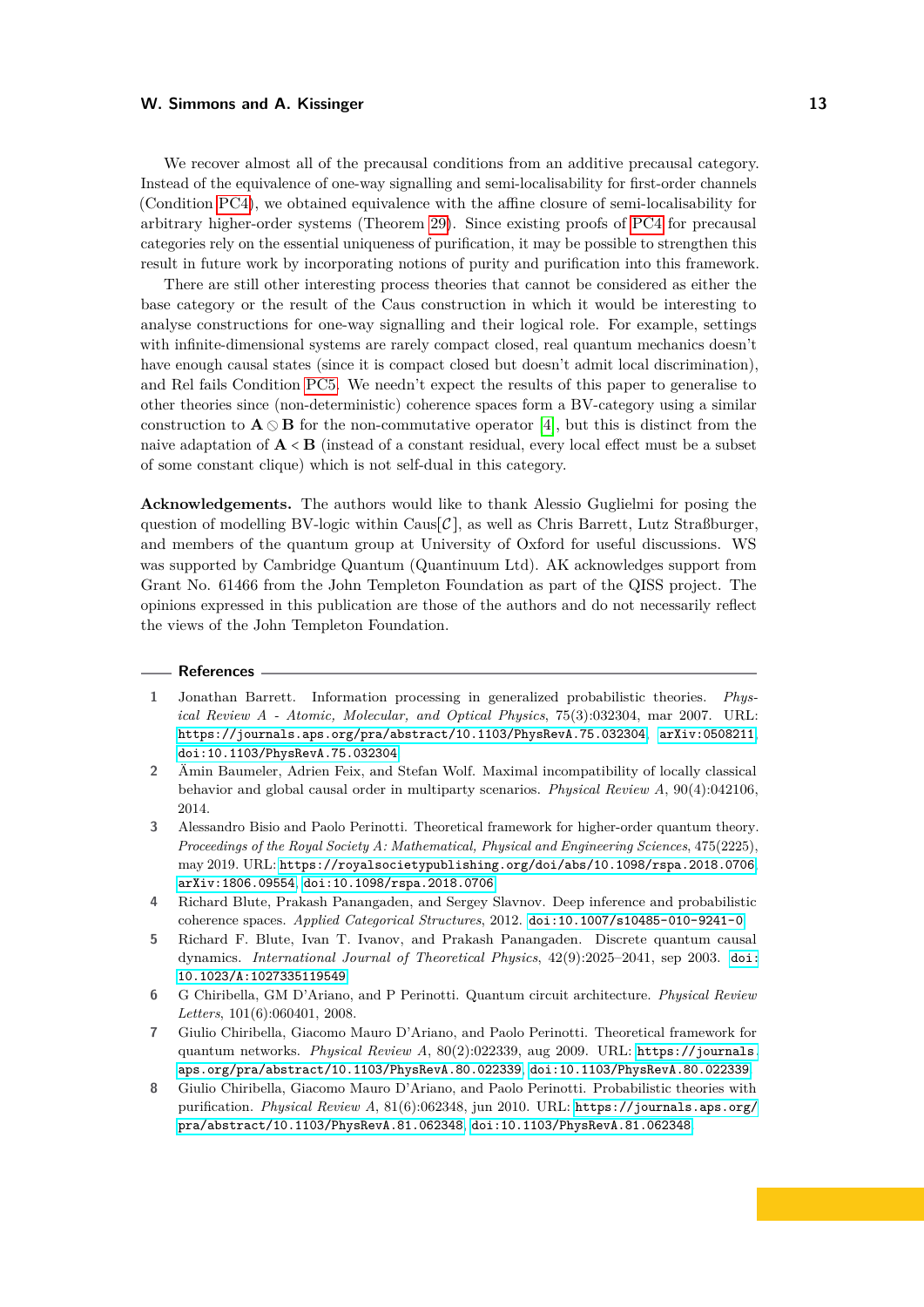- <span id="page-13-4"></span>**9** Giulio Chiribella, Giacomo Mauro D'Ariano, Paolo Perinotti, and Benoit Valiron. Quantum computations without definite causal structure. *Physical Review A*, 88(2):022318, aug 2013. URL: <https://journals.aps.org/pra/abstract/10.1103/PhysRevA.88.022318>, [doi:](https://doi.org/10.1103/PhysRevA.88.022318) [10.1103/PhysRevA.88.022318](https://doi.org/10.1103/PhysRevA.88.022318).
- <span id="page-13-15"></span>**10** J. R.B. Cockett and R. A.G. Seely. Weakly distributive categories. *Journal of Pure and Applied Algebra*, 114(2):133–173, jan 1997. [doi:10.1016/0022-4049\(95\)00160-3](https://doi.org/10.1016/0022-4049(95)00160-3).
- <span id="page-13-7"></span>**11** B. Coecke and A. Kissinger. *Picturing Quantum Processes*. Cambridge University Press, 2017. [doi:10.1007/978-3-319-91376-6\\_6](https://doi.org/10.1007/978-3-319-91376-6_6).
- <span id="page-13-6"></span>**12** Alessio Guglielmi. A system of interaction and structure. *ACM Transactions on Computational Logic*, 2007. [doi:10.1145/1182613.1182614](https://doi.org/10.1145/1182613.1182614).
- <span id="page-13-13"></span>**13** Gus Gutoski. Properties of Local Quantum Operations with Shared Entanglement. *Quantum Information and Computation*, 9(9-10):0739–0764, may 2008. URL: [https://arxiv.org/abs/](https://arxiv.org/abs/0805.2209v3) [0805.2209v3](https://arxiv.org/abs/0805.2209v3), [arXiv:0805.2209](http://arxiv.org/abs/0805.2209).
- <span id="page-13-2"></span>**14** Gus Gutoski and John Watrous. Toward a general theory of quantum games. *Proceedings of the Annual ACM Symposium on Theory of Computing*, pages 565–574, 2007. [doi:10.1145/](https://doi.org/10.1145/1250790.1250873) [1250790.1250873](https://doi.org/10.1145/1250790.1250873).
- <span id="page-13-14"></span>**15** Chris Heunen and Jamie Vicary. *Categories for Quantum Theory*. Oxford Graduate Texts in Mathematics. Oxford University Press, Oxford, 2019. [doi:10.1093/oso/9780198739623.001.](https://doi.org/10.1093/oso/9780198739623.001.0001) [0001](https://doi.org/10.1093/oso/9780198739623.001.0001).
- <span id="page-13-10"></span>**16** Robin Houston. Finite products are biproducts in a compact closed category. *Journal of Pure and Applied Algebra*, 2008. [doi:10.1016/j.jpaa.2007.05.021](https://doi.org/10.1016/j.jpaa.2007.05.021).
- <span id="page-13-9"></span>**17** Martin Hyland and Andrea Schalk. Glueing and orthogonality for models of linear logic. In *Theoretical Computer Science*, volume 294, pages 183–231, 2003. URL: <https://www.sciencedirect.com/science/article/pii/S0304397501002419>, [doi:](https://doi.org/10.1016/S0304-3975(01)00241-9) [10.1016/S0304-3975\(01\)00241-9](https://doi.org/10.1016/S0304-3975(01)00241-9).
- <span id="page-13-0"></span>**18** Aleks Kissinger, Matty Hoban, and Bob Coecke. Equivalence of relativistic causal structure and process terminality. *arXiv preprint arXiv:1708.04118*, 2017.
- <span id="page-13-3"></span>**19** Aleks Kissinger and Sander Uijlen. A categorical semantics for causal structure. *Logical Methods in Computer Science*, 2019. [doi:10.23638/LMCS-15\(3:15\)2019](https://doi.org/10.23638/LMCS-15(3:15)2019).
- <span id="page-13-11"></span>**20** Paul-André Melliès. Categorical Semantics of Linear Logic. Technical report. URL: [https://www.irif.fr/\\$\sim\\$mellies/mpri/mpri-ens/biblio/](https://www.irif.fr/$\sim $mellies/mpri/mpri-ens/biblio/categorical-semantics-of-linear-logic.pdf) [categorical-semantics-of-linear-logic.pdf](https://www.irif.fr/$\sim $mellies/mpri/mpri-ens/biblio/categorical-semantics-of-linear-logic.pdf).
- <span id="page-13-5"></span>**21** Ognyan Oreshkov, Fabio Costa, and Časlav Brukner. Quantum correlations with no causal order. *Nature Communications*, 3(1):1–8, oct 2012. URL: [https://www.nature.com/articles/](https://www.nature.com/articles/ncomms2076) [ncomms2076](https://www.nature.com/articles/ncomms2076), [arXiv:1105.4464](http://arxiv.org/abs/1105.4464), [doi:10.1038/ncomms2076](https://doi.org/10.1038/ncomms2076).
- <span id="page-13-12"></span>**22** Sandu Popescu and Daniel Rohrlich. Quantum nonlocality as an axiom. *Foundations of Physics*, 24(3):379–385, mar 1994. [doi:10.1007/BF02058098](https://doi.org/10.1007/BF02058098).
- <span id="page-13-1"></span>**23** P Selinger. A survey of graphical languages for monoidal categories. e-print. *arXiv preprint math.QA/0908.3347*, 2009.
- <span id="page-13-8"></span>**24** Matt Wilson and Giulio Chiribella. Causality in Higher Order Process Theories. *Electronic Proceedings in Theoretical Computer Science*, 343:265–300, jul 2021. URL: [https://arxiv.](https://arxiv.org/abs/2107.14581v2) [org/abs/2107.14581v2](https://arxiv.org/abs/2107.14581v2), [arXiv:2107.14581](http://arxiv.org/abs/2107.14581), [doi:10.4204/eptcs.343.12](https://doi.org/10.4204/eptcs.343.12).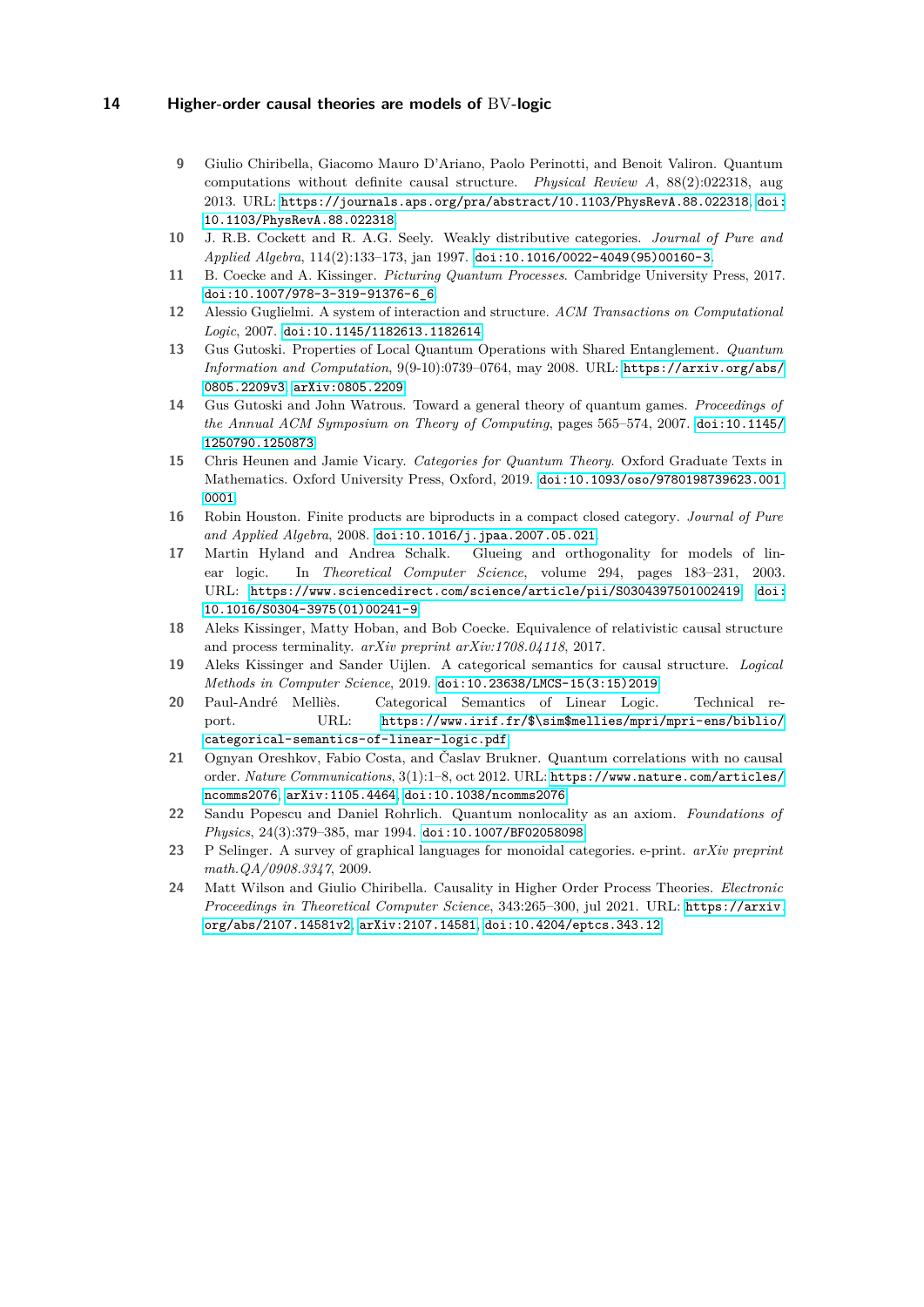#### **W. Simmons and A. Kissinger 15** and the state of the state of the state of the state of the state of the state of the state of the state of the state of the state of the state of the state of the state of the state of the

### <span id="page-14-0"></span>**A Subtractive Closure**

Categories enriched with addition need not always have subtraction, but the additive precausal assumptions consider freely adjoining subtraction.

 $\triangleright$  **Definition 36.** *Given an additive precausal category C*, the free subtractive closure Sub(C) *formed by the objects of*  $C$  *and morphisms*  $A \rightarrow B$  *are equivalence classes of pairs of morphisms*  $f, g \in C(A, B)$  *under the relation*  $(f, g) \sim (f', g') \iff f + g' = f' + g$ . Composition of *morphisms is defined as*  $(f, g)$  ;  $(x, y) \triangleq (f \cdot x + g \cdot y, f \cdot y + g \cdot x)$ .

The intent behind this construction is that a morphism (*f, g*) should represent the expression  $f - g$ , and hence this should be seen as equivalent to  $f' - g'$  when  $(f - g) + g + g' =$  $f + g' = f' + g = (f' - g') + g + g'$  by cancellativity.

▶ **Proposition 37.** Sub(C) *is an Ab-enriched category.* 

Proof. Firstly, we need ∼ to be an equivalence relation. Reflexivity and symmetry are both trivial. For transitivity, given  $(f, g) \sim (a, b) \sim (x, y)$  we have  $f + b = a + g$  and  $a + y = x + b$ . Hence  $f + y + b = a + g + y = x + b + g$ , so by cancellativity  $f + y = x + g$ , i.e.  $(f, g) \sim (x, y)$ .

Since morphisms of  $\text{Sub}(\mathcal{C})$  are equivalence classes, we need composition to be well-defined with respect to our choices of representatives. That is, if  $(f, g) \sim (f', g')$  and  $(x, y) \sim (x', y')$ , then  $(f, g) \frac{2}{7}(x, y) \sim (f', g') \frac{2}{7}(x', y')$ . From  $f + g' = f' + g$  and  $x + y' = x' + y$  we have:

$$
f \hat{g} x + g' \hat{g} x = f' \hat{g} x + g \hat{g} x
$$
  
\n
$$
f' \hat{g} y + g \hat{g} y = f \hat{g} y + g' \hat{g} y
$$
  
\n
$$
f' \hat{g} y' + g \hat{g} y' = f \hat{g} y' + g' \hat{g} y'
$$
  
\n
$$
f \hat{g} x' + g' \hat{g} x' = f' \hat{g} x' + g \hat{g} x'
$$
  
\n
$$
f \hat{g} x + f \hat{g} y' = f \hat{g} x' + f \hat{g} y
$$
  
\n
$$
g \hat{g} x' + g \hat{g} y = g \hat{g} x + g \hat{g} y'
$$
  
\n
$$
g' \hat{g} x' + g' \hat{g} y = g' \hat{g} x + g' \hat{g} y'
$$
  
\n
$$
f' \hat{g} x + f' \hat{g} y' = f' \hat{g} x' + f' \hat{g} y
$$
  
\n
$$
(14)
$$

We note that, since C is compact closed,  $\forall A, B, C, D.\forall f : A \rightarrow B.\forall g, h : C \rightarrow D.f \otimes (g+h) =$  $f \otimes g + f \otimes h$ . In particular,  $\forall f \cdot f + f = 2 \cdot f$  where 2 is the scalar  $id_I + id_I$ . Summing these equations and using cancellativity:

$$
2 \cdot (f \circ x + g \circ y + f' \circ y' + g' \circ x') = 2 \cdot (f \circ y + g \circ x + f' \circ x' + g' \circ y') \tag{15}
$$

By [APC4,](#page-5-2) 2 is invertible. The resulting equation exactly gives us  $(f, q)$  ;  $(x, y) \sim$  $(f', g')$   $\frac{6}{7}(x', y').$ 

Next, composition must be unital. The identity on *A* is  $(id_A, 0_{A,A})$  since:

$$
(f,g) \, \hat{\mathfrak{s}} \, (\mathrm{id}_B, 0_{B,B}) = (f \, \hat{\mathfrak{s}} \, \mathrm{id}_B + g \, \hat{\mathfrak{s}} \, 0_{B,B}, f \, \hat{\mathfrak{s}} \, 0_{B,B} + g \, \hat{\mathfrak{s}} \, \mathrm{id}_B) = (f + 0_{A,B}, 0_{A,B} + g) = (f,g) = (\mathrm{id}_A \, \hat{\mathfrak{s}} \, f + 0_{A,A} \, \hat{\mathfrak{s}} \, g, \mathrm{id}_A \, \hat{\mathfrak{s}} \, g + 0_{A,A} \, \hat{\mathfrak{s}} \, f) = (\mathrm{id}_A, 0_{A,A}) \, \hat{\mathfrak{s}} \, (f,g)
$$
 (16)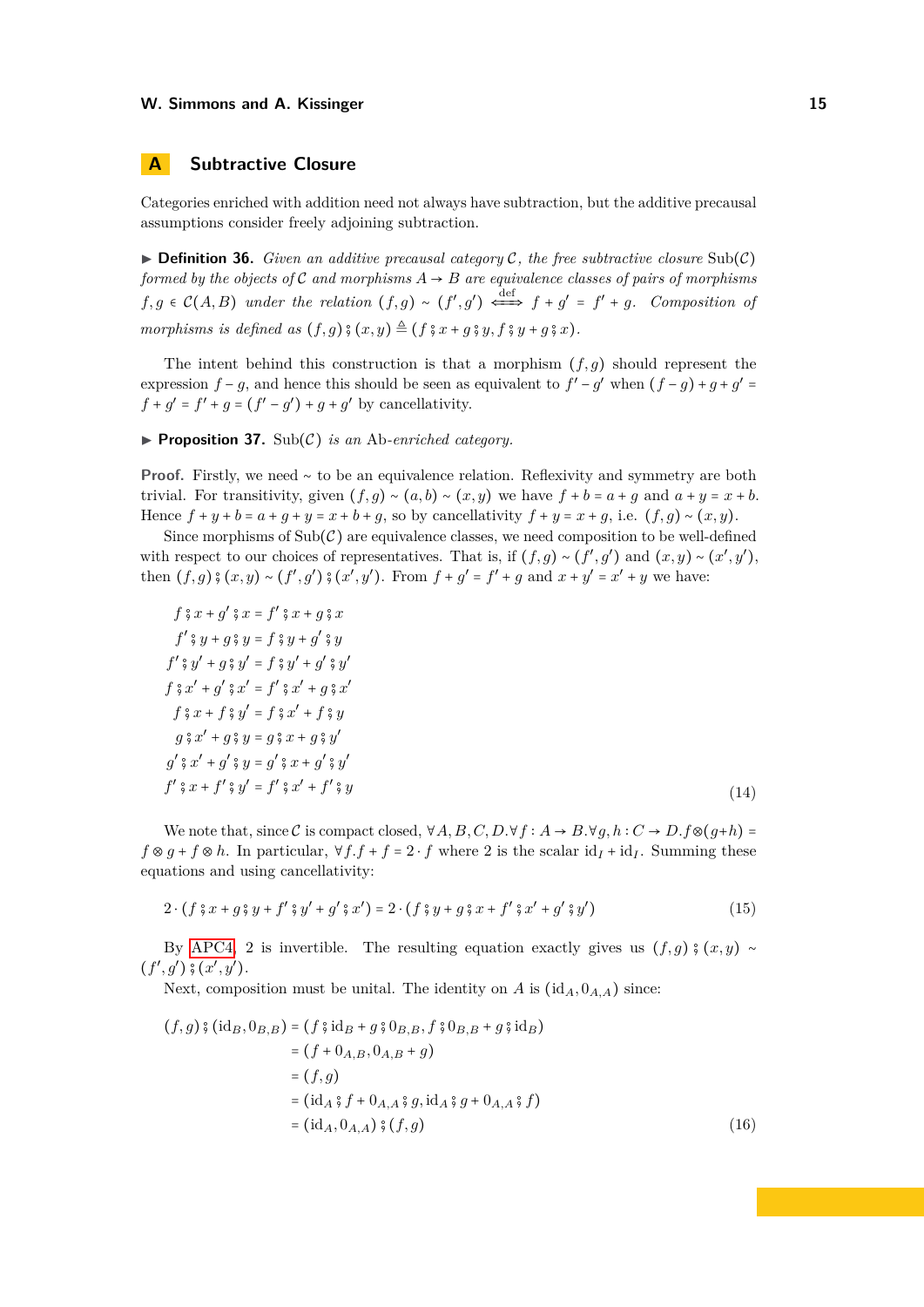We also need composition to be associative. Given  $(f, g) : A \rightarrow B$ ,  $(x, y) : B \rightarrow C$ , and  $(u, v) : C \rightarrow D$ :

$$
((f,g)\, \hat{ }\, (x,y))\, \hat{ }\, (u,v) = (f\, \hat{ }\, x + g\, \hat{ }\, y, f\, \hat{ }\, y + g\, \hat{ }\, x\, )\, \hat{ }\, (u,v) = \begin{pmatrix} f\, \hat{ }\, x\, \hat{ }\, u + g\, \hat{ }\, y\, \hat{ }\, u + f\, \hat{ }\, y\, \hat{ }\, v + g\, \hat{ }\, x\, \hat{ }\, v \, v \, , \\ f\, \hat{ }\, y\, \hat{ }\, u + g\, \hat{ }\, x\, \hat{ }\, u + f\, \hat{ }\, x\, \hat{ }\, v + g\, \hat{ }\, y\, \hat{ }\, v \, v \, , \\ f\, \hat{ }\, y\, \hat{ }\, u + g\, \hat{ }\, x\, \hat{ }\, u + f\, \hat{ }\, x\, \hat{ }\, v + g\, \hat{ }\, y\, \hat{ }\, v \, v \, \end{pmatrix} = (f,g)\, \hat{ }\, (x\, \hat{ }\, u + y\, \hat{ }\, v\, x\, \hat{ }\, v + y\, \hat{ }\, u )
$$
(17)

Finally, Ab-enrichment comes from inheriting the enrichment in commutative monoids from C via  $(f, g) + (x, y) \triangleq (f + x, g + y)$  and we have inverses  $-(f, g) \triangleq (g, f)$ . We can similarly show that these are well-defined regardless of the choice of representatives by showing ~ is preserved. Invertibility comes from  $(f,g)$  +  $-(f,g)$  =  $(f,g)$  +  $(g,f)$  =  $(f+g,g+f)$  ~  $(0_{A,B}, 0_{A,B})$ .

**► Proposition 38.** There is a faithful embedding  $\lceil - \rceil$ :  $C \rightarrow Sub(C)$  that is the identity on *objects and maps morphisms as*  $[f] := (f, 0_{A,B})$ .

**Proof.** For functoriality,  $(f, 0_{A,B})$  ;  $(g, 0_{B,C}) \sim (f, g, 0_{A,C})$  and identities are  $(id_A, 0_{A,A})$ . The identity on objects is injective, so this functor is an embedding. For faithfulness, if we have *f, g* ∶ *A* → *B* such that  $(f, 0_{A,B}) \sim (g, 0_{A,B})$ , then  $f = f + 0_{A,B} = g + 0_{A,B} = g$ .

For the remainder, we will show that this embedding preserves much of the core categorical structure of C.

I **Proposition 39.** *The embedding* [−] ∶ C → Sub(C) *is strong monoidal, where the product in* Sub(C) acts on objects identically to C and  $(f, q) \otimes (x, y) \triangleq (f \otimes x + q \otimes y, f \otimes y + q \otimes x)$ .

**Proof.** Firstly, this monoidal product is well-defined, i.e. if  $(f, g) \sim (f', g')$  and  $(x, y) \sim$  $(x', y')$  then  $(f, g) \otimes (x, y) \sim (f', g') \otimes (x', y')$ . This can be proved identically to the case for sequential composition.

We inherit the associators, unit, and unitors from C as  $(\alpha_{A,B,C}, 0_{(A \otimes B) \otimes C, A \otimes (B \otimes C)})$ , *I*,  $(\lambda_A, 0_{I\otimes A,A}), (\rho_A, 0_{A\otimes I,A}).$  These will still be invertible by functoriality of the embedding. For naturality:

$$
((f,g)\otimes(x,y))\otimes(u,v)\xi(\alpha_{D,E,F},0)
$$
  
= 
$$
\begin{pmatrix} ((f\otimes x+g\otimes y)\otimes u+(f\otimes y+g\otimes x)\otimes v)\xi\alpha_{D,E,F}, \\ ((f\otimes x+g\otimes y)\otimes v+(f\otimes y+g\otimes x)\otimes u)\xi\alpha_{D,E,F} \end{pmatrix}
$$
  
= 
$$
\begin{pmatrix} \alpha_{A,B,C}\xi(f\otimes(x\otimes u+y\otimes v)+g\otimes(x\otimes v+y\otimes u)), \\ \alpha_{A,B,C}\xi(f\otimes(x\otimes v+y\otimes u)+g\otimes(x\otimes u+y\otimes v)) \end{pmatrix}
$$
  
= 
$$
(\alpha_{A,B,C},0)\xi(f,g)\otimes((x,y)\otimes(u,v))
$$
(18)

$$
(f,g) \otimes (\mathrm{id}_I, 0_{I,I}) \circ (\rho_B, 0_{B \otimes I,B})
$$
  
=  $(f \otimes \mathrm{id}_I + g \otimes 0_{I,I}, f \otimes 0_{I,I} + g \otimes \mathrm{id}_I) \circ (\rho_B, 0_{B \otimes I,B})$   
=  $(f \otimes \mathrm{id}_I, g \otimes \mathrm{id}_I) \circ (\rho_B, 0_{B \otimes I,B})$   
=  $((f \otimes \mathrm{id}_I) \circ \rho_B, (g \otimes \mathrm{id}_I) \circ \rho_B)$   
=  $(\rho_A \circ f, \rho_A \circ g)$   
=  $(\rho_A, 0_{A \otimes I,A}) \circ (f,g)$  (19)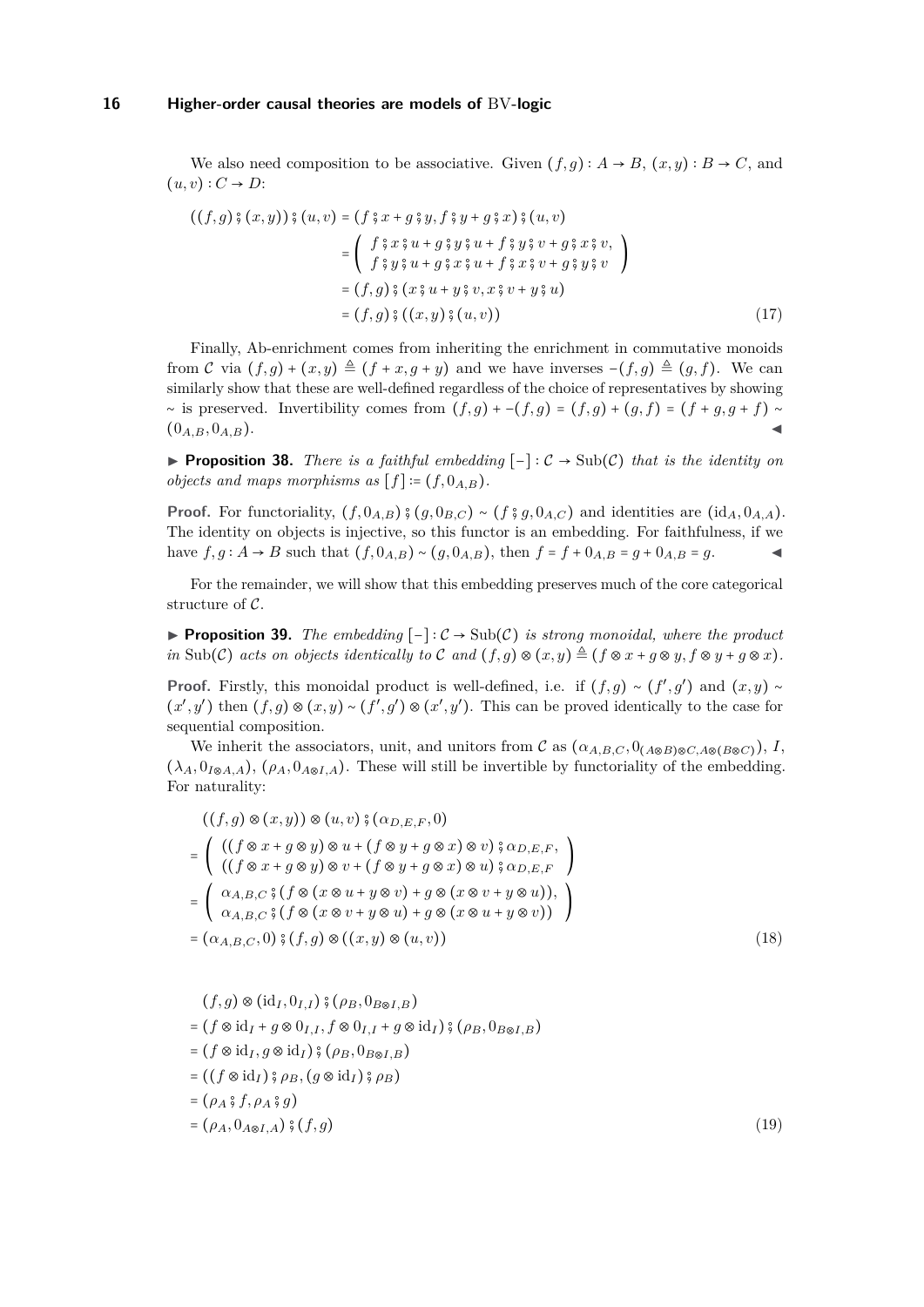#### **W. Simmons and A. Kissinger 17** and the state of the state of the state of the state of the state of the state of the state of the state of the state of the state of the state of the state of the state of the state of the

and similarly for  $(\lambda_A, 0_{I\otimes A,A})$ . In the above, we have used compact closure of C to infer that  $f \otimes 0_{C,D} = 0_{A \otimes C, B \otimes D}$ . We may also inherit the triangle and pentagon equations by functoriality of the embedding. We now have that  $\text{Sub}(\mathcal{C})$  is a monoidal category.

For the embedding to be strong monoidal, we first note that the maps  $[-]_0 : I^{\text{Sub}(\mathcal{C})} \overset{\simeq}{\to} [I^{\mathcal{C}}]$ and  $([-]_2)_{A,B} : [A] \otimes [B] \stackrel{\simeq}{\to} [A \otimes B]$  are given by identities. Naturality of  $[-]_2$  is just  $(f,0) \otimes (g,0) = (f \otimes g + 0 \otimes 0, f \otimes 0 + 0 \otimes g) = (f \otimes g,0)$ . The compatibility equations reduce to  $\alpha_{[A],[B],[C]} = [\alpha_{A,B,C}], \lambda_{[A]} = [\lambda_A]$  and  $\rho_{[A]} = [\rho_A].$ 

**Proposition 40.** Sub(C) *is compact closed, and the embedding from* C *preserves symmetry, duals, cups, and caps.*

**Proof.** The symmetry in Sub(C) is  $(\sigma_{A,B}, 0_{A\otimes B, B\otimes A}) = [\sigma_{A,B}]$ . The hexagon equation and invertibility follow by functoriality. For naturality:

$$
(f,g) \otimes (x,y) \mathfrak{f} (\sigma_{C,D},0)
$$
  
\n
$$
= (f \otimes x + g \otimes y, f \otimes y + g \otimes x) \mathfrak{f} (\sigma_{C,D},0)
$$
  
\n
$$
= ((f \otimes x) \mathfrak{f} \sigma_{C,D} + (g \otimes y) \mathfrak{f} \sigma_{C,D}, (f \otimes y) \mathfrak{f} \sigma_{C,D} + (g \otimes x) \mathfrak{f} \sigma_{C,D})
$$
  
\n
$$
= (\sigma_{A,B} \mathfrak{f} (x \otimes f) + \sigma_{A,B} \mathfrak{f} (y \otimes g), \sigma_{A,B} \mathfrak{f} (x \otimes g) + \sigma_{A,B} \mathfrak{f} (y \otimes f))
$$
  
\n
$$
= (\sigma_{A,B},0) \mathfrak{f} (x \otimes f + y \otimes g, x \otimes g + y \otimes f)
$$
  
\n
$$
= (\sigma_{A,B},0) \mathfrak{f} (x,y) \otimes (f,g)
$$
 (20)

We appeal to the standard result that monoidal functors preserve duals [\[15,](#page-13-14) Theorem 3.14]. The given cup and cap are  $[\eta_A] = [-]_0 \S [\eta_A] \S ([-]_2)^{-1}_{A^*,A} : I \to [A^*] \otimes [A]$  and  $[\epsilon_A] = ([-]_2)_A *_{A}$   $[\epsilon_A]$   $[\epsilon_{A}]$   $[\epsilon_{A}]$   $[\epsilon_{A}]$   $[\epsilon_{A}]$   $[\epsilon_{A}]$   $[\epsilon_{A}]$   $[\epsilon_{A}]$   $[\epsilon_{A}]$   $[\epsilon_{A}]$   $[\epsilon_{A}]$   $[\epsilon_{A}]$   $[\epsilon_{A}]$   $[\epsilon_{A}]$   $[\epsilon_{A}]$   $[\epsilon_{A}]$   $[\epsilon_{A}]$   $[\epsilon_{A}]$   $[\epsilon_{A}]$   $[\epsilon_{A}]$   $[\epsilon_{A}]$   $[\epsilon_{A}]$   $[\epsilon_{A}]$   $[\epsilon_{A}]$   $[\epsilon_{A}]$   $[\epsilon$ all objects in  $\text{Sub}(\mathcal{C})$  have a dual determined by their dual in  $\mathcal{C}$ , hence it is compact closed.

**Proposition 41.** Sub( $C$ ) has biproducts, and the embedding from C preserves the biproduct *structure.*

**Proof.** We can inherit the biproduct  $A \oplus B$  with injections  $(\iota_A, 0_{A, A \oplus B})$ ,  $(\iota_B, 0_{A, A \oplus B})$  and projections  $(p_A, 0_{A\oplus B,A})$ ,  $(p_B, 0_{A\oplus B,B})$ . The characteristic equations  $\iota_{A_i}$   $\gamma_{A_j}$  =  $\left( \frac{1}{\sqrt{2\pi}} \right)$ id<sub>*A<sub>i</sub>*  $i = j$ </sub>  $0_{A_i, A_j}$   $i \neq j$ and  $p_A \hat{p}_A + p_B \hat{p}_B = id_{A \oplus B}$  are preserved by functoriality.

<span id="page-16-0"></span>**► Proposition 42.** *Any set of states*  $\{\rho_i\}_i$  ⊆  $\mathcal{C}(I, A)$  *is a basis for A in*  $\mathcal{C}$  *(in the sense of being a minimal set such that*  $(\forall i.\rho_i \, \hat{ } \, f = \rho_i \, \hat{ } \, g) \Rightarrow f = g$  *iff*  $\{[\rho_i]\}_i$  *is a basis for A in* Sub(*C*).

**Proof.** It is sufficient to just show equivalence between the ability to distinguish morphisms in each category, since preservation of minimality follows as a basic consequence of this (any subset of the  $\rho_i$  would distinguish all morphisms in C iff it does so in Sub(C)).

 $\Rightarrow$ : Suppose ∀*B*.∀*f*, *g*  $\in$  C(*A, B*).(∀*i.p*<sub>i</sub>  $\circ$  *f* = *p*<sub>i</sub>  $\circ$  *g*)  $\Rightarrow$  *f* = *g*. Consider an arbitrary *B* and some  $(f^+, f^-)$ ,  $(g^+, g^-) \in \text{Sub}(\mathcal{C})(A, B)$ . Suppose that  $\forall i. [\rho_i] \, \mathfrak{z} (f^+, f^-) \sim [\rho_i] \, \mathfrak{z} (g^+, g^-)$ .<br>Unnecking this we have  $\forall i \in \mathfrak{z} (f^+, f^-)$ ,  $\mathfrak{z} \mathfrak{z} (g^+, f^-)$ . Since the summarized in  $\mathcal{C}$  was Unpacking this, we have  $\forall i.\rho_i$ ;  $\circ$  ( $f^+ + g^-$ ) =  $\rho_i$ ;  $\circ$  ( $g^+ + f^-$ ). Since the  $\rho_i$  form a basis in C, we have  $f^+ + g^- = g^+ + f^-$ , i.e.  $(f^+, f^-) \sim (g^+, g^-)$ .

 $\Leftarrow$ : Suppose ∀*B*.∀(*f*<sup>+</sup>, *f*<sup>−</sup>), (*g*<sup>+</sup>, *g*<sup>−</sup>)  $\in$  Sub(*C*)(*A*, *B*). (∀*i*.[ $\rho_i$ ]  $\in$   $f$ <sub>*i*</sub> $\in$   $\cap$   $(\rho_i)$  $\in$   $g$   $(g^+, g^-)$ )  $\Rightarrow$  $(f^+, f^-) \sim (g^+, g^-)$ . Consider an arbitrary *B* and some *f, g* ∈ C(*A, B*) such that ∀*i.ρ*<sub>i</sub><sup>§</sup>*f* = *ρ*<sub>i</sub>§*g*. By adding  $\rho_i$ ;  $\partial_{A,B}$  on both sides we get  $\forall i. [\rho_i]$ ;  $[f] \sim [\rho_i]$ ;  $[g]$ , and then we can use the basis property to derive that  $[f] \sim [g]$ , i.e.  $f = f + 0_{A,B} = g + 0_{A,B} = g$ .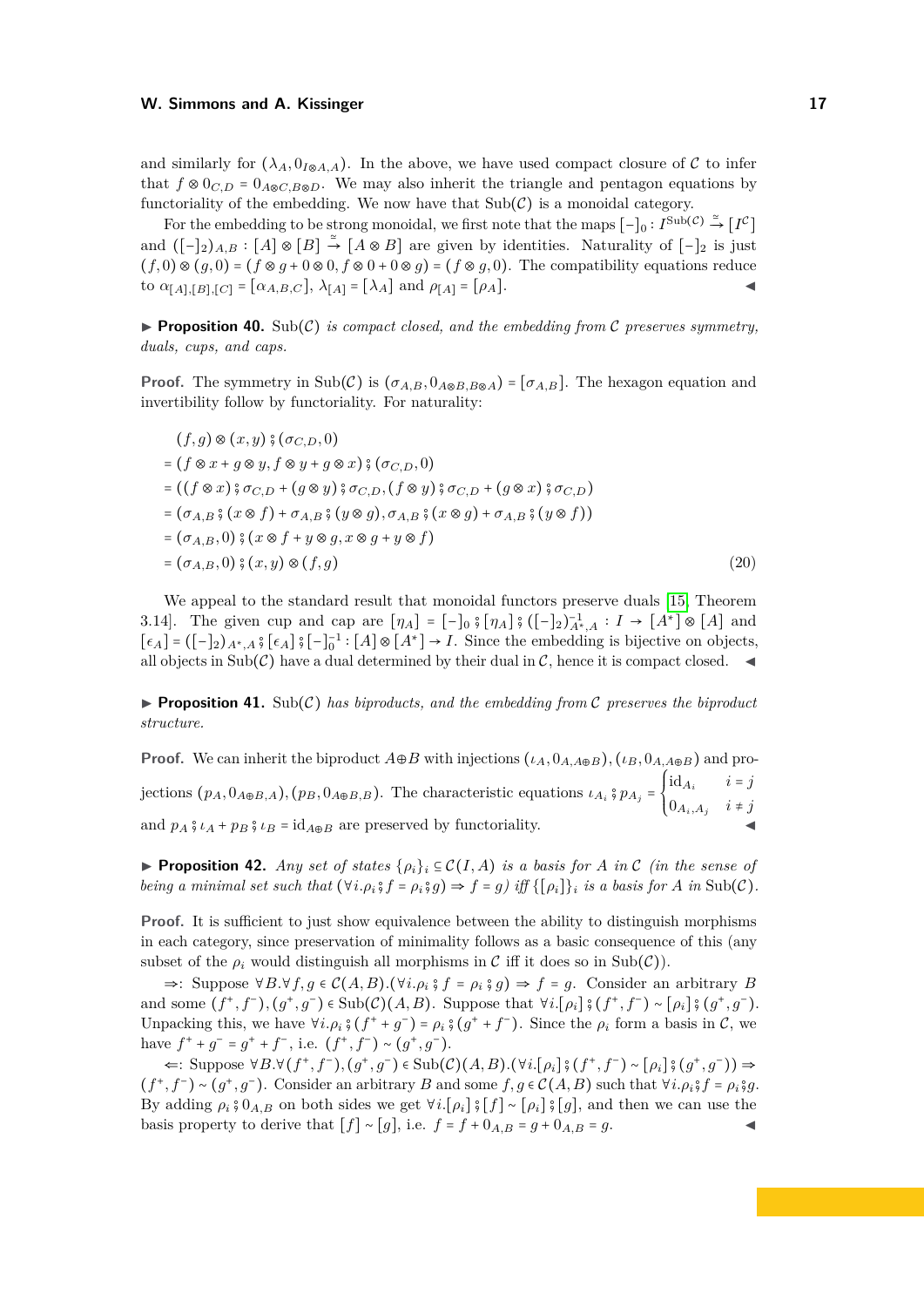### **B Proofs for Section [3](#page-4-1)**

▶ **Proposition 43** (Restatement of Proposition [9\)](#page-5-5). *In an additive precausal category:* 

$$
\forall f, g, h \in \mathcal{C}(A, B). \ f + h = g + h \Rightarrow f = g \tag{APC5a}
$$

**Proof.** By [APC3,](#page-5-1) we can fix bases of causal states  $\{\rho_i\}_i$ ,  $\{\mu_j\}_j$  for the systems *A* and *B*<sup>\*</sup> respectively. By transposing the  $\mu_j$ , we can regard them as effects  $\mu_j^* : B \to I$  defined as  $\mu_j^* := (\mu_j \otimes id_B) \circ \epsilon_{B^*}$ . Now, suppose  $f + h = g + h$ . Then, for all *i*, *j*:

$$
\rho_i \S(f+h) \S \mu_j^* = \rho_i \S(g+h) \S \mu_j^* \implies \rho_i \S f \S \mu_j^* + \rho_i \S h \S \mu_j^* = \rho_i \S g \S \mu_j^* + \rho_i \S h \S \mu_j^*
$$

Applying cancellation for scalars [APC4,](#page-5-2) we conclude that  $\rho_i \, \hat{\theta} \, f \, \hat{\theta} \, \mu_j^* = \rho_i \, \hat{\theta} \, g \, \hat{\theta} \, \mu_j^*$ . Applying [APC3](#page-5-1) to the basis  $\{\mu_j\}_j$  gives  $\rho_i \, \hat{\zeta} f = \rho_i \, \hat{\zeta} g$ . Then, a second application of [APC3](#page-5-1) to  $\{\rho_i\}_i$  gives  $f = g$ . gives  $f = g$ .

▶ **Proposition 44** (Restatment of Proposition [10\)](#page-5-6). *For a precausal category* C, the scalars  $K \coloneqq \mathrm{Sub}(\mathcal{C})(I, I)$  *are a field, and hence*  $\mathrm{Sub}(\mathcal{C})$  *is enriched over K-vector spaces.* 

**Proof.** As the subtractive closure of the semiring  $C(I, I)$ , we already know that *K* is a ring, so it suffices to show that *K* has multiplicative inverses. Take a non-zero element  $k \in K$ , represented by a pair  $(x, y)$  of elements  $x, y \in C(I, I)$ . Then, since  $C(I, I)$  is totally pre-ordered [\(APC4\)](#page-5-2), there exists *z* such that  $x = y + z$  or  $x + z = y$ . In the first case,  $(x, y) \sim (z, 0)$ and in the second,  $(x, y) \sim (0, z)$ . Since at least one of x and y is non-zero, z must also be non-zero, so by [APC4](#page-5-2) it has an inverse  $z^{-1}$ . Hence we can take  $k^{-1}$  to be either  $(z^{-1},0)$  or  $(0, z^{-1})$ . Enrichment in *K*-vector spaces then follows immediately.

I **Proposition 45** (Restatment of Proposition [12\)](#page-6-2)**.** *For any f* ∶ *A* → *B in an additive precausal category, there exists*  $f': A \rightarrow B$  *and a scalar*  $\lambda$  *such that:* 

<span id="page-17-0"></span>
$$
f + f' = \lambda \cdot \bar{\bar{\tau}}_A \, \mathfrak{s} \stackrel{\perp}{=} B \tag{APC5a}
$$

**Proof.** We can first make *f* into an effect  $\pi_f : A^* \otimes B \to I$  using the compact structure:  $\pi_f := (\text{id}_{B^*} \otimes f) \circ \epsilon_B$ . Then, applying [APC5,](#page-5-3) we get a complement  $\pi'$  satisfying  $\pi_f + \pi' =$  $\lambda \cdot (\bar{\bar{\tau}}_{B^*} \otimes \bar{\bar{\tau}}_A)$ . Then, taking  $f' \coloneqq (\eta_B \otimes id_A) \circ (\mathrm{id}_B \otimes \pi')$  satisfies the required property  $APC5a.$ 

 $\blacktriangleright$  **Lemma 46** (Restatement of Lemma [11\)](#page-5-4). *Given any set of morphisms in*  $C(A, B)$  *that are linearly independent in* Sub(C)*, they can be exteded to a basis in* C *with a dual basis in*  $Sub(\mathcal{C})$ .

**Proof.** By compact closure it is sufficient to consider just states  $C(I, A)$ .

Let  $\{\rho_i\}_i \subseteq \mathcal{C}(I, A)$  be a minimal finite basis which must exist wlog from [APC3.](#page-5-1) We will start by showing that this has a dual basis, i.e. a set of effects  $\{e_i\}_i \subseteq \text{Sub}(\mathcal{C})(A, I)$ such that  $[\rho_i]$   $\circ \rho_j \sim \delta_{i,j}$  =  $\begin{cases} \frac{1}{\sqrt{2\pi}} & \text{if } 0 \leq x \leq 1 \\ \frac{1}{\sqrt{2\pi}} & \text{if } 0 \leq x \leq 1 \end{cases}$ id<sub>*I*</sub>  $i = j$  $\frac{\partial}{\partial q}$ . The vector of scalars  $\rho_i \hat{g} \pi$  must uniquely identify  $\frac{\partial}{\partial q}$ . any effect  $\pi \in \mathcal{C}(A, I)$ , giving us a coordinate system for effects. Similarly, the set of effects  ${\lbrace \pi_j \rbrace_j \subseteq C(A,I) \text{ formed as the transpose of a minimal basis for } A^* \text{ from APC3 can yield}$  ${\lbrace \pi_j \rbrace_j \subseteq C(A,I) \text{ formed as the transpose of a minimal basis for } A^* \text{ from APC3 can yield}$  ${\lbrace \pi_j \rbrace_j \subseteq C(A,I) \text{ formed as the transpose of a minimal basis for } A^* \text{ from APC3 can yield}$ coordinates  $\rho \circ \pi_i$  that uniquely describe any state  $\rho \in \mathcal{C}(I, A)$ .

We can build a matrix of the scalars (in  $\text{Sub}(\mathcal{C})$ ) formed by the inner products  $m_{i,j}$  $[\rho_i; \pi_j]$ , so the rows describe coordinates of the states  $\{\rho_i\}_i$  and columns for the effects  ${\lbrace \pi_j \rbrace_j}$ . Performing column operations such as rescaling by a non-zero scalar *α* or summing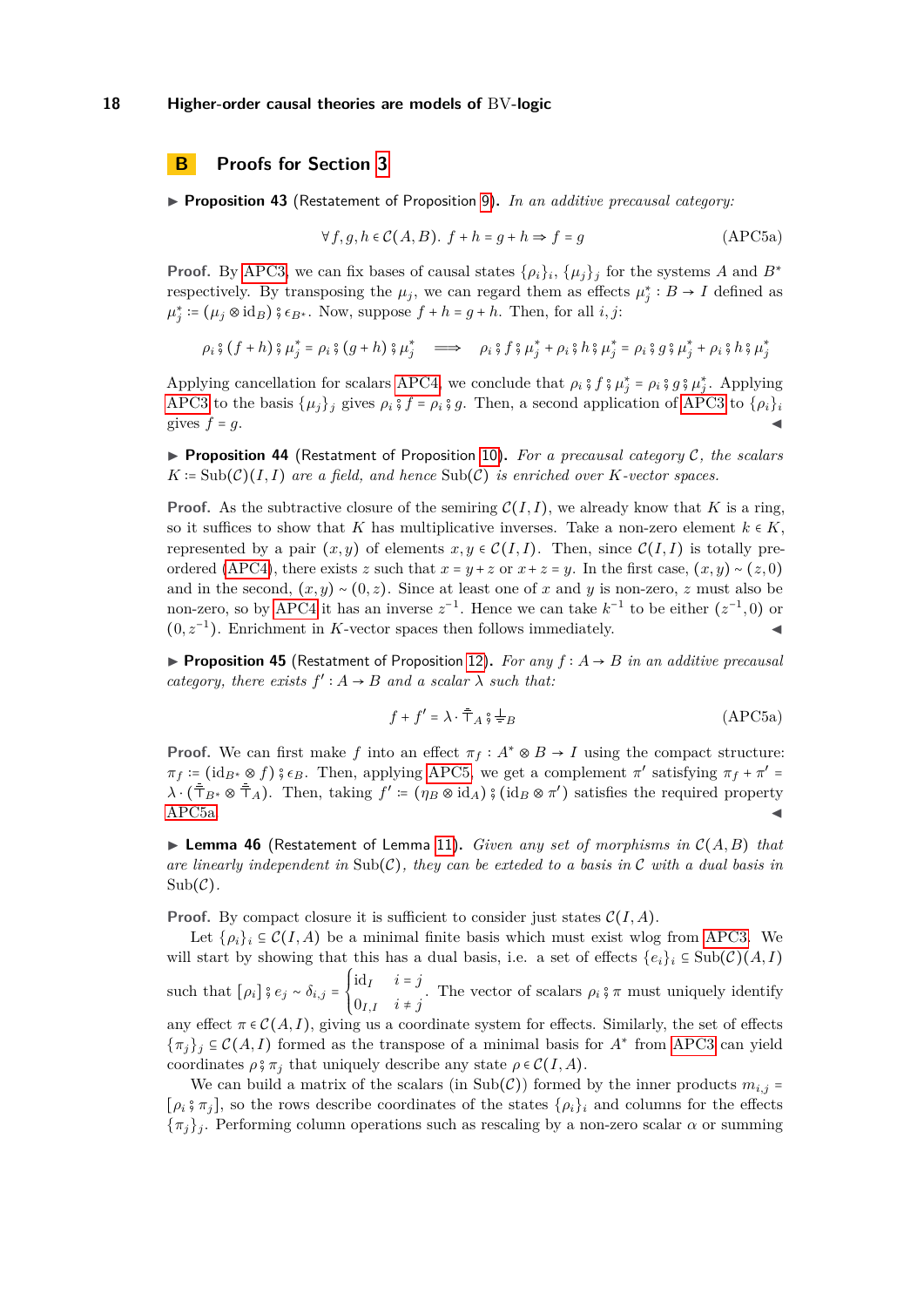#### **W. Simmons and A. Kissinger 19** and the state of the state of the state of the state of the state of the state of the state of the state of the state of the state of the state of the state of the state of the state of the

columns *j* and *k* generates the coordinates of the effect  $\alpha \cdot \pi_j$  or  $\pi_j + \pi_k$ . By cancellative addition and invertibility of non-zero scalars from [APC4,](#page-5-2) we can still represent each effect in  $\{\pi_i\}_i$  as a linear combination of the new column effects. Since the scalars of Sub(C) form field, we can apply Gaussian elimination with column operations to yield column effects  ${e_j}_j \subseteq Sub(\mathcal{C})(A, I)$  such that  $[\rho_i]$   $\hat{e}_j = \delta_{i,j}$  (Gaussian elimination completes since any zero columns would indicate  $\{\pi_i\}_i$  were linearly dependent and not a minimal basis and extra unsolved rows would similarly contradict minimality of  $\{\rho_i\}_i$ .

The new column effects  $\{e_j\}_j$  still represent a basis for  $A^*$  in  $\text{Sub}(\mathcal{C})$  under transposition. The  $\{\lceil \pi_j^* \rceil \}_j$  form a basis for  $A^*$  in  $\text{Sub}(\mathcal{C})$  by [42,](#page-16-0) and one output of Gaussian elimination (with back substitution) is a matrix of constants  $\{\alpha_{j,k}\}_{j,k} \subseteq \text{Sub}(\mathcal{C})(I,I)$  such that  $[\pi_j] \sim \sum_k \alpha_{j,k} \cdot e_j$ . Hence if any two morphisms  $f, g \in Sub(\mathcal{C})(A^*, B)$  agree on  $\{e_j^*\}_j$ , they must agree on any linear combination, meaning they agree on each of  $\{\lceil \pi_j^* \rceil\}_j$  and so they are equal. Minimality comes from the need to distinguish the  $\rho_i$  under transposition (if some  $e_i^*$  were excluded, the remainder whould not be able to determine  $[\rho_i^*] \neq [0_{A^*,I}] \in Sub(\mathcal{C})(A^*,I)$  since all inner products will be zero in both cases). We now have that  $\{e_j\}_j$  is a dual basis to  $\{\rho_i\}_i$ .

Given any set of states  $\{s_k\}_k \subseteq C(I, A)$  that are linearly independent in Sub(C), we can extend the set to  $\{s_i'\}_i$  by adding any terms from  $\{\rho_i\}_i$  that preserve linear independence. We can then similarly diagonalise the inner products with  $\{e_j\}_j$  to represent each  $\rho_i$  as a linear combination of  $\{s_i'\}_i$  and prove that they form basis and construct a dual basis for it.

I **Theorem 47** (Restatement of Theorem [17\)](#page-7-2)**.** *Given any flat set c* ⊆ C(*I, A*) *for a non-zero*  $A, c^{**} = \text{aff}^+(c)$ *.* 

**Proof.** ⊇: Suppose  $s \in \mathcal{C}(I, A)$  can be expressed as an affine combination of elements of *c*, i.e.  $s + \sum_i \alpha_i \cdot \rho_i^- = \sum_j \beta_j \cdot \rho_j^+$  for  $\rho_i^-$ ,  $\rho_j^+ \in c$  and  $1 + \sum_i \alpha_i = \sum_j \beta_j$ . For any effect  $\pi \in c^*$  we have:

$$
s \circ \pi + \sum_{i} \alpha_{i} = \left(s + \sum_{i} \alpha_{i} \cdot \rho_{i}^{-}\right) \circ \pi
$$
  

$$
= \left(\sum_{j} \beta_{j} \cdot \rho_{j}^{+}\right) \circ \pi
$$
  

$$
= \sum_{j} \beta_{j}
$$
  

$$
= 1 + \sum_{i} \alpha_{i}
$$
 (21)

hence by cancellativity  $s \hat{g} \pi = 1$ , so  $s \in c^{**}$ .

⊆: We start by fixing any maximal linearly independent subset of *c* and extend it to a basis  $\{\rho_i\}_i \subseteq C(I, A)$  with a dual basis  $\{e_i\}_i \subseteq \text{Sub}(C)(A, I)$  using Lemma [11.](#page-5-4) Let  $\mathcal{I} = \{i | \rho_i \in c\}$ index the subset of basis elements in *c*. By resolving the identity, we can always express any *s* ∈  $\mathcal{C}(I, A)$  as  $[s] \sim \sum_i ([s] \, \hat{\mathbf{z}} \, e_i) \cdot [\rho_i].$ 

Since our construction of the basis used a maximal linearly independent subset of *c*, each term in *c* must be expressible as a linear combination  $\sum_{i \in \mathcal{I}} \alpha_i \cdot \rho_i$  and therefore  $\forall i \notin I$ .  $\forall t \in c$ . [*t*]  $\exists e_i \sim 0$ . If we choose some representative decomposition  $e_i \sim [e_i^+] - [e_i^-]$  for  $e_i^+, e_i^- \in C(A, I)$ , we have  $\forall i \notin I$ .  $\forall t \in c \ldotp t \; \hat{\imath} \; e_i^+ = t \; \hat{\imath} \; e_i^-$ .

Since *c* is flat, there exists some invertible  $\mu \in C(I, I)$  such that  $\mu \cdot \bar{\bar{\tau}}_A \in c^*$ . By [APC5,](#page-5-3) there is also some invertible  $\lambda \in C(I, I)$  and  $e' \in C(A, I)$  such that  $e' + e_i^- = \lambda \cdot \overline{\overline{T}}_A$ . We can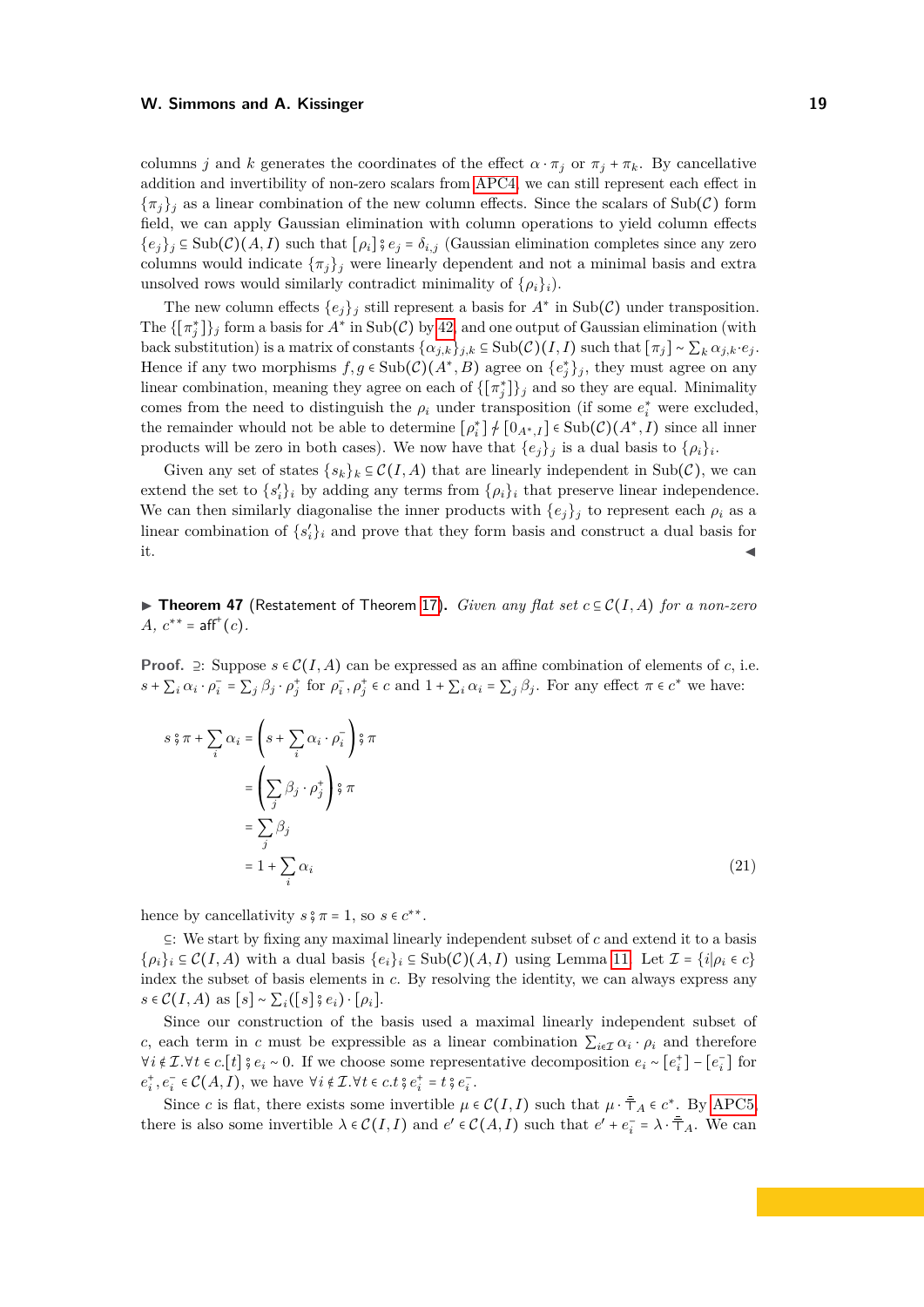show that  $\mu \cdot \lambda^{-1} \cdot (e' + e_i^+) \in c^*$  for any  $i \notin \mathcal{I}$  since for any  $t \in c$ :

$$
t \, \mathfrak{z} \, \mu \cdot \lambda^{-1} \big( e' + e_i^+ \big) = \mu \cdot \lambda^{-1} \cdot \big( t \, \mathfrak{z} \, e' + t \, \mathfrak{z} \, e_i^+ \big) = \mu \cdot \lambda^{-1} \cdot \big( t \, \mathfrak{z} \, e' + t \, \mathfrak{z} \, e_i^- \big) = \mu \cdot \lambda^{-1} \cdot \big( t \, \mathfrak{z} \, \lambda \cdot \bar{\bar{\top}}_A \big) = t \, \mathfrak{z} \, \big( \mu \cdot \bar{\bar{\top}}_A \big) = 1
$$
 (22)

By considering  $\mu \cdot \bar{\bar{\tau}}_A, \mu \cdot \lambda^{-1} \cdot (e' + e_i^+) \in c^*$  and an arbitrary  $s \in c^{**}$ ,

$$
\mu \cdot \lambda^{-1} \cdot s \circ e_i^- + 1 = \mu \cdot \lambda^{-1} \cdot s \circ (e' + e_i^+ + e_i^-)
$$
  
\n
$$
= \mu \cdot \lambda^{-1} \cdot s \circ (\lambda \cdot \bar{\top}_A + e_i^+)
$$
  
\n
$$
= \mu \cdot \lambda^{-1} \cdot s \circ e_i^+ + s \circ (\mu \cdot \bar{\top}_A)
$$
  
\n
$$
= \mu \cdot \lambda^{-1} \cdot s \circ e_i^+ + 1
$$
\n(23)

By cancellativity and invertibility of  $\mu$  and  $\lambda$ , we have  $s \, \hat{\zeta} \, e_i^- = s \, \hat{\zeta} \, e_i^+$ .

Expanding *s*, we now have  $[s] \sim \sum_i ([s] \hat{s} e_i) \cdot [p_i] \sim \sum_{i \in \mathcal{I}} ([s] \hat{s} e_i) \cdot [p_i]$ , i.e. *s* is a linear combination of terms in *c*. This combination is affine since:

$$
\sum_{i \in \mathcal{I}} [s] \S e_i \sim \sum_{i \in \mathcal{I}} ([s] \S e_i) \cdot ([\rho_i] \S \mu \cdot [\bar{\bar{\tau}}_A])
$$
  
\$\sim \left( \sum\_{i \in \mathcal{I}} ([s] \S e\_i) \cdot [\rho\_i] \right) \S \mu \cdot [\bar{\bar{\tau}}\_A] \$  
\$\sim [s] \S \mu \cdot [\bar{\bar{\tau}}\_A] \$  
\$\sim 1\$ (24)

 $\blacktriangleleft$ 

**► Theorem 48** (Restatement of Theorem [18\)](#page-7-3). If **A** is  $c_{\bf A} = \{ \mu \cdot \frac{1}{2} A \}$  for any non-zero A, then *every*  $h \in c_{\mathbf{A} \otimes \mathbf{B}}$  *is a product morphism of the form*  $\mu \cdot \frac{1}{\pm} \mathbf{A} \otimes g$  *for some*  $g \in c_{\mathbf{B}}$ *.* 

**Proof.** By Theorem [17,](#page-7-2) we can represent any such h as an affine combination of product terms:

$$
h + \sum_{i \in \mathcal{I}^-} \alpha_i^- \cdot (\mu \cdot \pm_A) \otimes g_i^- = \sum_{i \in \mathcal{I}^+} \alpha_i^+ \cdot (\mu \cdot \pm_A) \otimes g_i^+
$$
  

$$
h + (\mu \cdot \pm_A) \otimes \left(\sum_{i \in \mathcal{I}^-} \alpha_i^- \cdot g_i^-\right) = (\mu \cdot \pm_A) \otimes \left(\sum_{i \in \mathcal{I}^+} \alpha_i^+ \cdot g_i^+\right)
$$
(25)

where  $1 + \sum_{i \in \mathcal{I}^-} \alpha_i^- = \sum_{i \in \mathcal{I}^+} \alpha_i^+$  and  $\{g_i^{\pm}\}_{i \in \mathcal{I}^{\pm}} \subseteq c_{\mathbf{B}}$ . Since *A* is non-zero,  $c_{\mathbf{A}}^*$  is non-empty, so we can consider applying some effect  $\pi \in c^*_{\mathbf{A}}$  to reduce the above equation to:

$$
h \, \mathcal{E} \left( \pi \otimes \mathrm{id}_B \right) + \sum_{i \in \mathcal{I}^-} \alpha_i^- \cdot g_i^- = \sum_{i \in \mathcal{I}^+} \alpha_i^+ \cdot g_i^+ \tag{26}
$$

with  $h \circ (\pi \otimes id_B) \in c$ **B**. Combining the decompositions so far gives:

$$
h + (\mu \cdot \pm_A) \otimes \left(\sum_{i \in \mathcal{I}^-} \alpha_i^- \cdot g_i^-\right) = (\mu \cdot \pm_A) \otimes \left(\sum_{i \in \mathcal{I}^+} \alpha_i^+ \cdot g_i^+\right)
$$

$$
= (\mu \cdot \pm_A) \otimes (h \circ (\pi \otimes id_B)) + (\mu \cdot \pm_A) \otimes \left(\sum_{i \in \mathcal{I}^-} \alpha_i^- \cdot g_i^-\right) \qquad (27)
$$

So by cancellativity of addition (Proposition [9\)](#page-5-5) we have *<sup>h</sup>* <sup>=</sup> (*<sup>µ</sup>* <sup>⋅</sup> *<sup>A</sup>*)⊗(*h*# (*<sup>π</sup>* <sup>⊗</sup>id*B*)). <sup>J</sup>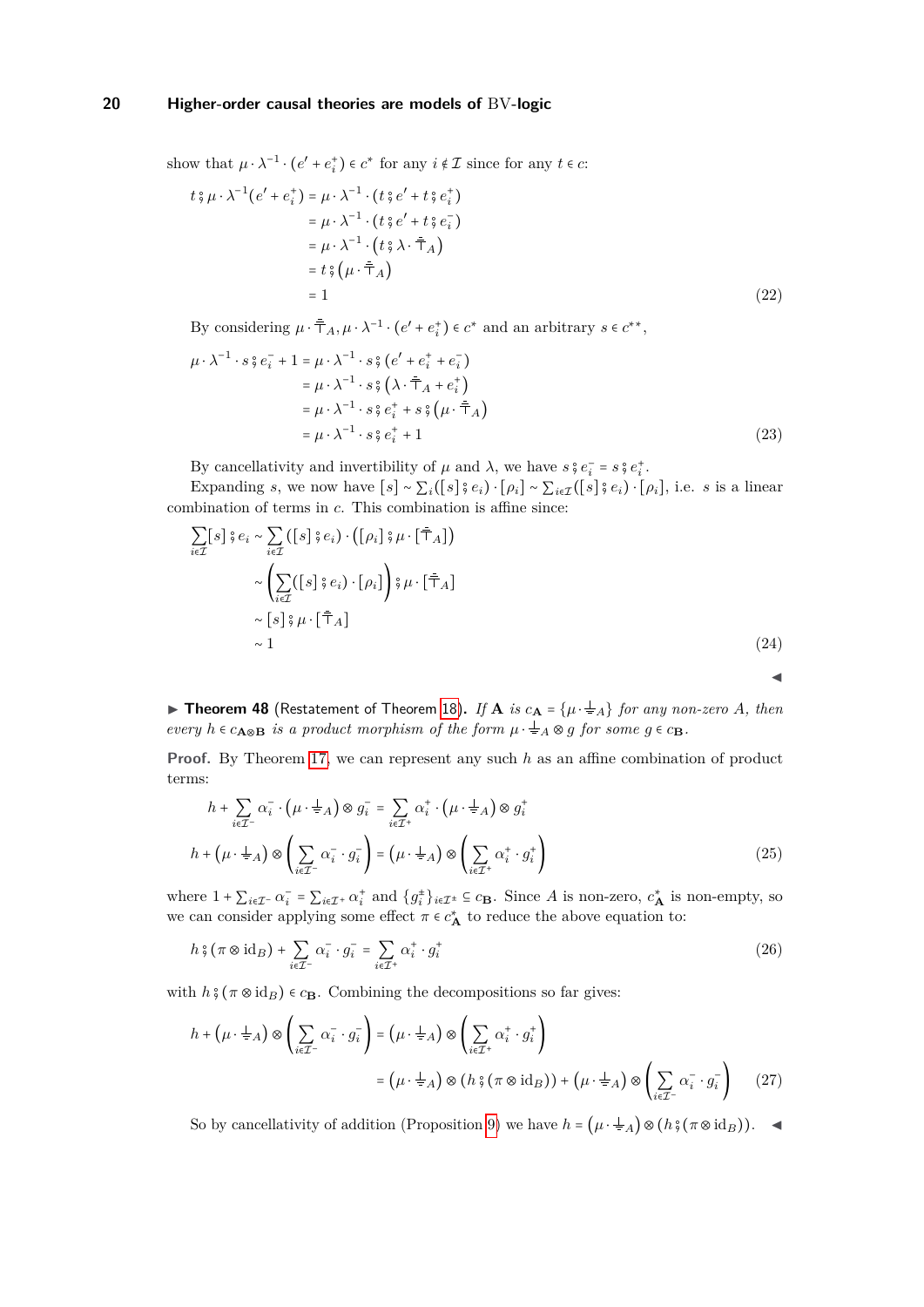## **C Proofs for Section [4](#page-7-4)**

▶ **Lemma 49** (Restatement of Lemma [20\)](#page-7-5). *The alternative definitions of*  $c_{\mathbf{A}\times\mathbf{B}}$  *and*  $c_{\mathbf{A}\oplus\mathbf{B}}$  *are equivalent; that is, Equations [9](#page-7-0) and [10](#page-7-1) hold.*

**Proof.**  $9 \subseteq$  $9 \subseteq$ : For any  $\rho \in (\{p_A \}_{A}^n | \pi_A \in c_A^* ) \cup \{p_B \}_{B}^n | \pi_B \in c_B^* \})^*$ , the *n*-rule for products allows us to expand it as  $\rho = (\rho \hat{S} p_A, \rho \hat{S} p_B)$ . Then  $\rho \hat{S} p_A \in c_A$  since  $\rho$  satisfies  $\rho \hat{S} p_A \hat{S} \pi_A = 1$ for all  $\pi_A \in c_A^*$ , and similarly  $\rho \circ p_B \in c_B$ .

 $9 \supseteq$  $9 \supseteq$ : For any states  $\rho_A \in c_A$ ,  $\rho_B \in c_B$  and effects  $\pi_A \in c_A^*$ ,  $\pi_B \in c_B^*$ , we have  $(\rho_A, \rho_B) \circ \rho_A \circ$  $\pi_A = \rho_A \frac{1}{2} \pi_A = 1$  and  $(\rho_A, \rho_B) \frac{1}{2} \rho_B \frac{2}{3} \pi_B = \rho_B \frac{2}{3} \pi_B = 1$ .

By swapping the roles of states/products/projections with effects/coproducts/injections, we get  $(\{\rho_A \}, \mu_A | \rho_A \in c_{\mathbf{A}}) \cup \{\rho_B \}, \mu_B | \rho_B \in c_{\mathbf{B}}\})^* = \{(\pi_A, \pi_B) | \pi_A \in c_{\mathbf{A}}^*, \pi_B \in c_{\mathbf{B}}^*\},$  from which we can take the dual of both sides to obtain Equation [10.](#page-7-1)

I **Corollary 50** (Restatement of Corollary [21\)](#page-8-2)**.** *The operators* × *and* ⊕ *are De Morgan duals*  $under(-)^*$ .

**Proof.** This is immediate from the symmetric definitions of  $c_{\mathbf{A}\times\mathbf{B}}$  and  $c_{\mathbf{A}\oplus\mathbf{B}}$ . For example,

$$
c_{\mathbf{A}\oplus\mathbf{B}}^* = \{ \langle \pi_A, \pi_B \rangle | \pi_A \in c_{\mathbf{A}}^* \subseteq \mathcal{C}(A, I), \pi_B \in c_{\mathbf{B}}^* \subseteq \mathcal{C}(B, I) \}
$$
  
\n
$$
= \{ \langle \rho_A^*, \rho_B^* \rangle | \rho_A \in c_{\mathbf{A}^*} \subseteq \mathcal{C}(I, A^*), \rho_B \in c_{\mathbf{B}^*} \subseteq \mathcal{C}(I, B^*) \}
$$
  
\n
$$
= \{ p_A \circ \rho_A^* + p_B \circ \rho_B^* | \rho_A \in c_{\mathbf{A}^*}, \rho_B \in c_{\mathbf{B}^*} \}
$$
  
\n
$$
= \{ (\rho_A \circ \iota_A^* + \rho_B \circ \iota_B^*)^* | \rho_A \in c_{\mathbf{A}^*}, \rho_B \in c_{\mathbf{B}^*} \}
$$
  
\n
$$
= \{ (\rho_A, \rho_B)^* | \rho_A \in c_{\mathbf{A}^*}, \rho_B \in c_{\mathbf{B}^*} \}
$$
  
\n
$$
= c_{\mathbf{A}^* \times \mathbf{B}^*} \subseteq \mathcal{C}(A \oplus B, I)
$$
 (28)

Here we have used that injections and projections may be treated as transposes of one another when we suppose that the compact structure for the duality  $A \oplus B \dashv A^* \oplus B^*$  in C is built from those of  $A \dashv A^*$  and  $B \dashv B^*$  in the canonical way [\[15\]](#page-13-14).

**• Proposition 51** (Restatement of Proposition [22\)](#page-8-3).  $\mathbf{A} \times \mathbf{B}$  *is a categorical product in* Caus[C].

**Proof.** Suppose we are given some  $f: \mathbf{C} \to \mathbf{A}$  and  $g: \mathbf{C} \to \mathbf{B}$ . The existence and uniqueness of  $(f, g)$  can be inherited from the fact that  $A \oplus B$  is a (bi)product in C, so we just need to show that  $(f, g)$ ,  $p_A$ , and  $p_B$  are all causal.

Given any state  $\rho \in c_{\mathbf{C}}$ , since f and g are causal we have  $\rho \circ f \in c_{\mathbf{A}}$  and  $\rho \circ g \in c_{\mathbf{B}}$ . The product definition of  $c_{\mathbf{A}\times\mathbf{B}}$  now gives that  $\rho^s$ ,  $(f, g) = (\rho^s f, \rho^s g) \in c_{\mathbf{A}\times\mathbf{B}}$ , so  $(f, g) : \mathbf{C} \to \mathbf{A} \times \mathbf{B}$ .

For the projectors, we know that all states of  $\mathbf{A} \times \mathbf{B}$  are of the form  $(\rho_A, \rho_B)$  for some  $\rho_A \in c_A$  and  $\rho_B \in c_B$ . Since  $(\rho_A, \rho_B) \hat{g} p_A = \rho_A \in c_A$ , we have  $p_A : A \times B \to A$  and similarly  $p_B : \mathbf{A} \times \mathbf{B} \to \mathbf{B}$ .

I **Proposition 52** (Restatement of Proposition [23\)](#page-8-4)**. A** ⊕ **B** *is a categorical coproduct in*  $\text{Caus}[\mathcal{C}]$ .

**Proof.** Again, this can be obtained by dualising the proof from Proposition [22](#page-8-3) to show that the injections and any  $\langle f, g \rangle : A \oplus B \to C$  for  $f : A \to \mathbf{C}$  and  $g : B \to \mathbf{C}$  are all causal.

**Proposition 53.** *[Restatement of Proposition [24\]](#page-8-5) The initial object in* Caus[C] *is*  $\mathbf{0} = (0, \emptyset)$ *and the terminal object is*  $\mathbf{1} := (0, \{0_{I,0}\})$ *. Furthermore, they are duals of each other and are units for* ⊕ *and* × *respectively.*

 $\blacktriangleleft$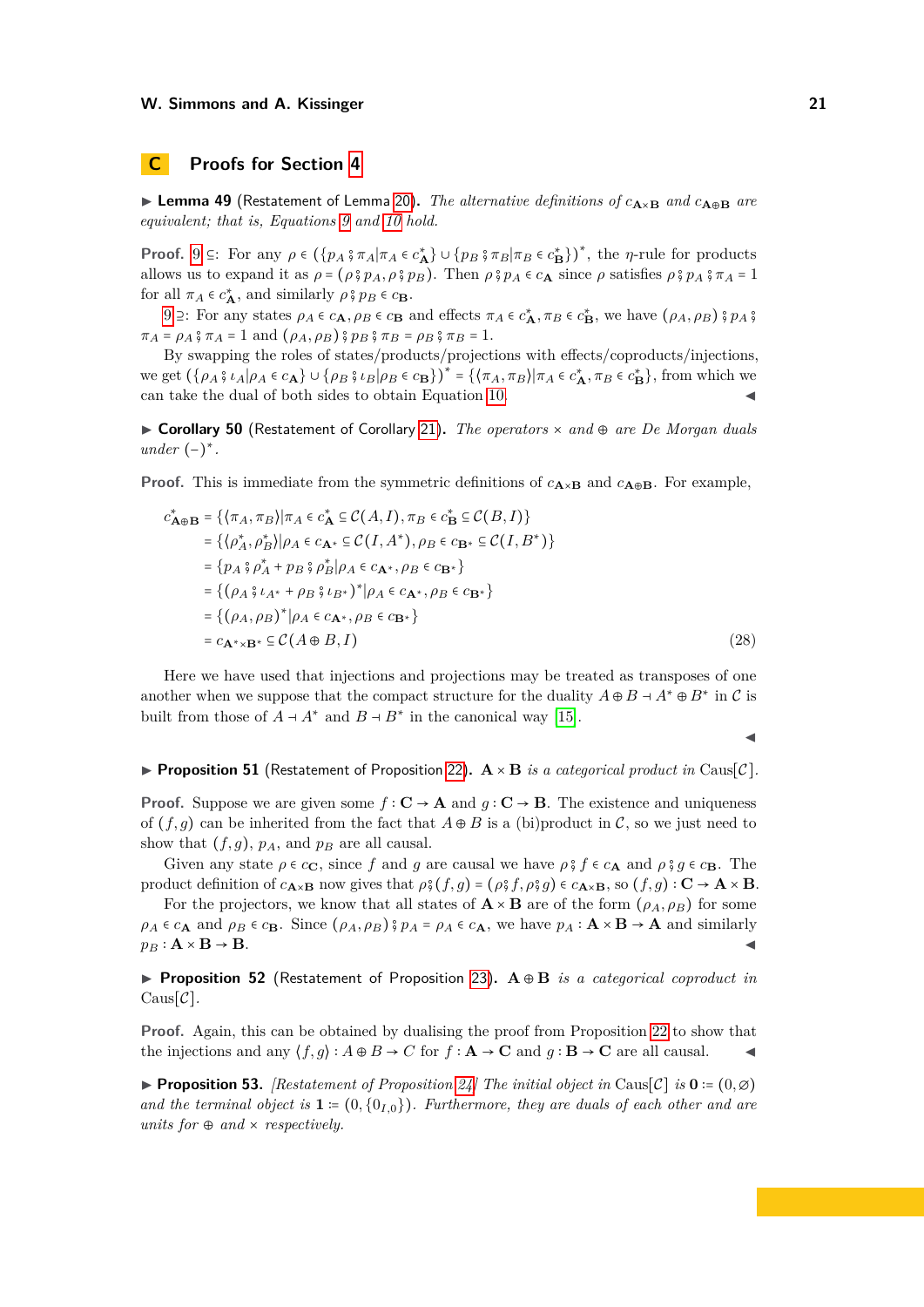**Proof.** Given any **A**, there is a unique morphism  $0_{0,A} \in \mathcal{C}(0,A)$ . The normalisation condition for  $0_{0,A}: \mathbf{0} \to \mathbf{A}$  holds vacuously since there are no states of type **0** to preserve normalisation of. This is hence a unique morphism in Caus $[\mathcal{C}]$ , making **0** initial. An initial object is always a unit for coproducts.

Conversely, for any **A** there is a unique morphism  $0_{A,0} \in C(A,0)$ . For any  $\rho \in c_{\mathbf{A}}$ ,  $\rho$   $\hat{i}$   $0$ <sub>*A,*0</sub> =  $0$ <sub>*I,0*</sub>  $\in$  *c*<sub>1</sub> by terminality of the zero object, so  $0$ <sub>*A,0</sub>* :  $\mathbf{A} \rightarrow \mathbf{1}$ . This similarly makes **1**</sub> terminal in Caus $[\mathcal{C}]$ , and a terminal object is always a unit for products.

For the duality, we note that the zero object is self-dual in any compact closed category  $\mathcal{C}. \ \varnothing^*$  will include the full homset of effects since the normalisation condition will vacuously hold. There is only one effect from the zero object so  $\mathbf{0}^* = \mathbf{1}$ . Conversely,  $\{0_{I,0}\}^*$  will include any effect which composes with  $0_{I,0}$  to give id<sub>I</sub>. The only effect to consider is  $0_{0,I}$ , and  $0_{I,0}$   $\hat{y}$ ,  $0_{0,I}$  =  $0_{I,I}$ .  $0_{I,I}$  ≠ id<sub>*I*</sub> since the subtractive closure of scalars is a field (Proposition [10\)](#page-5-6) requiring the zero and unit to be distinct so no normalised effect exists, meaning  $1^* = 0$ .

I **Proposition 54** (Restatement of Proposition [25\)](#page-8-6)**.** *If* **A** *and* **B** *are both first-order types, then so is*  $\mathbf{A} \oplus \mathbf{B}$ 

**Proof.** If  $c_{\mathbf{A}} = \{\bar{\pm}_A\}^*$  and  $c_{\mathbf{B}} = \{\bar{\pm}_B\}^*$ , then we have  $c_{\mathbf{A}\oplus\mathbf{B}} = \{\{\pi_A, \pi_B\} | \pi_A \in c^*_{\mathbf{A}}, \pi_B \in c^*_{\mathbf{B}}\}^*$  $\{(\bar{\bar{\tau}}_A, \bar{\bar{\tau}}_B)\}^* = \{\bar{\bar{\tau}}_{A\oplus B}\}^*$  using [APC1.](#page-4-0)

I **Proposition 55** (Restatement of Proposition [26\)](#page-8-7)**.** *If A and B are non-zero, then* **A** × **B** *is never a first-order type.*

**Proof.** By flatness, both  $p_A \circ \overline{\overline{T}}_A$  and  $p_B \circ \overline{\overline{T}}_B$  are in  $c_{A \times B}$  up to some invertible scalars. They are distinct as morphisms of C since they can be distinguished using  $(\rho_A, 0_{I,B})$  for any  $\rho_A \in c_A$  (projecting on *B* will give zero whereas projecting on *A* will give a non-zero  $\mathop{\rm scalar}$ ).

## **D Proofs for Section [5](#page-8-0)**

Many proofs will have to consider zero systems as a special case, since the causal types will either have no states or no effects to choose from. These cases are often relatively simple since the setting typically degenerates. For example, each of the following isomorphisms can be proved straightforwardly where the lack of states/effects generally manifests as a vacuous proof or a failure to find a witness (where **C** represents an arbitrary causal type with both causal states and effects).

<span id="page-21-0"></span>

|                    | $0 \sqrt[2]{} 0 \approx 0$ | $0 \otimes 0 \simeq 0$ |
|--------------------|----------------------------|------------------------|
|                    | $0 \sqrt[2]{} 1 \approx 1$ | $0 \otimes 1 \simeq 0$ |
| $\left( 29\right)$ | $1 \mathcal{R} 1 \simeq 1$ | $1 \otimes 1 \simeq 1$ |
|                    | $0 \mathcal{R} C \simeq 0$ | $0 \otimes C \simeq 0$ |
|                    | $1 \mathcal{R} C \simeq 1$ | $1 \otimes C \simeq 1$ |
|                    |                            |                        |

These isomorphisms should not be surprising since they can also be proved from the rules of linear logic. The only ones that can't be mapped to valid sequents immediately are **0**  $\mathcal{R}$  **C** → **0** which requires  $!(\sim C), \perp \mathcal{R}$   $C \vdash \perp$ , and  $\mathbf{1} \rightarrow \mathbf{1} \otimes \mathbf{C}$  which requires  $:C, \top \vdash \top \otimes C$ , i.e. we are encoding the existence of states and effects for **C** as explicit information we may use in the proof.

As for  $\lt, \lt, \lt, \lt$ , and  $\otimes$ , the proofs for characterising interaction with zero objects are still degenerate in the same way. For the  $\triangleleft$  decompositions, the intermediate system can be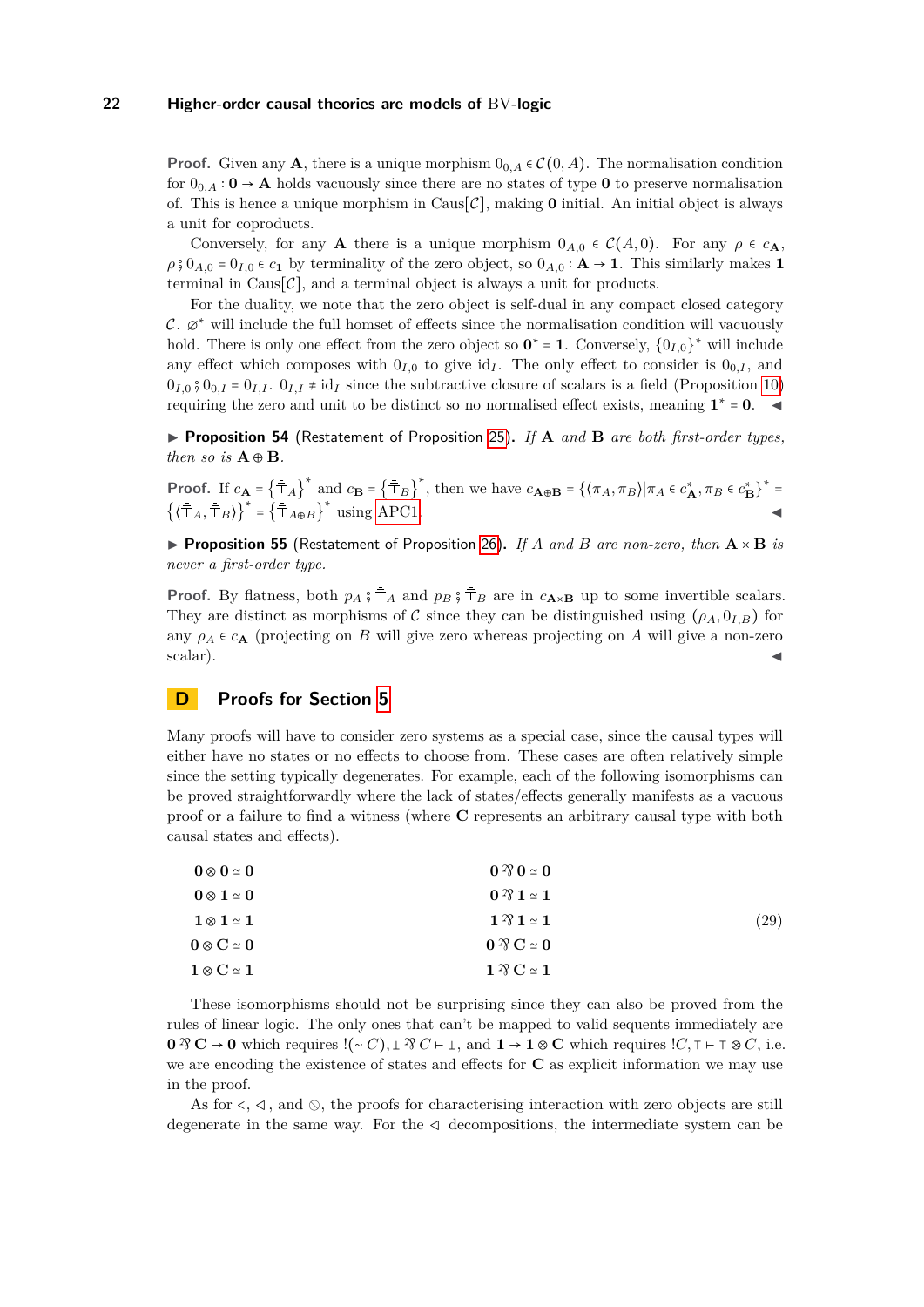(30)

chosen as  $\mathbf{Z} = \mathbf{I}$  in each case apart from  $\mathbf{1} \triangleleft \mathbf{0} \simeq \mathbf{1}$  where we choose  $\mathbf{Z} = \mathbf{0}$  (which is first order since  $c_0^* = \{0_{0,I}\} = \{\bar{\bar{\top}}_0\}$ .

<span id="page-22-1"></span>

|       | $0 < 0 = 0 < 0 = 0 \otimes 0 \approx 0$               |  |             |  |
|-------|-------------------------------------------------------|--|-------------|--|
|       | $0 < 1 = 0 < 1 = 0 \otimes 1 \approx 0$               |  |             |  |
|       | $1 < 0$ = $1 \triangleleft 0$ = $1 \odot 0 \approx 1$ |  |             |  |
|       | $1 < 1 = 1 \triangleleft 1 = 1 \triangle 1 \cong 1$   |  |             |  |
|       | $0 < C = 0 \triangleleft C = 0 \triangle C$           |  | $\approx 0$ |  |
| 1 < C | $= 1 \triangleleft C = 1 \triangle C$                 |  | $\approx$ 1 |  |
|       | $C < 0$ = $C < 0$ = $C \otimes 0 \approx 0$           |  |             |  |
|       | $C<1$ = $C<1$ = $C\otimes 1$ = $1$                    |  |             |  |
|       |                                                       |  |             |  |

For the proofs below, we will just show the proofs for the cases where *A* and *B* are non-zero systems.

<span id="page-22-0"></span> $\blacktriangleright$  Lemma 56.  $c_A \otimes c_B = c_A < c_B$ .

**Proof.** ⊆: Consider an arbitrary  $h \in c_{\mathbf{A}} \otimes c_{\mathbf{B}}$  with corresponding witnesses  $\mathcal{I}, \{f_i\}_{i \in \mathcal{I}}, f, \{g_i\}_{i \in \mathcal{I}}$ and any effect  $\pi \in c_{\mathbf{B}}^*$ . We have  $g_i \, \hat{\zeta} \, \pi = 1$  for each  $g_i$  because  $g_i \in c_{\mathbf{B}}$ .

$$
[h \, \hat{\mathfrak{s}} \, (\mathrm{id}_A \otimes \pi)] \sim \left(\sum_{i \in \mathcal{I}} f_i \otimes [g_i] \right) \hat{\mathfrak{s}} \, [\mathrm{id}_A \otimes \pi]
$$

$$
\sim \sum_{i \in \mathcal{I}} [g_i \, \hat{\mathfrak{s}} \, \pi] \cdot f_i
$$

$$
\sim \sum_{i \in \mathcal{I}} f_i
$$

$$
\sim [f]
$$
(31)

By faithfulness of the embedding into  $\text{Sub}(\mathcal{C})$ , we have that  $h \circ (\text{id}_A \otimes \pi) = f \in c_A$  for any  $\pi \in c_{\mathbf{B}}^*$  and hence  $h \in c_{\mathbf{A}} < c_{\mathbf{B}}$ .

⊇: Consider an arbitrary  $h \in c_{\mathbf{A}} < c_{\mathbf{B}}$  with residual  $m \in c_{\mathbf{A}}$ . Let  $\{ \rho_i \}_i$  be a basis for *A* in *C* with a dual basis  $\{e_i\}_i$  in Sub(C) such that  $[m]\,$ ;  $e_i \neq 0$  (and therefore has an inverse) for all *i*. We can guarantee this without loss of generality: we start with the default basis for *A* from [APC3](#page-5-1) and find a dual basis using Lemma [11.](#page-5-4) Since *m* is not the zero process, there must be some non-zero value  $[m]$   $\frac{2}{3}e_a$ . For any *i* such that  $[m]$   $\frac{2}{3}e_i \sim 0$ , we can update  $\rho'_a := \rho_a + \rho_i$ and  $e'_i := e_i - e_a$  to obtain a new basis and dual basis in which  $[m] \frac{2}{7} e'_a \sim [m] \frac{2}{7} e_a \neq 0$  and  $[m] \S e'_i \sim [m] \S (e_i - e_a) \sim -[m] \S e_a \neq 0.$ 

We can now use this basis to resolve the identity on *A* to give  $[m] \sim \sum_i ([m] \hat{s} e_i) \cdot [\rho_i]$  and<br> $\sum_i ([m] \hat{s} e_i) \cdot [q] \circ ([m] \hat{s} e_i) \cdot [q] \circ ([m] \hat{s} e_i) \cdot [q] \circ ([m] \hat{s} e_i) \cdot [q] \circ ([m] \hat{s} e_i) \cdot [q] \circ ([m] \hat{s} e_i) \cdot [q] \circ ([m] \hat{s} e_i) \cdot [q] \circ ([m]$  $[h] \sim \sum_i ([m] \hat{z} e_i) \cdot [\rho_i] \otimes ([m] \hat{z} e_i)^{-1} \cdot ([h] \hat{z} (e_i \otimes id_B)).$  Let  $g_i = ([m] \hat{z} e_i)^{-1} \cdot ([h] \hat{z} (e_i \otimes id_B)).$ For any  $\pi \in c^*_{\mathbf{B}}$ :

$$
g_i \S[\pi] \sim ([m] \S e_i)^{-1} \cdot ([h] \S (e_i \otimes id_B)) \S [\pi]
$$
  
\$\sim ([m] \S e\_i)^{-1} \cdot ([h] \S (e\_i \otimes [\pi]))\$  
\$\sim ([m] \S e\_i)^{-1} \cdot ([m] \S e\_i)\$  
\$\sim 1\$ (32)

Since each  $g_i$  may only exist in Sub(C), this may not be enough to say  $g_i \in c_{\mathbf{B}}$ . However, by Proposition [12](#page-6-2) there is some  $g'_i \in \mathcal{C}(I, B)$  such that  $[g'_i] \sim [\lambda_i \cdot \frac{1}{\pm B}] + g_i$ . Given  $\mu \cdot \frac{1}{\pm B} \in c_B$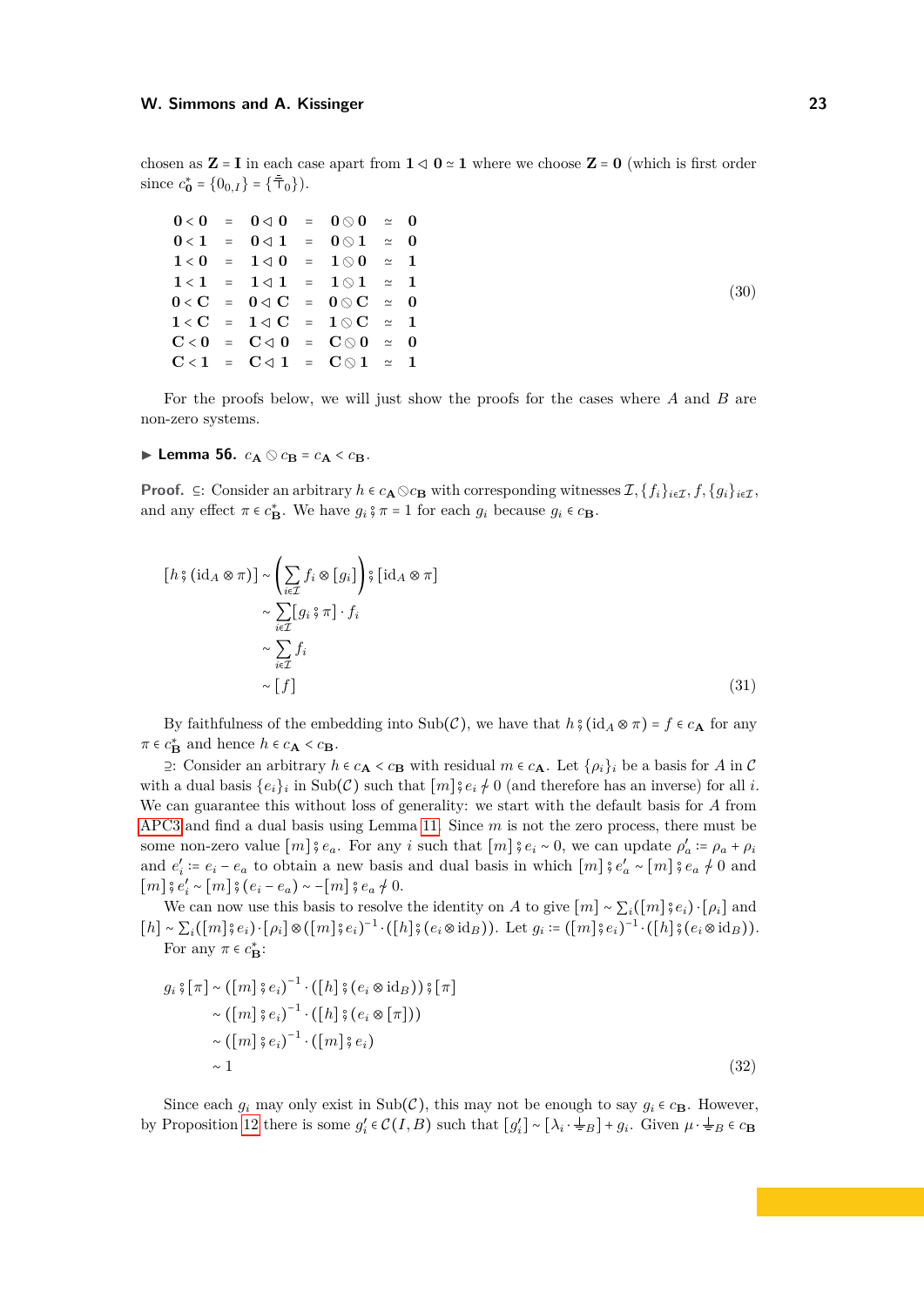by flatness, we would have  $(1 + \mu^{-1} \cdot \lambda_i)^{-1} \cdot g'_i \in c_{\mathbf{B}}$  (in the case where  $1 + \mu^{-1} \cdot \lambda_i = 0$  has no inverse, we could have chosen a different value for  $\lambda_i$  such as  $\lambda_i + 1$ ).

$$
[h] \sim \sum_{i} ([m] \hat{\mathbf{y}} e_i) \cdot [\rho_i] \otimes ([m] \hat{\mathbf{y}} e_i)^{-1} \cdot ([h] \hat{\mathbf{y}} (e_i \otimes id_B))
$$
  
\n
$$
\sim \sum_{i} ([m] \hat{\mathbf{y}} e_i) \cdot [\rho_i] \otimes g_i
$$
  
\n
$$
\sim \sum_{i} ([m] \hat{\mathbf{y}} e_i) \cdot [\rho_i] \otimes [g'_i] - \sum_{i} ([m] \hat{\mathbf{y}} e_i) \cdot [\rho_i] \otimes [\lambda_i \cdot \frac{1}{\pm B}]
$$
  
\n
$$
\sim \sum_{i} ([m] \hat{\mathbf{y}} e_i) \cdot [(1 + \mu^{-1} \cdot \lambda_i) \cdot \rho_i] \otimes [(1 + \mu^{-1} \cdot \lambda_i)^{-1} \cdot g'_i]
$$
  
\n
$$
- \sum_{i} ([m] \hat{\mathbf{y}} e_i) \cdot [\mu^{-1} \cdot \lambda_i \cdot \rho_i] \otimes [\mu \cdot \frac{1}{\pm B}]
$$
\n(33)

This now gives h in the form of the definition for  $c_{\bf A} \otimes c_{\bf B}$ . For the final condition of that definition, we take the expansion of *m* under the dual basis on *A*:

$$
[m] \sim \sum_{i} ([m] \mathbin{\S} e_i) \cdot [\rho_i]
$$
  
\$\sim \sum\_{i} ([m] \mathbin{\S} e\_i) \cdot [(1 + \mu^{-1} \cdot \lambda\_i) \cdot \rho\_i] - \sum\_{i} ([m] \mathbin{\S} e\_i) \cdot [\mu^{-1} \cdot \lambda\_i \cdot \rho\_i] \qquad (34)\$

$$
\overline{a}
$$

J

## <span id="page-23-0"></span>► Lemma 57.  $c_{\mathbf{A}} < c_{\mathbf{B}} \subseteq (c^*_{\mathbf{A}} \triangleleft c^*_{\mathbf{B}})^*$ .

**Proof.** Consider any  $k \in c_A < c_B$  with residual  $r \in c_A$  and any  $h \in c_A^* \triangleleft c_B^*$  which decomposes into  $m \in c_{\mathbf{A}^*}$ <sub> $\mathcal{Z}$ </sub> and  $n \in c_{\mathbf{Z}^*}$ <sub> $\mathcal{Z}$ </sub> For any  $\rho \in c_{\mathbf{Z}}$  (in particular, the elements of the canonical basis from [APC3\)](#page-5-1), the following state is in  $c_{\mathbf{B}}^*$ :

$$
\widetilde{\boxed{\rho}} \quad \boxed{\frac{Z^*|B^*}{n}} \tag{35}
$$

Composing this with  $k$  will yield  $r$  by one-way signalling. Since this holds for every state in the basis of *Z* and each basis element is in  $\{\bar{\pm}_Z\}^*$ , we can infer that:

$$
\frac{A}{k} \overrightarrow{B}^* = \frac{A}{r} \stackrel{+}{=} \frac{Z^*}{\equiv}
$$
 (36)

 $r \otimes \frac{1}{\tau} Z^* \in c_A \otimes (c_{\mathbf{Z}}^*) \subseteq c_{\mathbf{A}^* \otimes \mathbf{Z}}^*$  and therefore it maps *m* to 1. In summary:

$$
\frac{\widehat{A \mid B}}{k} \frac{\widehat{A^*} \mid B^*}{h} = \frac{\widehat{A \mid B}}{k} \frac{\widehat{A^*} \mid Z^* \mid B^*}{m} = \frac{\widehat{A}}{r} \frac{\widehat{A^*} \mid Z^* \mid Z^*}{m} = 1 \tag{37}
$$

<span id="page-23-1"></span>► Lemma 58.  $(c_{\mathbf{A}} \triangleleft c_{\mathbf{B}})^* \subseteq c_{\mathbf{A}}^* < c_{\mathbf{B}}^*$ .

**Proof.** Consider any  $h \in (c_{\mathbf{A}} \triangleleft c_{\mathbf{B}})^*$ .

Let **2** ∶= **I** ⊕ **I** be the coproduct of monoidal units, which is a first-order type since coproducts preserves the first-order property (Proposition [25\)](#page-8-6). For any two  $b, b' \in c_{\mathbf{B}}$ , their coproduct is  $\langle b, b' \rangle \in c_{2*} \infty$ . For any  $a \in c_{A} \infty_2$ :

$$
\frac{\left|A \stackrel{\frown}{\mathcal{A}} \right|}{a} \frac{\left|2^* \stackrel{\frown}{B}}{\left(b, b'\right)} \in c_{\mathbf{A} \triangleleft \mathbf{B}} \tag{38}
$$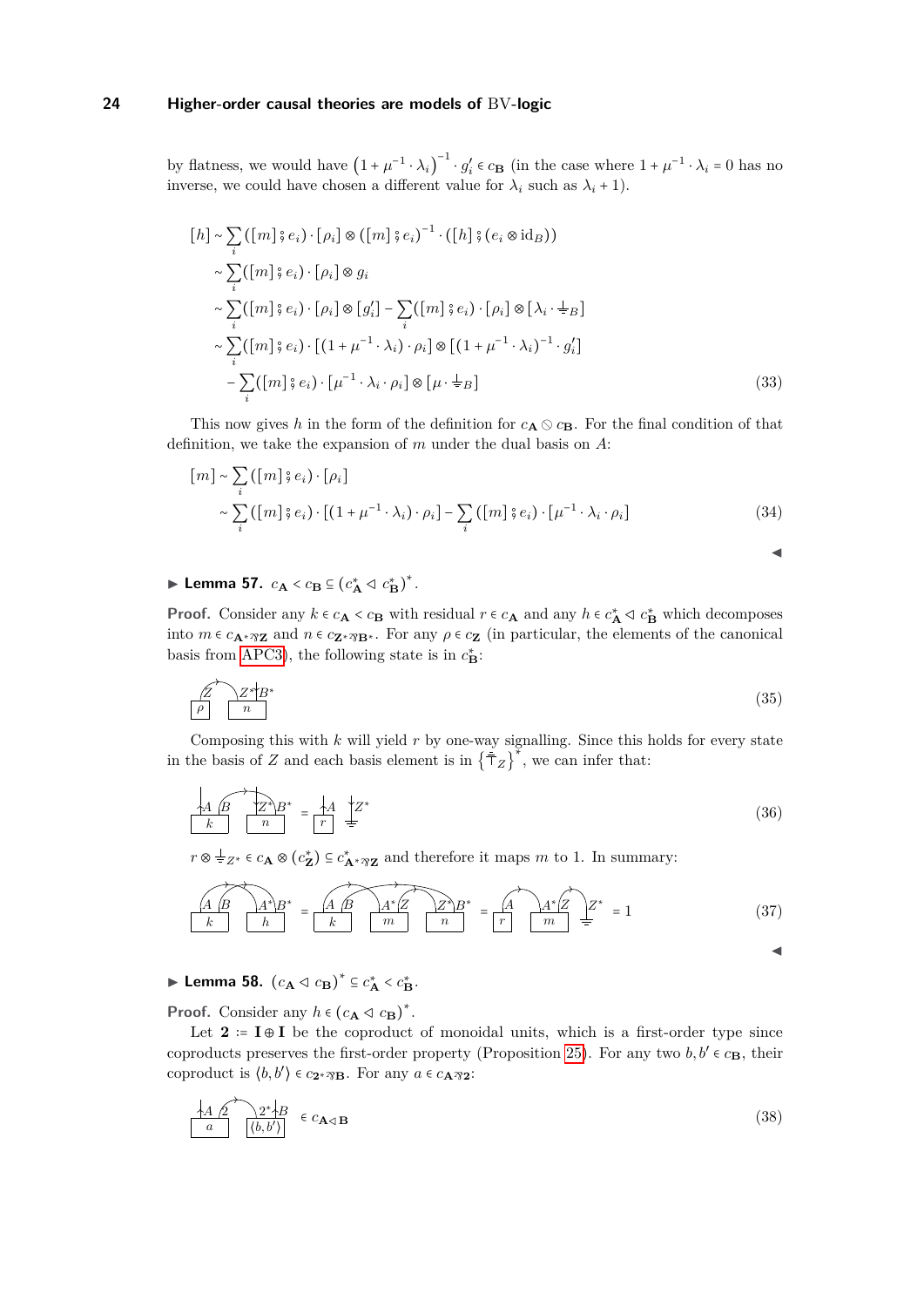Taking the inner product of this morphism with *h* will give 1. Since this holds for any  $a \in c_A$ <sub>2</sub>:

$$
A^*B^* \t{2^*}B \in c^*_{A^{\mathfrak{B}_2}} = c_{A^*\otimes 2^*}
$$
\n(39)

**2** is first-order, so  $c_2^* = {\bar{\tau}_2}$ . By Theorem [18,](#page-7-3) the above morphism must separate into  $\pi_{h,b,b'} \otimes \frac{1}{a}$  for some  $\pi_{h,b,b'} \in c^*$ .



Since this is the case for any choice of  $b$  and  $b'$ , we can conclude that  $h$  reduces to a constant left-residual  $\pi_{h,-}$ ,− ∈  $c_{\mathbf{A}}^*$  and so  $h \in c_{\mathbf{A}}^* < c_{\mathbf{B}}^*$  $\mathbf{B}$ .

<span id="page-24-0"></span> $\triangleright$  **Corollary 59.**  $c_A < c_B$  *is closed.* 

**Proof.** By Lemmas [57](#page-23-0) and [58,](#page-23-1)  $c_{\mathbf{A}} < c_{\mathbf{B}} = (c_{\mathbf{A}}^* \triangleleft c_{\mathbf{B}}^*)^*$ . Since it is the dual of some other set, it must be closed.

<span id="page-24-1"></span> $\blacktriangleright$  Lemma 60.  $c_A \triangleleft c_B \subseteq c_A \triangleleft c_B$ .

**Proof.** Let  $h \in c_{\mathbf{A}} \triangleleft c_{\mathbf{B}}$  decompose into  $m \in c_{\mathbf{A}} \otimes_{\mathbf{Z}} a$  and  $n \in c_{\mathbf{Z}^* \otimes \mathbf{B}}$ . Applying any effect  $\pi \in c_{\mathbf{B}}^*$ locally to *n* must result in a causal morphism of type  $\mathbb{Z}^*$ . Since  $\mathbb{Z}$  is first-order, this must be  $\frac{1}{\tau}Z^*$  regardless of  $\pi$ . Thus  $h \circ (\text{id}_A \otimes \pi) = m \circ (\text{id}_A \otimes \bar{\tau}_Z)$  gives a witness residual for  $h \in c_A < c_B$ .  $h \in c_{\mathbf{A}} < c_{\mathbf{B}}$ .

<span id="page-24-2"></span>▶ Lemma 61.  $c_{\mathbf{A}} < c_{\mathbf{B}} \subseteq (c_{\mathbf{A}}^* \otimes c_{\mathbf{B}}^*)^*$ .

**Proof.** Take any  $h \in c_A < c_B$  with residual  $m \in c_A$  and any  $k \in c_A^* \otimes c_B^*$  decomposing as  $k+\sum_{i\in\mathcal{I}^-}f^-_i\otimes g^-_i=\sum_{i\in\mathcal{I}^+}f^+_i\otimes g^+_i$  with  $n+\sum_{i\in\mathcal{I}^-}f^-_i=\sum_{i\in\mathcal{I}^+}f^+_i, n\in c^*_{\mathbf{A}}, \{g^{\pm}_i\}_{i\in\mathcal{I}^{\pm}}\subseteq c^*_{\mathbf{B}}$ .

Take any  $h \in c_A < c_B$  with residual  $m \in c_A$  and any  $k \in c_A^* \otimes c_B^*$  decomposing as  $[k] \sim \sum_{i \in \mathcal{I}} f_i \otimes [g_i]$  with  $\{g_i\}_{i \in \mathcal{I}} \subseteq c^*_{\mathbf{B}}$  and  $f \in c^*_{\mathbf{A}}$  such that  $[f] \sim \sum_{i \in \mathcal{I}} f_i$ .

$$
[k \hat{\sigma} h^*] \sim \left(\sum_{i \in \mathcal{I}} f_i \otimes [g_i] \right) \hat{\sigma} [h^*]
$$
  
\$\sim \sum\_{i \in \mathcal{I}} f\_i \hat{\sigma} [m^\*] \$  
\$\sim [f \hat{\sigma} m^\*] \$  
\$\sim [1] \$(41)\$

So by faithfulness of the embedding into Sub( $C$ ),  $k \, \hat{\,} h^* = 1$ .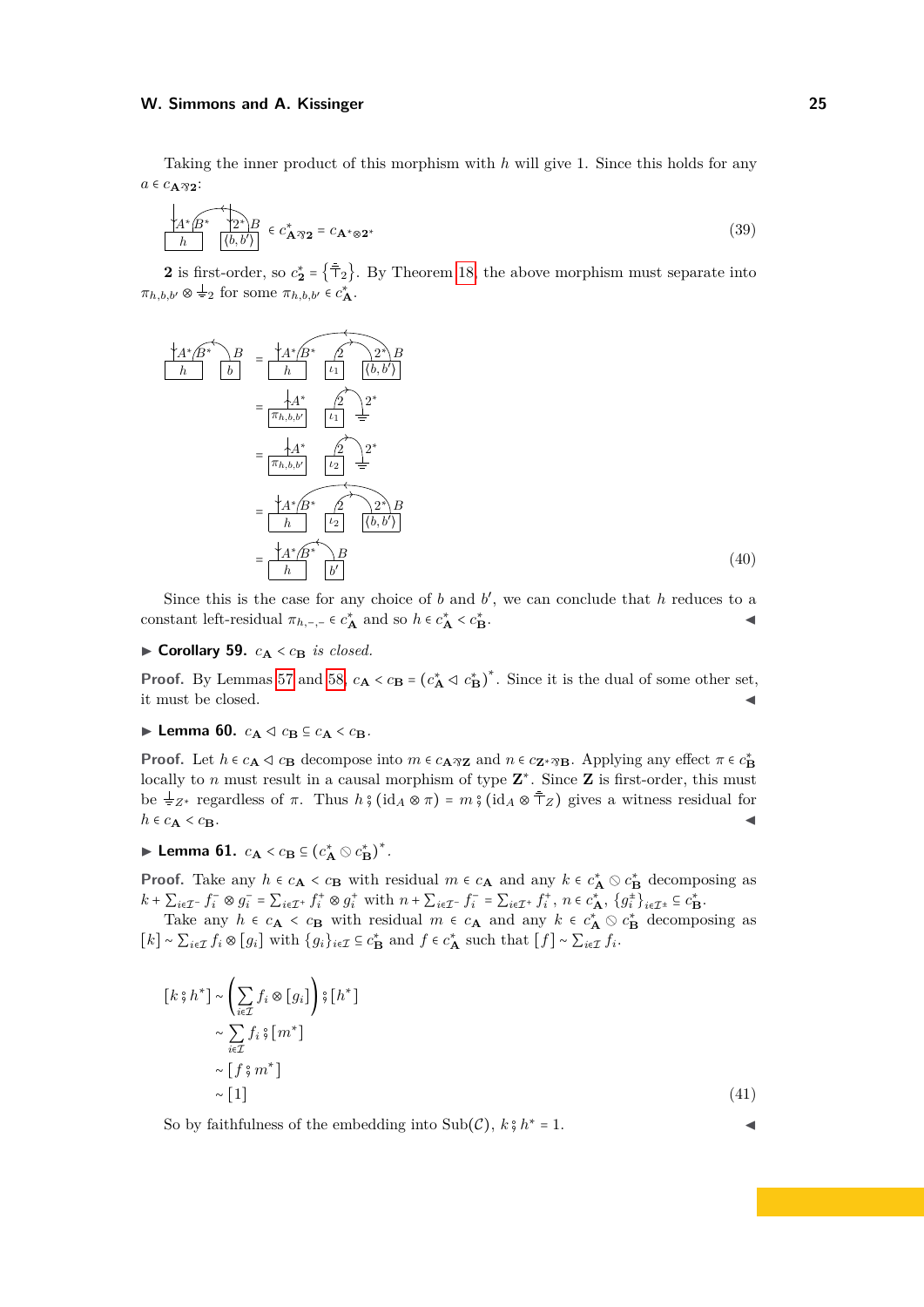► Theorem 62 (Restatement of Theorem [29\)](#page-10-0).  $c_{\bf A} < c_{\bf B} = (c_{\bf A}^* < c_{\bf B}^*)^* = (c_{\bf A} √ c_{\bf B})^{**} = c_{\bf A} ∘ c_{\bf B}$ 

**Proof.** Combining Lemmas [57](#page-23-0) and [58](#page-23-1) gives  $(c_A^* < c_B^*)^* = (c_A \triangleleft c_B)^*$ . Then Corollary [59](#page-24-0) and Lemma [60](#page-24-1) give  $(c_A \triangleleft c_B)^*$   $\subseteq c_A \triangleleft c_B$  with the other direction of inclusion given by Lemmas  $56$  and  $61$ .

Building up to the definition of a BV-category from Blute, Panangaden, and Slavnov [\[4\]](#page-12-6), we first note that ∗-autonomous categories are linearly distributive categories with negation [\[10\]](#page-13-15). The next step is to show that the one-way signalling operator forms a (non-symmetric) monoidal structure.

**Proposition 63.**  $(*,* I, *α, λ, ρ)*$  *forms a monoidal structure for* Caus[C].

**Proof.** We generate the bifunctor < by mapping objects as  $\mathbf{A} \leq \mathbf{B} = (A \otimes B, c_{\mathbf{A}} \leq c_{\mathbf{B}})$  and copying the action on morphisms from  $\otimes : C \times C \to C$ . Given any  $h \in c_{\mathbf{A} \ltimes \mathbf{B}}$  with residual *m* ∈  $c$ **A**, and morphisms  $f: \mathbf{A} \to \mathbf{C}$  and  $g: \mathbf{B} \to \mathbf{D}$ ,  $h \circ g(f \otimes g)$  will be of type **C** < **D** with residual  $m \hat{s} f \in c_{\mathbf{C}}$ .

Naturality of  $\alpha$ ,  $\lambda$ , and  $\rho$  are inherited from C, as are the coherence identities. We just need to show that each of these is causal when using <-types.

For  $\alpha_{A,B,C}$  :  $(\mathbf{A} \leq \mathbf{B}) \leq \mathbf{C} \rightarrow \mathbf{A} \leq (\mathbf{B} \leq \mathbf{C})$ , take any  $h \in c_{(\mathbf{A} \leq \mathbf{B}) \leq \mathbf{C}}$  with successive residuals  $m \in c_{\mathbf{A} \leq \mathbf{B}}$  and  $n \in c_{\mathbf{A}}$ . Any effect  $k \in c_{\mathbf{B} \leq \mathbf{C}}^* \simeq c_{\mathbf{B}}^* \otimes c_{\mathbf{C}}^*$  can be expressed as  $[k] \sim \sum_i f_i \otimes [g_i]$ where  ${g_i}_i$  ⊆  $c^*$  and  $[f]$  ~  $\sum_i f_i$  for some  $f \in c^*$ . We want to show that connecting *h* and *k* (via the associator) yields a constant residual in  $c_{\mathbf{A}}$  independent of  $k$ .

$$
\frac{\left|\mathcal{A}\text{ B C}}{\left[h\right]}\right|_{\mathcal{A}} \sim \sum_{i} \frac{\left|\mathcal{A}\text{ B C}^{*}\right|_{\mathcal{A}} \sim \sum_{i} \frac{\left|\mathcal{A}\text{ B C}^{*}\right|_{\mathcal{A}} \sim \sum_{i} \frac{\left|\mathcal{A}\text{ B}}{\left[n\right]}\right|_{\mathcal{A}} \sim \sum_{i} \frac{\left|\mathcal{A}\text{ B C}^{*}\right|_{\mathcal{A}} \sim \left|\mathcal{A}\right|_{\mathcal{A}}}{\left[n\right] \sim \left[n\right]} \sim \frac{\left|\mathcal{A}\text{ B C}^{*}\right|_{\mathcal{A}} \sim \left[n\right]} \tag{42}
$$

For  $\lambda_A : \mathbf{I} \times \mathbf{A} \to \mathbf{A}$ , consider any  $h \in c_{\mathbf{I} \times \mathbf{A}}$  and effect  $\pi \in c^*_{\mathbf{A}}$ . The residual of *h* must be 1 because it is the only causal state of **I**, hence adjoining *h* and *π* (via *λA*) will yield 1 for normalisation.

For  $\rho_A : \mathbf{A} \leq \mathbf{I} \to \mathbf{A}$ , consider any  $h \in c_{\mathbf{A} \leq \mathbf{I}}$ . The unique effect from **I** is 1, so  $h \cdot (id_A \otimes 1) \cdot \rho_A =$  $h \circ \rho_A$  must be the residual, and hence  $h \circ \rho_A \in c_A$ .

The inverses  $\alpha^{-1}$ ,  $\lambda^{-1}$ , and  $\rho^{-1}$  are all causal by dual arguments.

**► Proposition 64.** (Caus[C], <, **I**) *has a weak interchange with respect to* (Caus[C],  $\otimes$ , **I**,  $\mathfrak{X}, \mathbf{I}$ )*.* 

**Proof.** Since the units of these monoidal structures are all the same,  $w_{I_{\otimes}} : I \to I \times I$  is the trivial structural map  $\lambda_I = \rho_I$  common to all of the structures. Coassociativity and commutativity with the unitors is immediate from coherence in  $C$ .

The actual structural map  $w_{\otimes} : (\mathbf{R} \times \mathbf{U}) \otimes (\mathbf{T} \times \mathbf{V}) \to (\mathbf{R} \otimes \mathbf{T}) \times (\mathbf{U} \otimes \mathbf{V})$  is taken to be  $id_R \otimes \sigma_{U,T} \otimes id_V : (R \otimes U) \otimes (T \otimes V) \rightarrow (R \otimes T) \otimes (U \otimes V)$  (ignoring the usual coherence morphisms). Naturality and compatibility with the coherence morphisms is inherited from naturality and coherence in  $\mathcal{C}$ . We just need to show that it is causal for this typing.

Given  $h \in c_{\mathbf{R} \leq \mathbf{U}} = c_{\mathbf{R}} \otimes c_{\mathbf{U}}$  and  $k \in c_{\mathbf{T} \leq \mathbf{V}} = c_{\mathbf{T}} \otimes c_{\mathbf{V}}$ , suppose they have decompositions  $[h] \sim \sum_i r_i \otimes [u_i]$  and  $[k] \sim \sum_j t_j \otimes [v_j]$  where  $\forall i.u_i \in c_{\mathbf{U}}, \exists r \in c_{\mathbf{R}}. [r] \sim \sum_i r_i, \forall j.v_j \in c_{\mathbf{V}},$  and  $\exists t \in c_{\mathbf{T}}. [t] \sim \sum_i t_i$ . Then  $[(h \otimes k) \hat{s}(\mathrm{id}_R \otimes \sigma_{U,T} \otimes \mathrm{id}_V)] \sim \sum_{i,j} r_i \otimes t_j \otimes [u_i \otimes v_j]$ . This is a state in  $c_{(\mathbf{R}\otimes\mathbf{T})\leq (\mathbf{U}\otimes\mathbf{V})} = c_{\mathbf{R}\otimes\mathbf{T}} \otimes c_{\mathbf{U}\otimes\mathbf{V}}$  since  $\forall i, j, u_i \otimes v_j \in c_{\mathbf{U}\otimes\mathbf{V}}$  and  $\exists r \otimes t \in c_{\mathbf{R}\otimes\mathbf{T}}$ .  $[r \otimes t] \sim \sum_{i,j} r_i \otimes t_j$ .

The dual maps  $w_{I_{\mathcal{F}}} : I \times I \to I$  and  $w_{\mathcal{F}} : (\mathbf{C} \mathcal{F} \mathbf{E}) \times (\mathbf{D} \mathcal{F}) \to (\mathbf{C} \times \mathbf{D}) \mathcal{F} (\mathbf{E} \times \mathbf{F})$  are given by the transposes of  $w_{I_{\infty}}$  and  $w_{\infty}$ . Compatibility between these and the linear distribution  $\delta$  **: A**  $\otimes$  (**B**  $\mathcal{R}$ **C**) → (**A** $\otimes$ **B**)  $\mathcal{R}$ **C** (which is just the associator in C) is again given by coherence of  $C$ .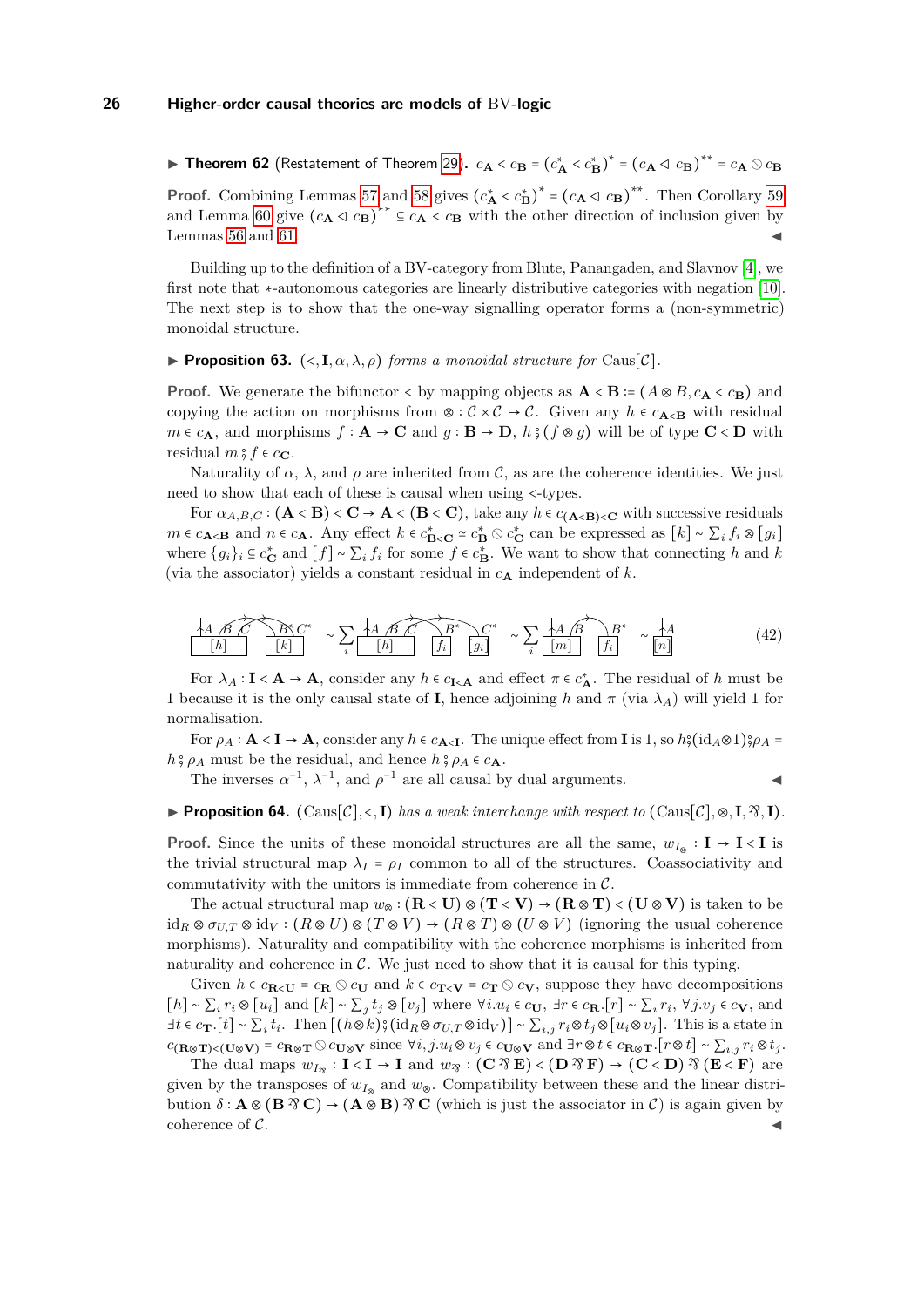#### $\triangleright$  **Theorem 65** (Restatement of Theorem [31\)](#page-10-1). Caus[C] *is a* BV-category.

**Proof.** Caus[ $\mathcal{C}$ ] is a symmetric linearly distributive category with negation and a weak interchange. The units of  $(Caus[\mathcal{C}], \otimes, \mathbf{I})$ ,  $(Caus[\mathcal{C}], \leq, \mathbf{I})$ , and  $(Caus[\mathcal{C}], \mathcal{B}, \mathbf{I})$  are all the same with the same unitors as morphisms in  $\mathcal C$  and the unit weak interchange maps are just unitors as well. The isomix map required to make it a BV-category is just  $1: I \rightarrow I$ .

▶ **Theorem 66.** *[Restatement of Theorem [32\]](#page-10-2)*  $\mathbf{A}^* \mathcal{R} \mathbf{A} = \mathbf{A}^* < \mathbf{A} \Leftrightarrow \exists \mu \neq 0$ . $c^*_{\mathbf{A}} = {\mu \cdot \bar{\bar{\tau}}_A}$ .

**Proof.** The cases for zero systems can be confirmed with Equations [29](#page-21-0) and [30.](#page-22-1) So suppose **A** is non-zero.

 $\Rightarrow$ : **A**<sup>∗</sup> <sup>γ</sup>**A** will always contain the compact cup *η<sub>A</sub>* up to some invertible scalar. Suppose this is one-way signalling with left-residual  $\pi \in c_{\mathbf{A}^*}$ . Then by compact closure, any effect  $\pi' \in c_A^*$  must have  $\pi' = \pi^*$ . This means there is a unique effect, and by flatness this must be some multiple of the discard map  $\bar{\top}_A$ .

⇐: Given any *<sup>h</sup>* <sup>∶</sup> **<sup>A</sup>**<sup>∗</sup> ` **<sup>A</sup>** for some first-order **<sup>A</sup>**, the one-way signalling condition holds trivially since there is a unique effect yielding a unique residual.

**► Proposition 67.** *[Restatement of Proposition [33\]](#page-10-3)*  $(\mathbf{I} \oplus \mathbf{I}) \mathcal{B} \mathbf{A} = (\mathbf{I} \oplus \mathbf{I}) \times \mathbf{A} \Leftrightarrow \mathbf{A} = \mathbf{1} \vee \exists \mu \neq \mathbf{1}$  $0.c^*_{\mathbf{A}} = {\mu \cdot \bar{\bar{\bm{\tau}}}_A}$ 

**Proof.** As usual, we can verify the zero system cases on their own, giving both  $(\mathbf{I} \oplus \mathbf{I})$   $\mathcal{D}$  **0** =  $(\mathbf{I} \oplus \mathbf{I}) < 0 \cong 0$  and  $(\mathbf{I} \oplus \mathbf{I}) \otimes \mathbf{I} = (\mathbf{I} \oplus \mathbf{I}) < 1 \cong 1$ . For the remainder, we suppose **A** is non-zero.

 $\Leftarrow$ : The one-way signalling condition holds trivially since there is a unique effect for **A**, yielding a unique residual on **I** ⊕ **I**.

 $\Rightarrow$ : For the contrapositive, suppose that *π*, *π*<sup>*'*</sup>  $\in$  *c*<sup>\*</sup>**A** are two distinct effects. By [APC3](#page-5-1) there must be some morphism  $f \in \mathcal{C}(I, A)$  that distinguishes them. Let  $f + f' = \lambda \cdot \frac{1}{f} A$  via Proposition [12,](#page-6-2) and let  $\mu$  be the invertible scalar such that  $\mu \cdot \frac{1}{\pm} A \in c_{\mathbf{A}}$  by flatness.

We construct  $h := \mu \cdot \lambda^{-1} \cdot (\iota_1 \otimes f + \iota_2 \otimes f') \in \mathcal{C}(I, (I \oplus I) \otimes A)$ . This is of type  $(\mathbf{I} \oplus \mathbf{I}) \mathfrak{B} \mathbf{A}$ since  $h \circ (\bar{\tau}_{I \oplus I} \otimes \text{id}_A) = \mu \cdot \lambda^{-1} \cdot (f + f') = \mu \cdot \frac{1}{\tau} A \in c_{\mathbf{A}}$ . However, *h* is not in  $c_{\mathbf{I} \oplus \mathbf{I} \setminus \mathbf{A}}$  since  $h \, \hat{\theta}$  (id<sub>I⊕</sub>*I* ⊗  $\pi$ ) ≠  $h \, \hat{\theta}$  (id<sub>I⊕</sub>*I* ⊗  $\pi'$ ) because projecting out the first element would give unequal assessment to  $\frac{1}{2}$  (f  $\hat{\theta} = \frac{1}{2}$ ) (f  $\hat{\theta} = \frac{1}{2}$ ) scalars  $\mu \cdot \lambda^{-1} \cdot (f \circ \pi) \neq \mu \cdot \lambda^{-1} \cdot (f \circ \pi)$  $\blacksquare$ ).

## **E Proofs for Section [6](#page-11-0)**

**► Theorem 68** (Restatement of Theorem [35\)](#page-11-1).  $(c_A < c_B) \cap (c_A > c_B) = c_{A \otimes B}$ .

**Proof.** We refer to Equations [29](#page-21-0) and [30](#page-22-1) for the cases involving zero systems, allowing us to assume we are working with non-zero systems for the remainder of this proof.

The ⊇ direction is easy since any affine combination of product states  $[h] \sim \sum_i \alpha_i \cdot [f_i \otimes g_i]$ will be non-signalling with left-residual characterised by the decomposition  $[h \, \hat{\sigma} \, (\text{id}_A \otimes \pi)] \sim$  $\sum_i \alpha_i \cdot [f_i]$  for any choice of  $\pi \in c^*_{\mathbf{B}}$  and a similarly constructed right-residual. The remainder of the proof concerns the  $\subseteq$  direction, i.e. showing that all non-signalling processes are affine combinations of product processes.

Consider any  $h \in (c_{\mathbf{A}} < c_{\mathbf{B}}) \cap (c_{\mathbf{A}} > c_{\mathbf{B}})$  with left-residual  $m \in c_{\mathbf{A}}$  and right-residual *n* ∈ *c*<sub>B</sub>. Since *h* ∈ *c*<sub>A</sub>  $\odot$  *c*<sub>B</sub> = *c*<sub>A</sub>  $\lt$  *c*<sub>B</sub> by Lemma [56,](#page-22-0) we have some  $\{f_i\}_i$ ,  $\{g_i\}_i$  such that  $[h] ∼ ∑<sub>i</sub> f<sub>i</sub> ⊗ [g<sub>i</sub>], [m] ∼ ∑<sub>i</sub> f<sub>i</sub> with ∀*i*. g<sub>i</sub> ∈ c<sub>B</sub>. Take some maximal linearly-independent$ subset of  ${g_i}_i$  and extend it to a basis  ${\rho_j}_j$  for *B* in *C* with a dual basis  ${e_j}_j$  in Sub(*C*) using Lemma [11.](#page-5-4) Similar to the proof of Lemma [56,](#page-22-0) we ensure that  $[n]$   $\mathcal{E}_i \neq 0$  (and hence has an inverse) for every  $\rho_j$  corresponding to some linear combination of  ${g_i}_i$  - we will denote